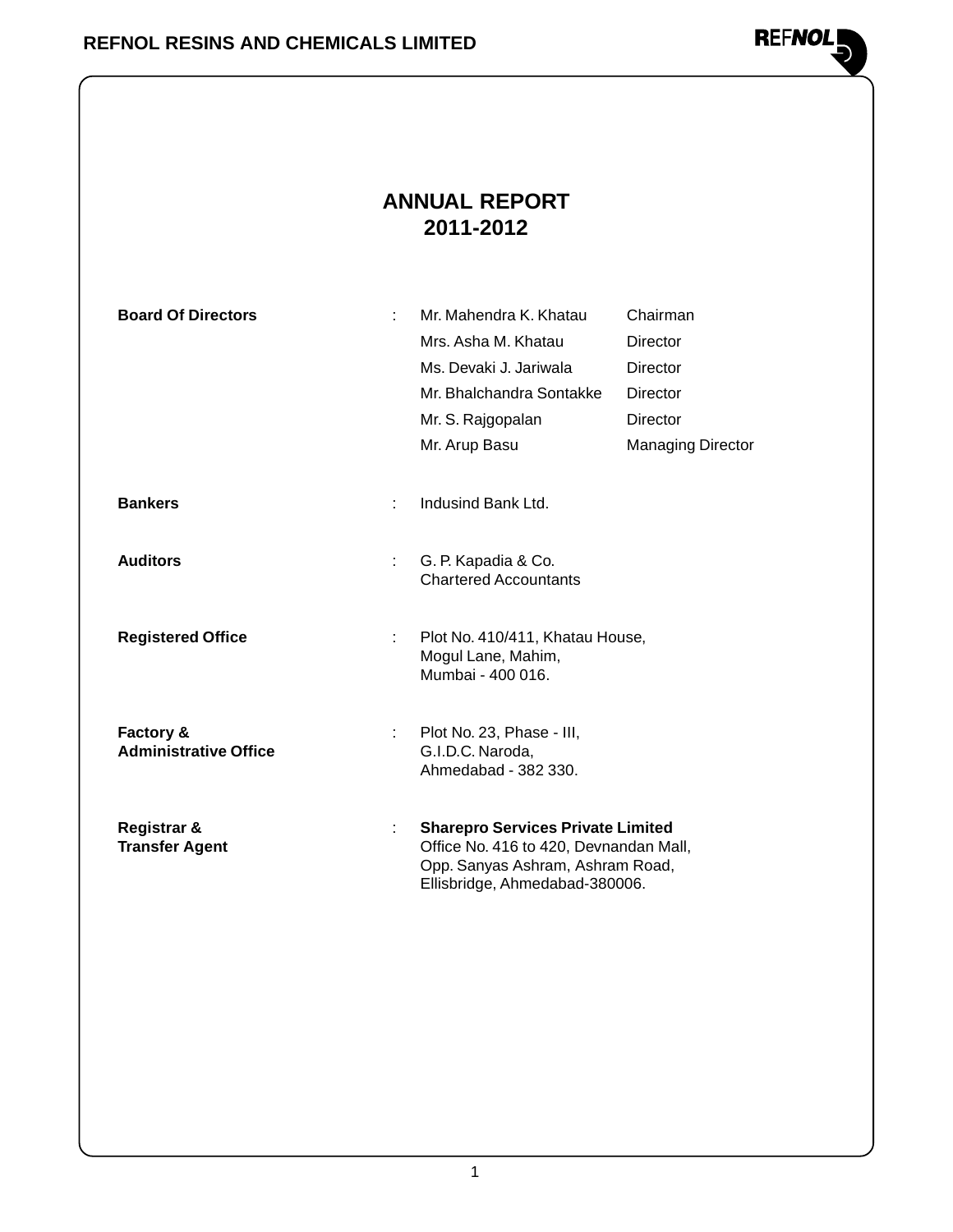

### **NOTICE**

NOTICE IS HEREBY GIVEN THAT the 31st Annual General Meeting of the Members of REFNOL RESINS AND CHEMICALS LIMITED will be held on **6th September 2012** at 12.00 Noon at its registered office at Plot No. 410/411, Khatau House, Mogul Lane, Mahim (West), Mumbai-400 016 to transact the following business:

### **ORDINARY BUSINESS:**

- 1. To receive, consider and adopt the Audited Balance Sheet as on 31st March 2012, Profit & Loss Account for the year ended on 31st March 2012 together with the Reports of the Directors and Auditors thereon.
- 2. To appoint a Director in place of Mr. Mahendra Khatau who retires by rotation and being eligible offer himself for reappointment.
- 3. To appoint M/s. G P Kapadia & Co., Auditors' to hold office from the conclusion of this meeting until the conclusion of the next annual general meeting and to fix their remuneration.

### **SPECIAL BUSINESS:**

4. **To Consider and if thought fit, to pass with or without modification(s), the following resolution as a Special Resolutions;**

**"RESOLVED THAT** in accordance with the provisions of Section 198, 269, 309 and 310**,** read with Schedule XIII and other applicable provisions, if any, of the Companies Act, 1956 (including any statutory modification or re-enactment thereof, for the time being in force), and subject to the approval of Central Government and other statutory approval if any, the members hereby approves the re-appointment of Shri Arup Basu, as Managing Director of the Company for a period of three years commencing from 15th June 2012, on the remuneration and other terms & conditions and with such powers & duties as set out in the agreement as placed before the members and duly initialed by the Chairman for the purpose of identification with liberty to the Board of Directors to alter and vary the terms & conditions of the said reappointment, as may be agreed to between the Board Members of the Company and Shri Arup Basu;

**RESOLVED FURTHER** that the remuneration and perquisites set out in the aforesaid draft agreement be paid to Shri Arup Basu as minimum remuneration during the tenure of his re-appointment notwithstanding that in any financial year of the company during the aforesaid period, whether the Company has made no profits or the profits made are inadequate.

**RESOLVED FURTHER** that the remuneration and perquisites including the monetary value thereof as specified in the draft agreement may be varied, increased, expanded, enhanced, enlarged, widened or altered in accordance with the provisions relating to the payment of Managerial remuneration under the Companies Act, 1956 or any amendments thereof or re-enactments thereof and that the aforesaid draft agreement between the Company and Shri Arup Basu be suitably amended to give effect to the same in such manner as may be agreed to between the Board and Shri Arup Basu.

**RESOLVED FURTHER THAT** the Board of Directors of the Company be and is hereby authorized, without any reference / approval of the General Meeting, to accept and alter and vary the terms & conditions of the said re-appointment or any amendments or modifications that may hereafter be made thereto by the Central Government."

**For and on behalf of the Board**

**Registered Office: Mahendra. K. Khatau** Plot No. 410/411, Chairman Chairman Chairman Chairman Chairman Chairman Chairman Chairman Chairman Khatau House, Mogul Lane, Mahim, Mumbai-400 016. Date : 31st July, 2012 Place : Mumbai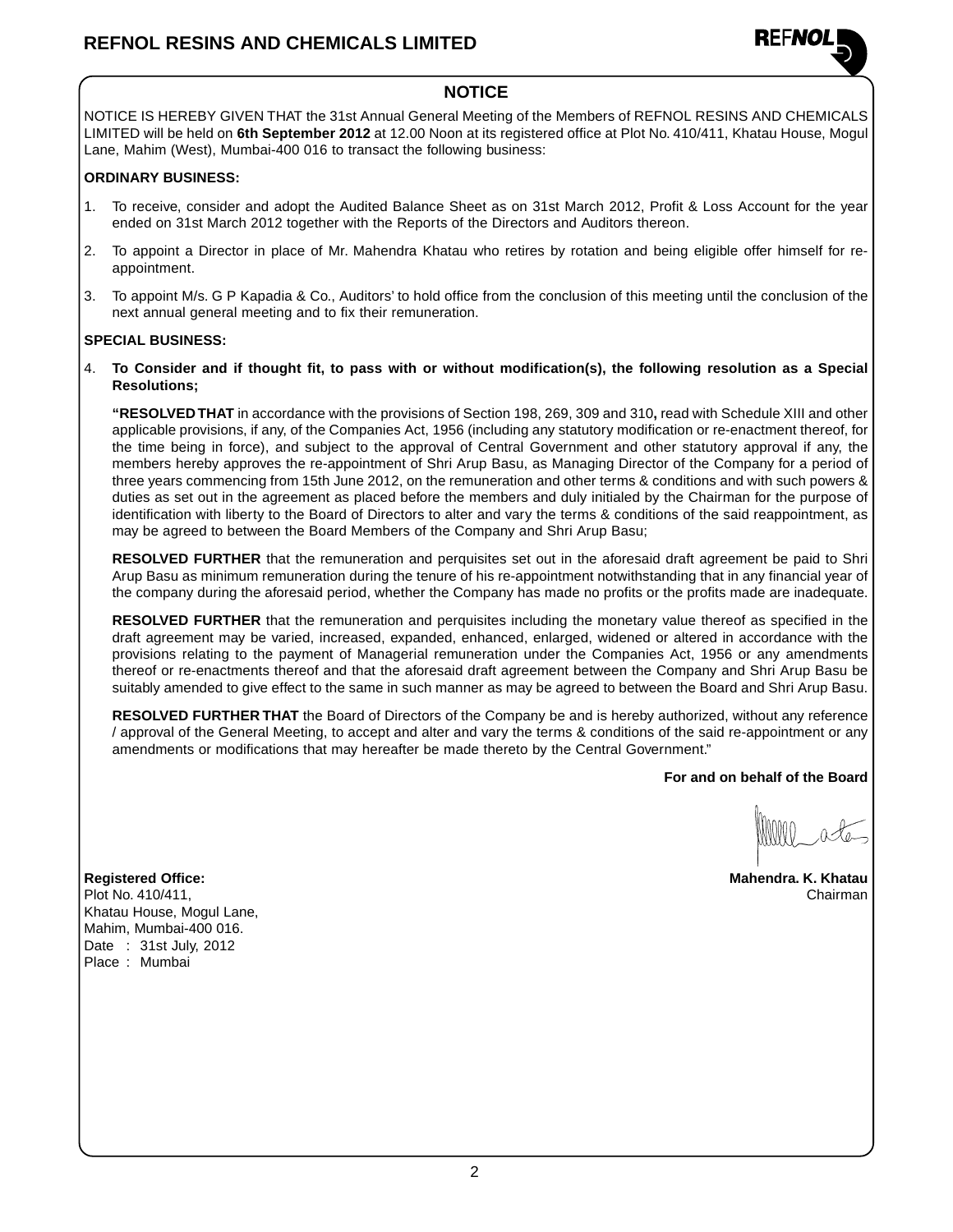

### **NOTES:**

- (a) Explanatory Statement pursuant to section 173(2) of the Companies Act, 1956 in respect of special business is annexed hereto.
- (b) A MEMBER ENTITLED TO ATTEND AND VOTE AT THE MEETING IS ENTITLED TO APPOINT PROXY TO ATTEND AND VOTE INSTEAD OF HIMSELF/HERSELF AND A PROXY NEED NOT BE A MEMBER OF THE COMPANY. THE PROXY IN ORDER TO BE EFFECTIVE MUST BE DEPOSITED AT THE REGISTERED OFFICE OF THE COMPANY NOT LESS THAN 48 HOURS BEFORE THE COMMENCEMENT OF THE MEETING.
- (c) The Register of Members and the Share Transfer Books of Company will remain closed on 05/09/2012 to 06/09/2012 (Both days inclusive) for the purpose of crystallization of stale share transfer deeds.
- (d) Members/proxies are requested to bring the attendance slip sent herewith, duly filled for attending the meeting.
- (e) Members are requested to bring their copy of the Annual Report to the Annual General Meeting.
- (f) Non-Resident Indian Shareholders are requested to inform the Company immediately:
	- the change in the Residential Status on return to India for permanent settlement;
	- (ii) the particulars of NRE Bank Account maintained in India with complete name and address of the Bank, if not furnished earlier.
- (g) Members seeking any information or clarification on the Accounts and operation of the Company are requested to send in written queries to the Company, at least ten days before the date of the meeting. Replies will be provided in respect of such written queries received only at the meeting.
- (h) Members, who hold shares in the dematerialized form, are requested to bring their depository account number for identification.
- (i) Members are requested to immediately address their communications regarding transfer of shares, change of address, bank account details, dividend mandates, etc. quoting their folio number(s) to the Company's Registrar & Transfer Agent: Sharepro Services Private Limited, Office No. 416 to 420, Devnandan Mall, Opp. Sanyas Ashram, Ashram Road, Ellisbridge, Ahmedabad-380006. (+91) (079) 26582381/85
- (j) the Company will not entertain any direct request from Members for deletion/change in the bank account details furnished by Depository Participants to the Company.
- (k) Members who hold shares in the physical form can nominate a person in respect of all the shares held by them singly or jointly. Members who hold shares in single name are advised, in their own interest to avail of the nomination facility by filling Form 2B. Blank forms will be supplied by Company's Registrar & Transfer Agent on request. Members holding shares in dematerialized form may contact their Depository Participant for recording nomination in respect of their shares.
- (l) All documents referred to in the accompanying notice are open for inspection at the Registered Office of the Company on all working days except Saturdays and Sundays between 11.00 a.m. to 1.00 p.m.
- (m) As per Securities and Exchange Board of India (SEBI) Circular, submission of Permanent Account Number (PAN) is compulsorily required for participating in the securities market, deletion of name of deceased shareholder or transmission/ transposition of shares. Members holding shares in dematerialized mode are requested to submit the PAN details to their Depository Participant, whereas Members holding shares in physical form are requested to submit the PAN details to the Company's Registrar and Transfer Agents.
- (n) As per the Circular of the Ministry of Corporate Affairs of "Green Initiative in Corporate Governance" (Circular No. 17/2011 dated 21.04.2011 and Circular No. 18/2011 dated 29.04.2011) allowing paperless compliances by Companies through electronic mode. Companies are now permitted to send various notices /documents to its shareholders through electronic mode to the registered e-mail addresses of shareholders. Members, who hold the shares in dematerialized form are requested to register their email ids with their depository participants and the members holding the shares in physical form, are requested to register their email ids with the Company's Registrar and Share Transfer Agent on the address given above.

**For and on behalf of the Board**

**Registered Office: Mahendra. K. Khatau** Plot No. 410/411, Chairman Khatau House, Mogul Lane, Mahim, Mumbai-400 016. Date : 31st July, 2012 Place : Mumbai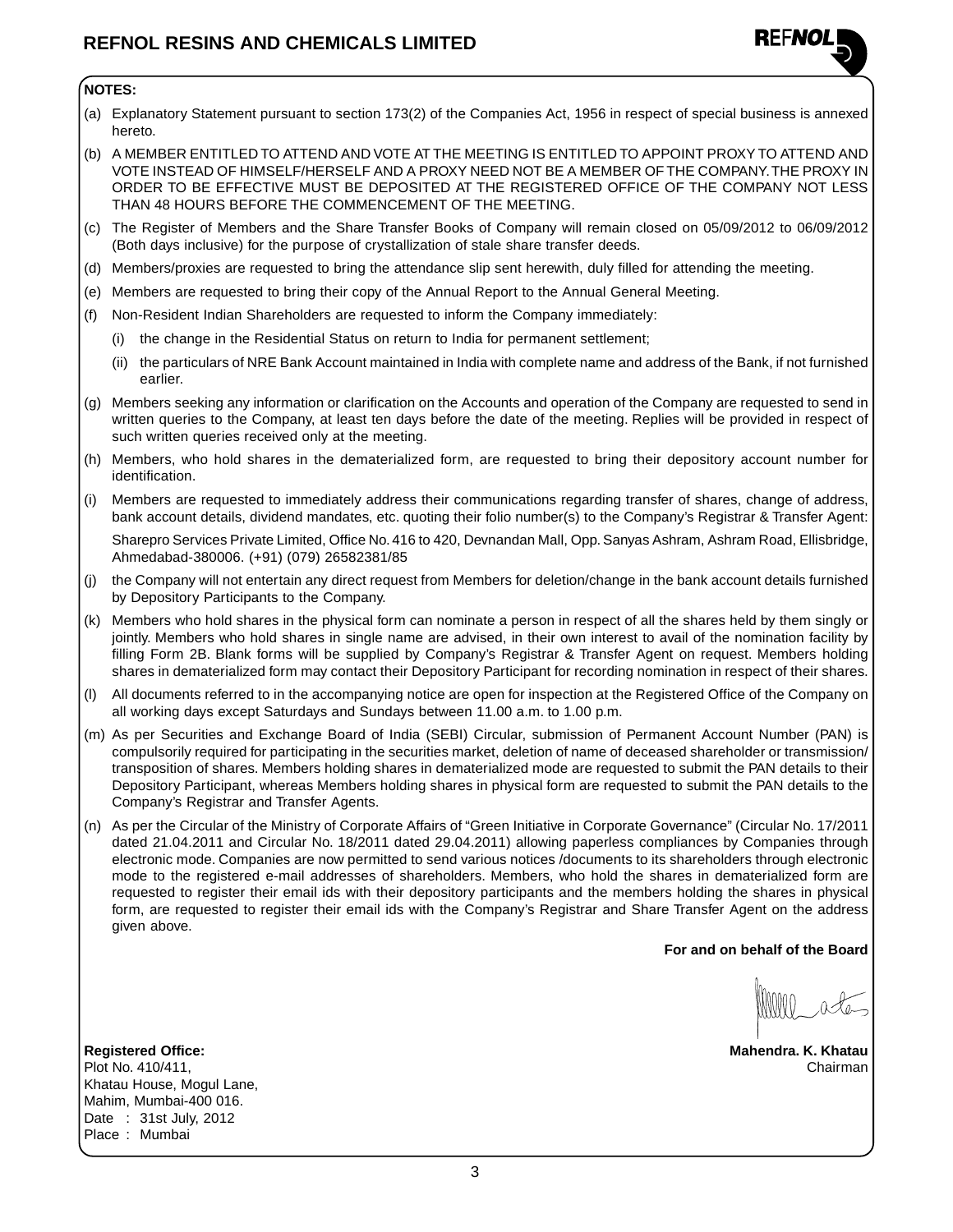

### **EXPLANATORY STATEMENT PURSUANT TO SECTION 173(2) OF THE COMPANIES ACT, 1956**

The Board Members re-appointed Shri Arup Basu as Managing Director of the Company on 11th June 2012 for a period of three years w.e.f. from 15th June 2012 on the terms & conditions and remuneration as recommended by Remuneration Committee. The Remuneration Committee has considered the matter and recommended the terms of the Remuneration to the Board, subject to the approval of members and Central Government under various Sections of the Act read with Schedule- XIII of the Companies Act, 1956. He is a B. Tech, Chemical Engineering from IIT, Bombay and has obtained a postgraduate management degree from IIM, Ahmedabad. He is with company since last 32 years more particularly as Managing Director of the Company since last thirteen years. He has vast experience in management, administration and effective policy formulations for efficient and smooth running of the company. In view of the manifold increase in Shri Arup Basu's role and his responsibility, the Board approved the re-appointment of Shri Arup Basu as Managing Director of the Company for a period of three years w.e.f. 15th June 2012 as his period of office expired on 14th June 2012. The details of the remuneration payable to Shri Arup Basu, as Managing Director as contained in the agreement signed between the Company and Shri Arup Basu are set out below:

- a) Salary: Salary of Rs. 1,16,500/- (Rupees One Lac Sixteen Thousand Five Hundred Only) per month with suitable increment on 1st April each year at the discretion of the Board of Directors in the Grade of Rs. 1,16,500/- to Rs. 2,50,000/-. So long as he functions as such, he shall not be paid any sitting fees for attending meeting of the Board of Directors or committees thereof,
- b) Perquisites as mentioned below:
	- i) House Rent Allowance: 50% of the salary per month.
	- ii) Medical reimbursement: Reimbursement of medical expenses incurred for self and family subject to a ceiling of one month's salary in a year. However, this medical entitlement can be accumulated for a period of five years.
	- iii) Leave Travel Concession: Leave Travel Concession for self and family once in a year in India/ or abroad incurred by him in accordance with the rules of the company.
	- iv) Club Fees: Fees of Club subject to a maximum of two clubs. (No admission and life membership fees will be paid)
	- v) Personal Accident Insurance & Medical Insurance: Personal Accident and Medical Insurance of an amount, the annual premium of which shall not exceed Rs. 25,000/-p.a.
	- vi) Earned/Privilege Leave: Leave on full pay and allowances as per the rules of the Company.
	- vii) Company's Contribution to Provident Fund, Superannuation Fund or Annuity Fund as per the Rules of the Company, to the extent these either singly or put together are not taxable under the Income Tax Act, 1961.
	- viii) Gratuity payable should not exceed half month's salary for each completed year of service.
	- ix) Provision of car with driver and provision of telephones and other necessary communication facilities at his residence at Company's cost.
	- x) The Company shall reimburse actual entertainment and traveling expenses incurred by the Managing Director in connection with the Company's Business.
	- xi) Commission not exceeding 1% of the net profit of the Company.

Note: For the purpose of perquisites stated herein above, family means the spouse, the dependent children and the dependent parents of the appointee.

The other terms contained in the agreement are the various powers delegated to Shri Arup Basu as Managing Director of the Company by virtue of his re-appointment.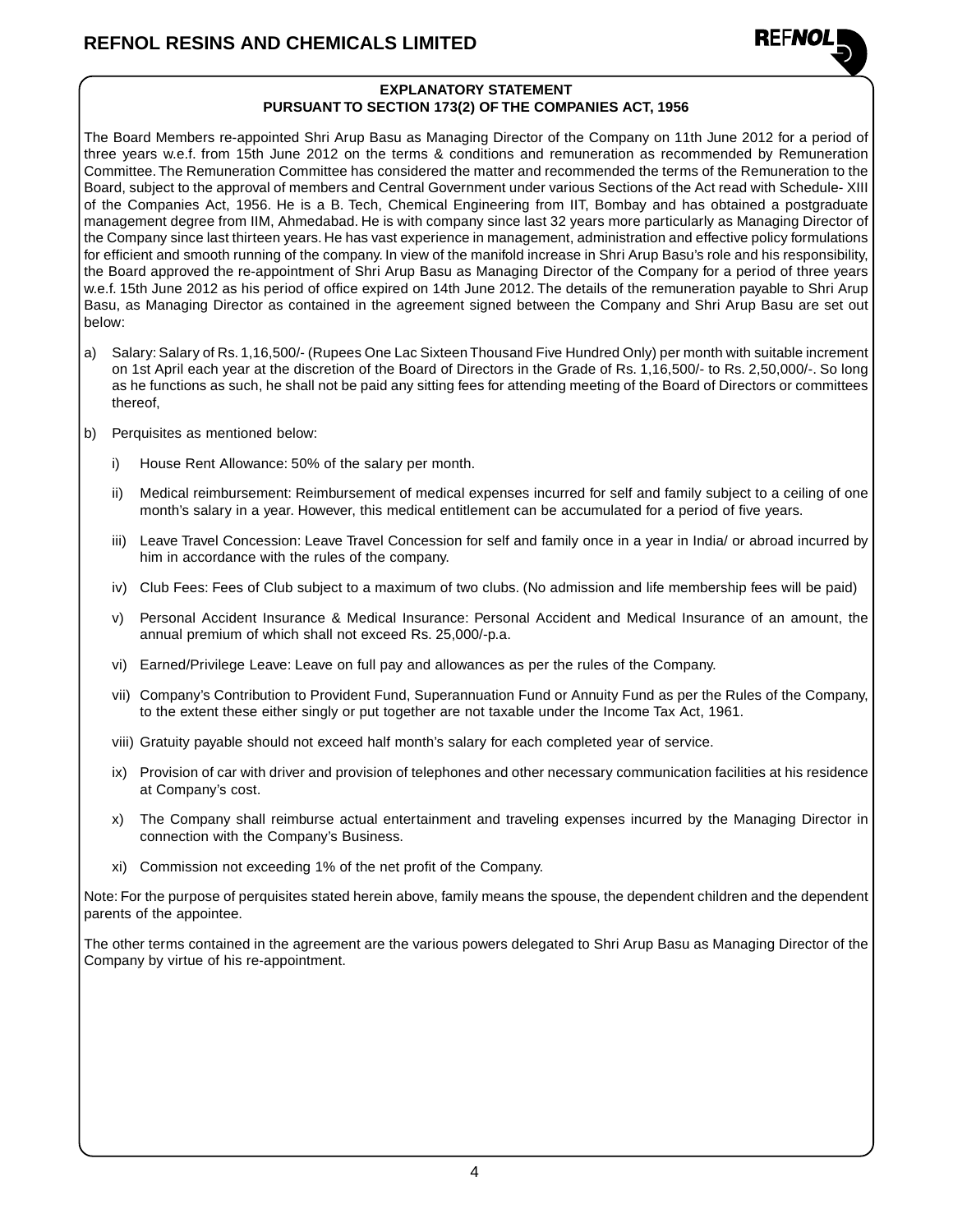

This statement containing following information is given as per Clause-C of section II of part II of Schedule XIII of the Companies Act, 1956.

### **I. GENERAL INFORMATION:**

| (1) | Nature of Industry                                                                                                                                            | Manufacturing of Textile Chemicals, Resins & Garment<br>Washing Chemicals.                                                                                                             |                                                                           |  |
|-----|---------------------------------------------------------------------------------------------------------------------------------------------------------------|----------------------------------------------------------------------------------------------------------------------------------------------------------------------------------------|---------------------------------------------------------------------------|--|
| (2) | Date or expected date of commencement<br>of commercial production.                                                                                            | Existing Company and hence not applicable.                                                                                                                                             |                                                                           |  |
| (3) | In case of new Companies, expected date of<br>commencement of activities as per project<br>approved by financial institutions appearing<br>in the prospectus. | Existing Company and hence not applicable.                                                                                                                                             |                                                                           |  |
| (4) | Financial Performance based on given<br>indicators. (As at 31st March 2012)                                                                                   | Particulars<br>Turnover<br>Operating Profit (PBIDT)<br>Net Profit Before Tax<br>Debt Equity Ratio<br><b>Current Ratio</b><br>Net Worth                                                 | Rs. in Lacs<br>1887.34<br>(62.24)<br>(223.25)<br>21.69:1<br>0.99<br>28.13 |  |
| (5) | <b>Export Performance</b>                                                                                                                                     | The Company has achieved export Turnover of Rs. 652.07 Lacs<br>for the financial year ended on 31.03.12.                                                                               |                                                                           |  |
| (6) | Foreign Investments or collaborators, if any.                                                                                                                 | Except the investment made in wholly owned subsidiary based<br>at Mauritius, no other investment has been made by the<br>company.                                                      |                                                                           |  |
|     | <b>INFORMATION ABOUT THE APPOINTEE:</b>                                                                                                                       |                                                                                                                                                                                        |                                                                           |  |
| (1) | <b>Background Details</b>                                                                                                                                     | Shri Arup Basu is a B. Tech, Chemical Engineering from IIT,<br>Bombay and has obtained a postgraduate management degree<br>from IIM, Ahmedabad. He is with company since last 32 years |                                                                           |  |

|     |                                                                                                                              | Bombay and has obtained a postgraduate management degree<br>from IIM, Ahmedabad. He is with company since last 32 years<br>more particularly as Managing Director of the Company since<br>last thirteen years.                                                                                                                                                                                                                                  |
|-----|------------------------------------------------------------------------------------------------------------------------------|-------------------------------------------------------------------------------------------------------------------------------------------------------------------------------------------------------------------------------------------------------------------------------------------------------------------------------------------------------------------------------------------------------------------------------------------------|
| (2) | <b>Past Remuneration</b>                                                                                                     | Remuneration paid for the Financial year 2011-12 was Rs.<br>10.14 Lacs per annum Plus Rs. 9.22 Lacs Perquisites per<br>annum. Total Rs. 19.36 Lacs Per Annum.                                                                                                                                                                                                                                                                                   |
| (3) | Recognition or Awards                                                                                                        | Shri Arup Basu is Management Graduate from IIM, Ahmedabad<br>and is technically well versed with education backed by IIT,<br>Mumbai. Both these institutes are famous and recognized<br>worldwide.                                                                                                                                                                                                                                              |
| (4) | Job Profile and his suitability                                                                                              | Shri Arup Basu has vast experience in management,<br>administration and effective policy formulations for efficient and<br>smooth running of the company. He has wide knowledge of<br>the industry and markets that the company operates in, and<br>has been instrumental in the turn around of the company over<br>the last few years.                                                                                                         |
| (5) | <b>Remuneration Proposed</b>                                                                                                 | As mentioned in the abstract of remuneration given in the<br>preceding paras.                                                                                                                                                                                                                                                                                                                                                                   |
| (6) | Comparative remuneration profile with<br>respect to industry, size of the company,<br>profile of the position and person.    | The proposed remuneration is commensurate with level skills,<br>experience of the appointee. Shri Arup Basu has been re-<br>appointed as Managing Director having superintendence and<br>control of the Board of Directors of the Company to carry out<br>such duties on day to day basis as entrusted to him. The<br>remuneration proposed is in line with and prevailing in similar<br>industry and having regard to the size of the Company. |
| (7) | Pecuniary relationship directly or indirectly<br>with the company, or relationship with the<br>managerial personnel, if any. | There is no such pecuniary relation either directly or indirectly<br>with the company, its promoters or any managerial personnel<br>of the company.                                                                                                                                                                                                                                                                                             |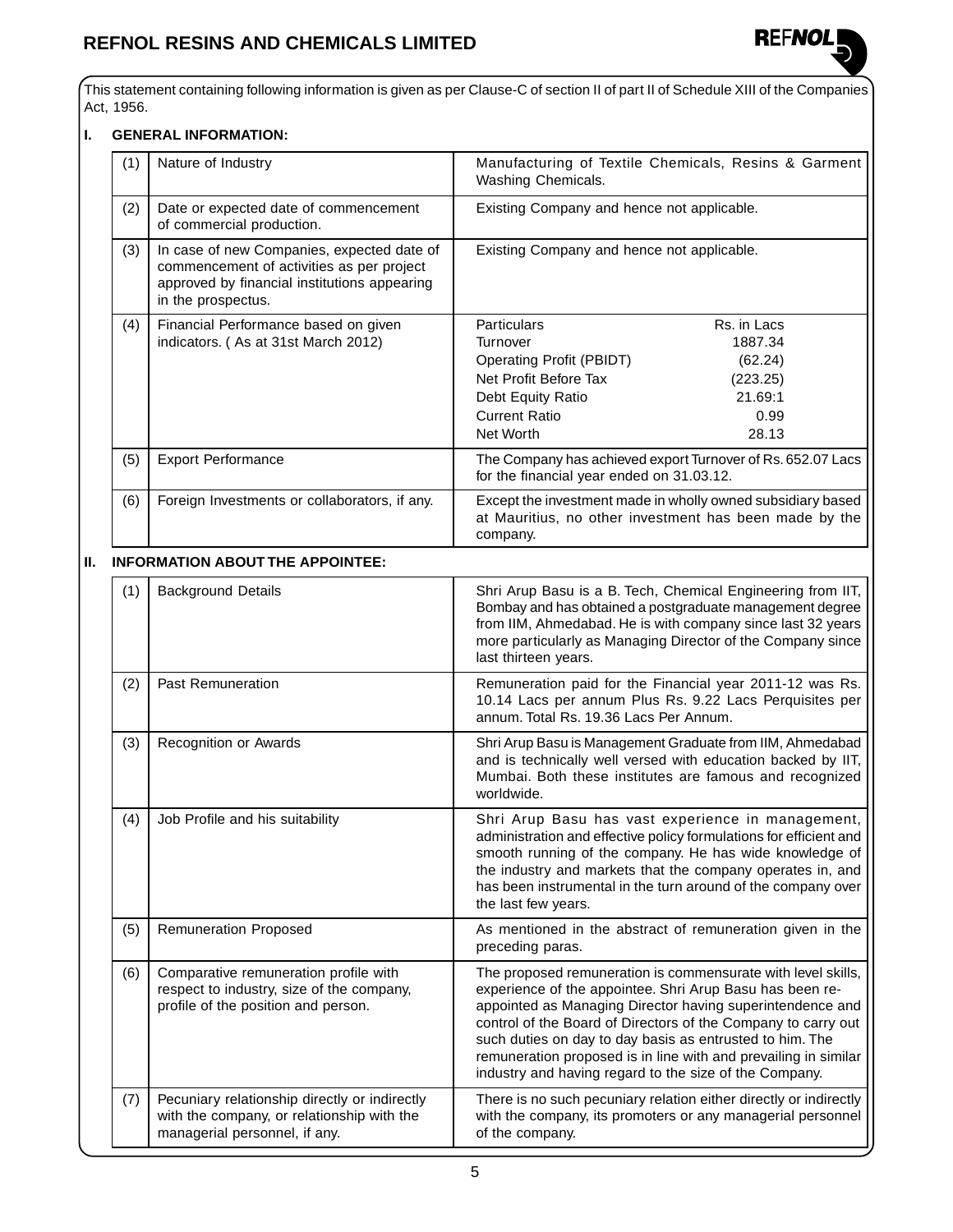

### **III. OTHER INFORMATION:**

| (1) | Reasons of loss or inadequate profits.                                | The company has not made a profit during the recently<br>completed financial year due to higher financial charges,<br>reduction in margins, due to stiff competition resulting into<br>effective capital remains on negative side.                          |
|-----|-----------------------------------------------------------------------|-------------------------------------------------------------------------------------------------------------------------------------------------------------------------------------------------------------------------------------------------------------|
| (2) | Steps taken or proposed to be taken for<br>improvement                | Efforts taken for cost cutting to improve margins. Search for<br>improved quality and value added products.                                                                                                                                                 |
| (3) | Expected increase in productivity and profits<br>in measurable terms. | Strict steps will be taken to control fixed costs and inventory<br>costs, which will enable Company to improve its turnover and<br>profits in years to come with normative numbers calculated<br>with reference to good returns from the Chemical Industry. |

### **IV. DISCLOSURES:**

- (1) The remuneration package of Shri Arup Basu has been enumerated above. A copy of the agreement entered with the Managing Director is available for inspection by the members of the Company at the Registered office of the Company between 11.00 a.m. to 1.00 p.m. on any working day except Saturdays and Sundays.
- (2) The required disclosure to the shareholders of the Company about remuneration package of the managerial person and all elements of remuneration package such as salary, benefits, bonuses, stock options, pensions etc., of all the directors; details of fixed component and performance linked incentives along with the performance criteria; Service contract, notice period, severance fees; Stock option details, if any and whether the same has been issued at a discount as well as the period over which accrued and over which exercisable has been made in the Annual Report of the Company for the Financial Year 2011-12, **wherever applicable**.

The re-appointment of Shri Arup Basu as Managing Director of the company requires special majority of the members under Section 198, 269, 309, 310 read with provisions of sub-clause (C) of section II of part II of Schedule XIII of the Companies Act, 1956, for payment of remuneration. The Company has not made any default in repayment of any of its debts (including public deposits) or debentures or interest payable thereon in terms of the proviso of sub clause (ii) of clause (C) of Section II of Part II of Schedule XIII of the Companies Act, 1956.

Consequently the said resolution for re-appointment of Shri Arup Basu as Managing Director for a period of three years on the remuneration as set out in the Agreement, requires approval of Members in General Meeting with special majority. Hence, your directors recommend the resolution for your approval.

As per the proviso given in the sub-clause (C) of section II of part II of Schedule XIII of the Act, the effective capital of the Company works out to negative as on the last date of financial year immediately preceding the financial year in which such reappointment has been made and hence the said re-appointment also requires approval of Central Government.

Except Shri Arup Basu none of the Directors of the Company is in any way concerned or interested in the aforesaid resolution and recommend your acceptance thereof in the interest of the Company.

The notice and explanatory statement may be treated as an abstract of terms and memorandum of interest under section 302 of the Companies Act, 1956, regarding re-appointment of Shri Arup Basu as Managing Director of the Company to be circulated to the shareholders of the company and the requirement of the said act may be deemed to have been sufficiently complied with.

**For and on behalf of the Board**

**Registered Office: Mahendra. K. Khatau**

Plot No. 410/411, Chairman Khatau House, Mogul Lane, Mahim, Mumbai-400 016. Date : 31st July, 2012 Place : Mumbai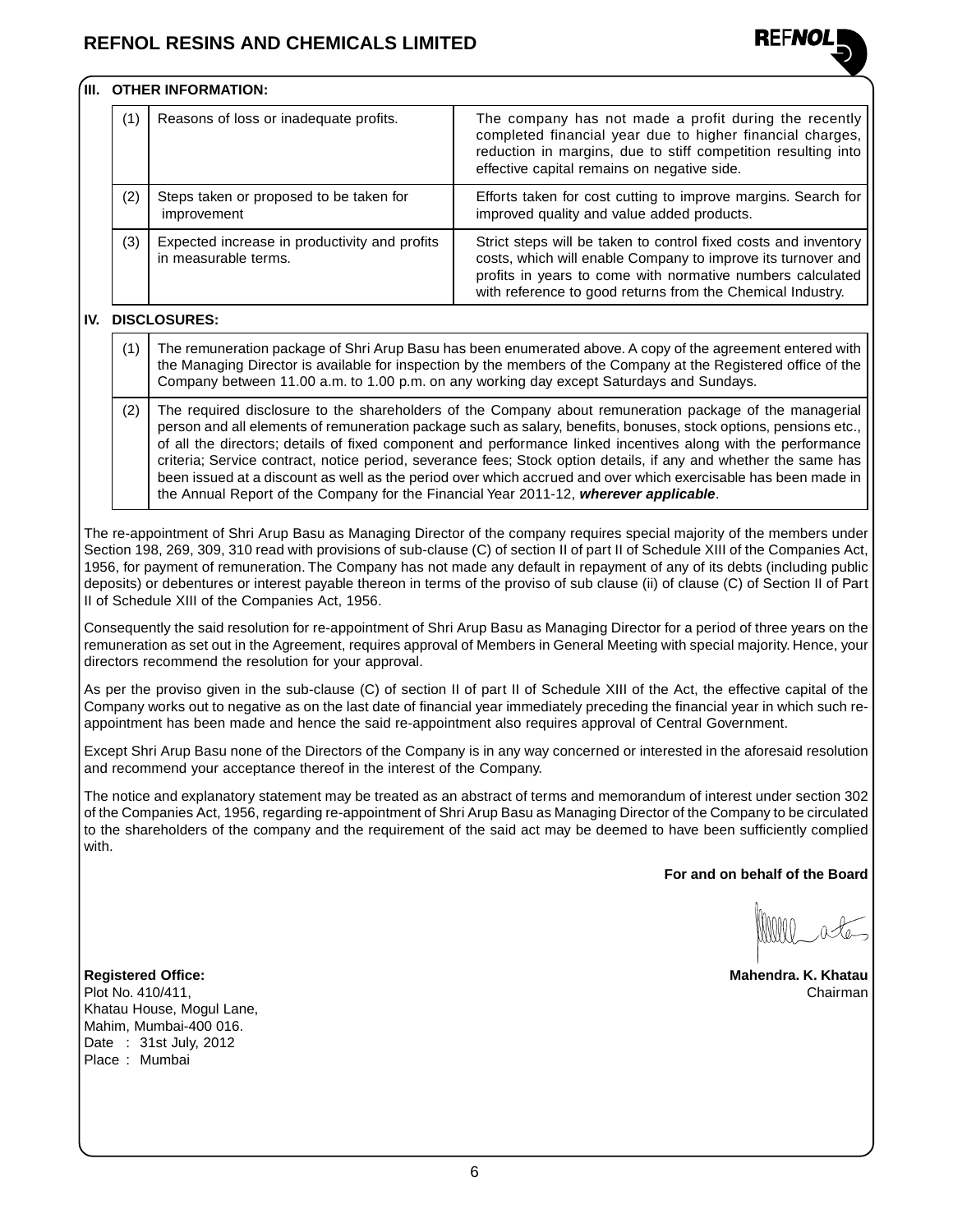

### **DIRECTORS' REPORT**

To, The Members, **Refnol Resins and Chemicals Limited**

Mumbai.

The Directors present their 31st Annual Report together with the Audited Statement of Accounts of Company for the year ended 31st March 2012.

### **1) FINANCIAL RESULTS:**

The financial results of the Company for the year under review are as under: -

|                                                       |          | (Rs. in lacs) |
|-------------------------------------------------------|----------|---------------|
| <b>Particulars</b>                                    | 2011-12  | 2010-11       |
| Profit/(Loss) before Financial Costs and Depreciation | (62.24)  | 126.20        |
| Less:- Interest & Financial Charges                   | 145.60   | 106.61        |
| Less:- Depreciation                                   | 15.41    | 15.26         |
| Profit/(Loss) Before Tax                              | (223.25) | 4.33          |
| <b>Tax Expenses</b>                                   | 0.00     | 2.75          |
| Short Provision of Tax in respect of earlier years    | (0.43)   |               |
| Net Profit/(Loss) After Tax                           | (223.68) | 1.58          |
| Profit available for Appropriation                    | (223.68) | 1.58          |

### **2) OPERATIONS:**

Despite continuous efforts to maintain and increase turnover and profitability, there was a sharp decline in sale by 21.70% from Rs. 2410.31 lacs to Rs. 1887.34 lacs. Exports decreased by 13.31% from Rs 752.17 lacs to Rs 652.07. The decline in turnover was largely due to reduction in the composite and coating resin businesses of the company both in domestic and export markets and sharply reduced profitability in these business due to rapid increase in raw material prices during the year, fuelled by increase in petroleum product prices. It was not possible in the short-run to increase business in the textile and garment chemicals area to compensate.

There was also a steep increase in interest and financial charges which went up by 36.57% as compared to the previous year.

Due to the combination of above factors the operations have resulted in a loss of Rs. 223.68 lacs for the last financial year.

### **3) MARKETING AND EXPORTS:**

The textile and garment industry both in India and worldwide are in the grip of a sharp down turn in demand. To counter this, strenuous efforts have been made by the company to widen its customer base and strengthen its presence in new markets at home and abroad.

The company will continue its efforts to increase the sales in both export and domestic market in this year and is making every effort to increase business in the high value added products in the various business areas.

The company strives its best to market its products in India and abroad and enjoys the loyalty of a large group of customers for its various products. While maintaining the polyester resin business, extra efforts are being put in to increase the sales of textile chemicals, laundry and garment processing chemicals with a view to restore and increase profitability.

The operations of the company have in fact improved significantly over the few months since the end of the last financial year and we expect the positive trend to continue.

### **4) DIVIDEND:**

In view of the accumulated losses, your Directors have not recommended any dividend for the year under review.

### **5) DEPOSITS:**

Your Company has not accepted any public deposit within the meaning of the provisions of Section 58A of the Companies Act, 1956.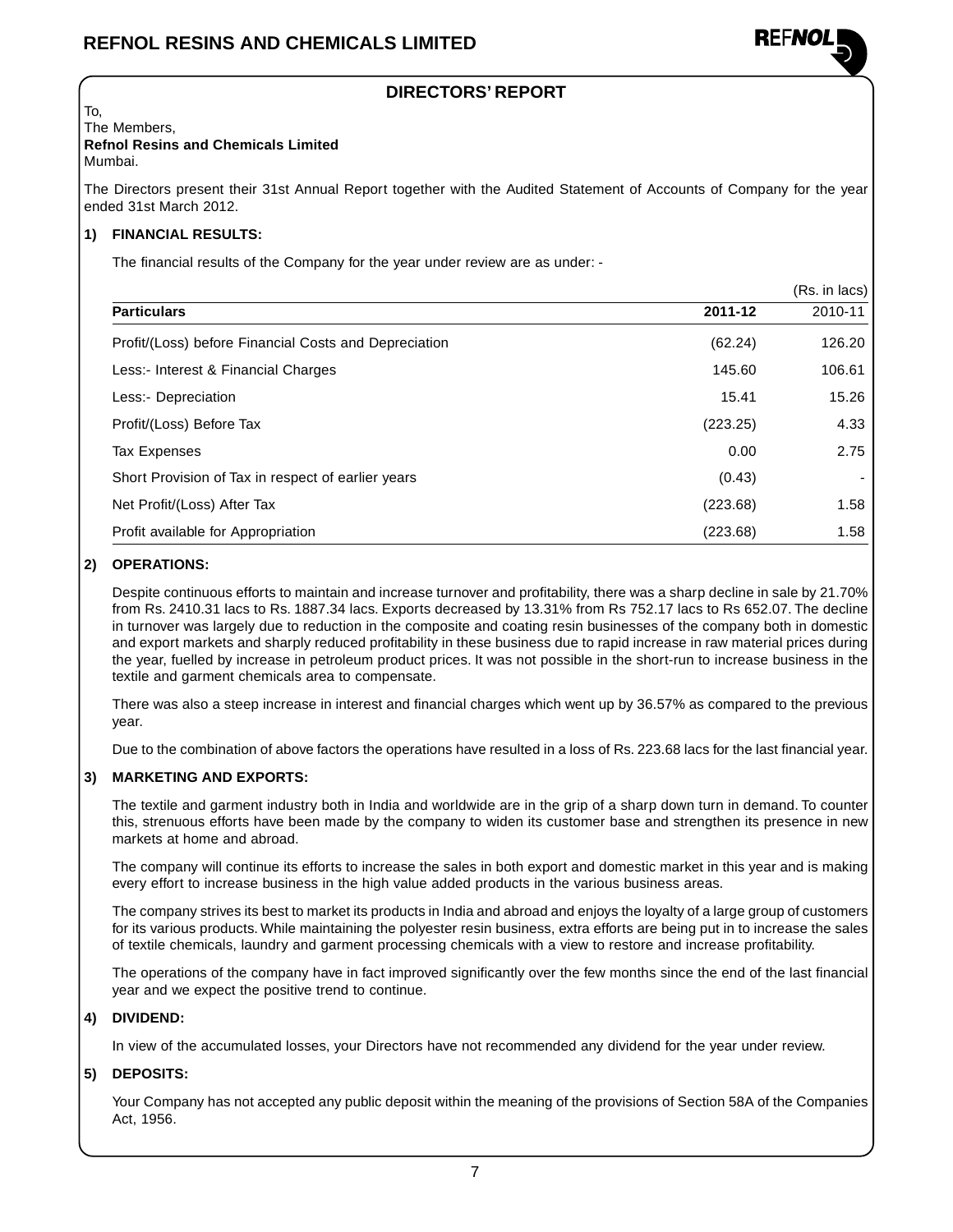

### **6) DIRECTORS:**

The Board of Directors of your company has various executive and non-executive directors including independent directors who have wide and varied experience in different disciplines of corporate functioning. **Mr. Mahendra Khatau,** Director of the company, retires by rotation at the forthcoming Annual General Meeting and being eligible, offers himself for reappointment.

### **7) INSURANCE:**

All the insurable assets of the company including Plant & machinery, Buildings and Inventories are adequately insured.

### **8) SUBSIDIARY COMPANY:**

Pursuant to the requirements of Section 212 of the Companies Act, 1956 the Annual Accounts of the Company's subsidiary viz., Refnol Overseas Limited for the period ended 31st March 2012 is annexed together with the statement showing the extent of the Company's interest therein.

### **9) MANAGEMENT DISCUSSIONS AND ANALYSIS REPORT:**

Your company manufactures textile sizing chemicals and auxiliaries, garment wash and laundry chemicals and polyester resins at Plot No. 23, G.I.D.C., Naroda, Ahmedabad, Gujarat. The company caters to both the domestic and international markets. The product range finds application in textile industry, garment processing industry and composites industry. The company has a marketing and distribution network for these chemicals with full technical service break-up. Rapid growth is expected in both the textile chemical and garment chemicals business and steps are being taken to strengthen and deeper the distribution and sales network of the Company.

### **10) CORPORATE GOVERNANCE:**

Your company has taken adequate measures to ensure that the provision of corporate Governance as prescribed under clause 49 of the listing agreement with stock exchanges are complied with. A detailed report as per **Appendix 'I'** on corporate governance, along with auditors' certificate on its Compliance by the Company, forms part of this report.

### **11) DIRECTORS' RESPONSIBILITY STATEMENT:**

It is hereby confirmed:

- 1. That in the preparation of the Accounts for the financial year ended 31st March 2012; the applicable accounting standards have been followed along with proper explanation relating to material departures.
- 2. That the Directors have selected such accounting policies and applied them consistently and made judgments and estimates that were reasonable and prudent so as to give true and fair view of the state of affairs of the Company at the end of the financial year and of the Profit or loss of the Company for the year under review.
- 3. That the Directors have taken proper and sufficient care for the maintenance of adequate accounting records in accordance with the provisions of the Companies Act, 1956 for safeguarding the assets of the Company and for preventing and detecting fraud and other irregularities.
- 4. That the Directors have prepared the annual accounts on a going concern basis.

### **12) EMPLOYEES:**

Relations between the employees and the management continued to be cordial during the period under review. The Directors hereby place on record their appreciation for the efficient services rendered by the company's employees at all levels.

The Company has not paid any remuneration attracting the provisions of Companies (Particulars of Employees) Rules, 1975 read with Section 217(2A) of the Companies Act, 1956. Hence, no information is required to be appended to this report in this regard.

### **13) CONSERVATION OF ENERGY, TECHNOLOGY ABSORPTION, FOREIGN EXCHANGE EARNINGS AND OUTGO:**

Statement giving Particulars with respect to conservation of energy, technology absorption, foreign exchange earnings and out-go, in terms of Section 217 (1) (e) of the Companies Act, 1956 read with Companies (Disclosure of Particulars) Rules, 1988 is given in **Appendix 'II'** forming part of this Report.

### **14) LISTING:**

Your company's shares are listed with The Stock Exchange, Mumbai, Phiroze Jeejeebhoy Towers, Dalal Street, Fort, Mumbai. (Stock Code: - 530815). The Company has already paid Annual Listing fees of The Stock Exchange, Mumbai for the ensuing financial year.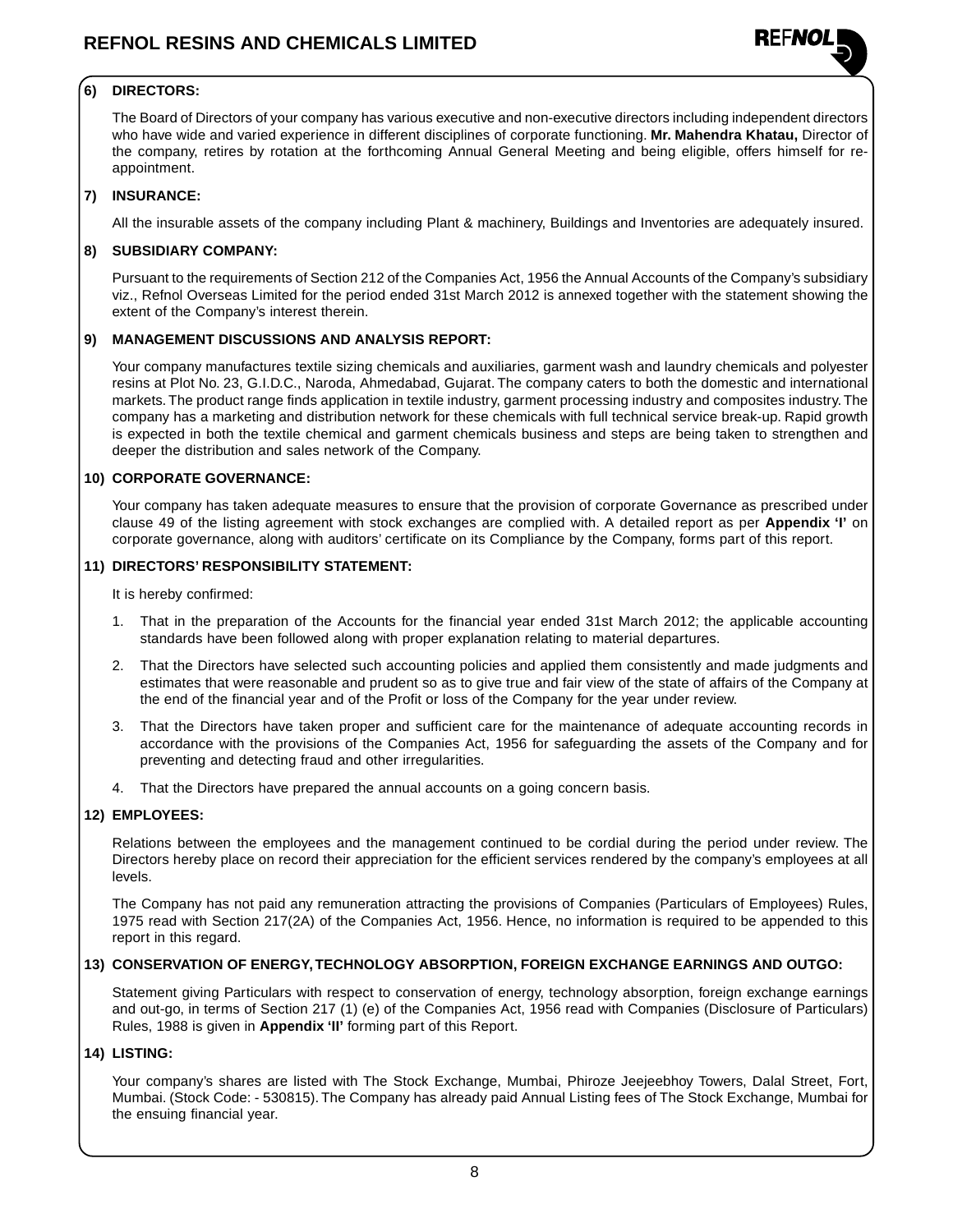

### **15) AUDITORS AND AUDITORS' REPORT:**

The present Auditors of the Company M/s. G. P. Kapadia & Co., Chartered Accountants, retires at the ensuing Annual General Meeting and being eligible, offers themselves for reappointment.

The Auditors Report and the notes to the Accounts being self-explanatory, no further explanation is required.

### **16) COMPLIANCE REPORT:**

In accordance with Section 383A of the Companies Act, 1956, the Company has obtained a Certificate from Company Secretary in the whole time practice confirming that the Company has complied with the provisions of the Companies Act, 1956 as mentioned in the Certificate, and a copy of such certificate is annexed to this report.

### **17) ACKNOWLEDGEMENT:**

Your Directors record their appreciation of the Co-operation and assistance extended by Financial Institutions, Banks and Government Authorities as well as valued customers from time to time. They also record their appreciation of the devoted services rendered by the Executives, Staff Members and Workers of the Company.

**For and on behalf of the Board,**

Date : 29th May, 2012 **Mahendra K. Khatau** Place : Mumbai Chairman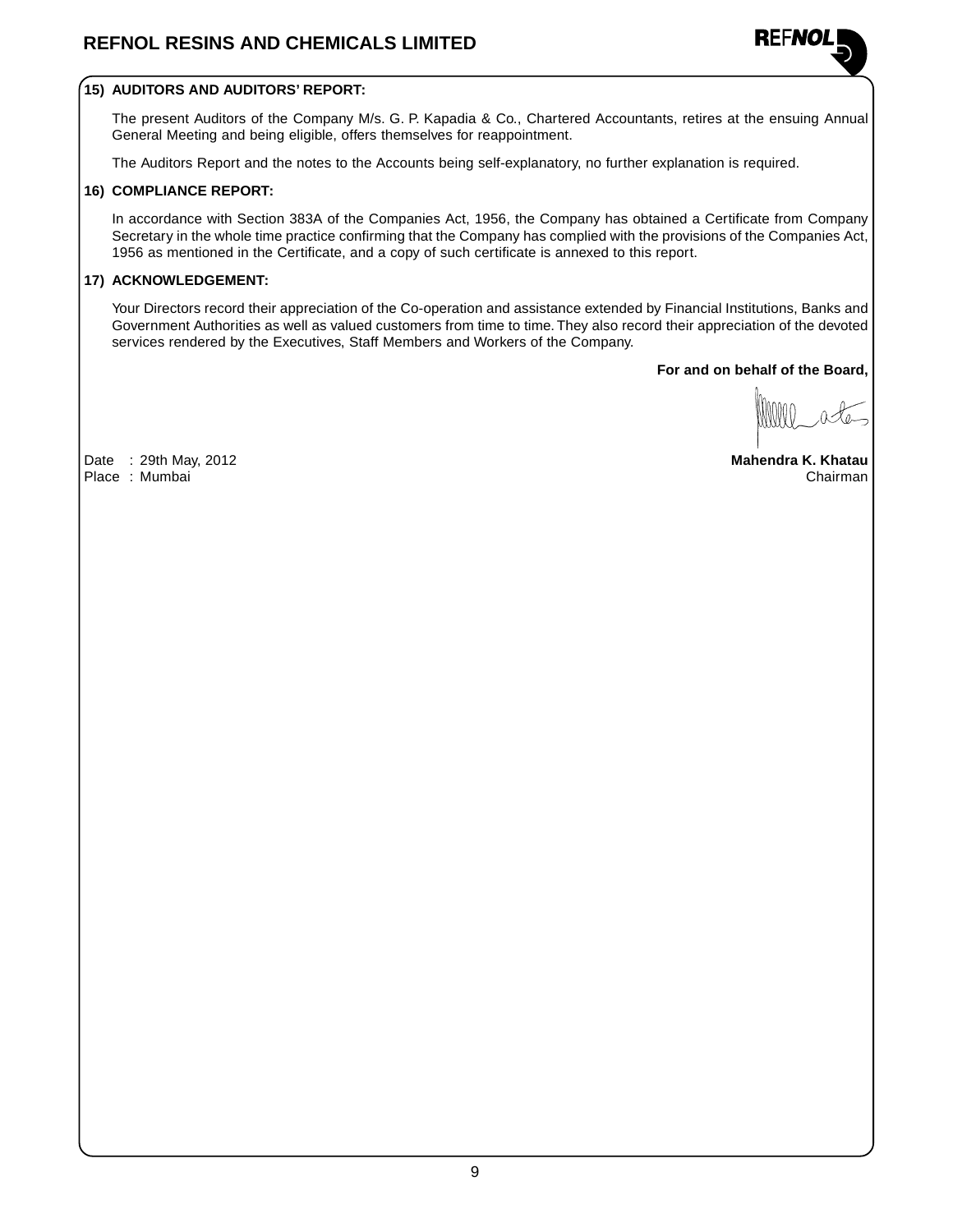### **DECLARATION REGARDING COMPLIANCE BY BOARD MEMBERS AND SENIOR MANAGEMENT PERSONNEL WITH THE COMPANY'S CODE OF CONDUCT**

This is to confirm that Company has adopted a Code of Conduct for its employees including the Managing Director. In addition, the Company has adopted a Code of Conduct for its Non-Executive Directors. Both these Codes are available on the Company's web site.

I confirm that the Company has in respect of the financial year ended on 31st March 2012, received from the senior management team of the Company and the Members of the Board a declaration of compliance with the Code of Conduct as applicable to them.

For the purpose of this declaration, Senior Management Team means the Managing Director, Senior General Manager and employees in the Executive cadre as on March 31, 2012.

**For and on behalf of the Board,**

**REFNOI** 

Date : 29th May, 2012 **Mahendra K. Khatau** Place : Mumbai Chairman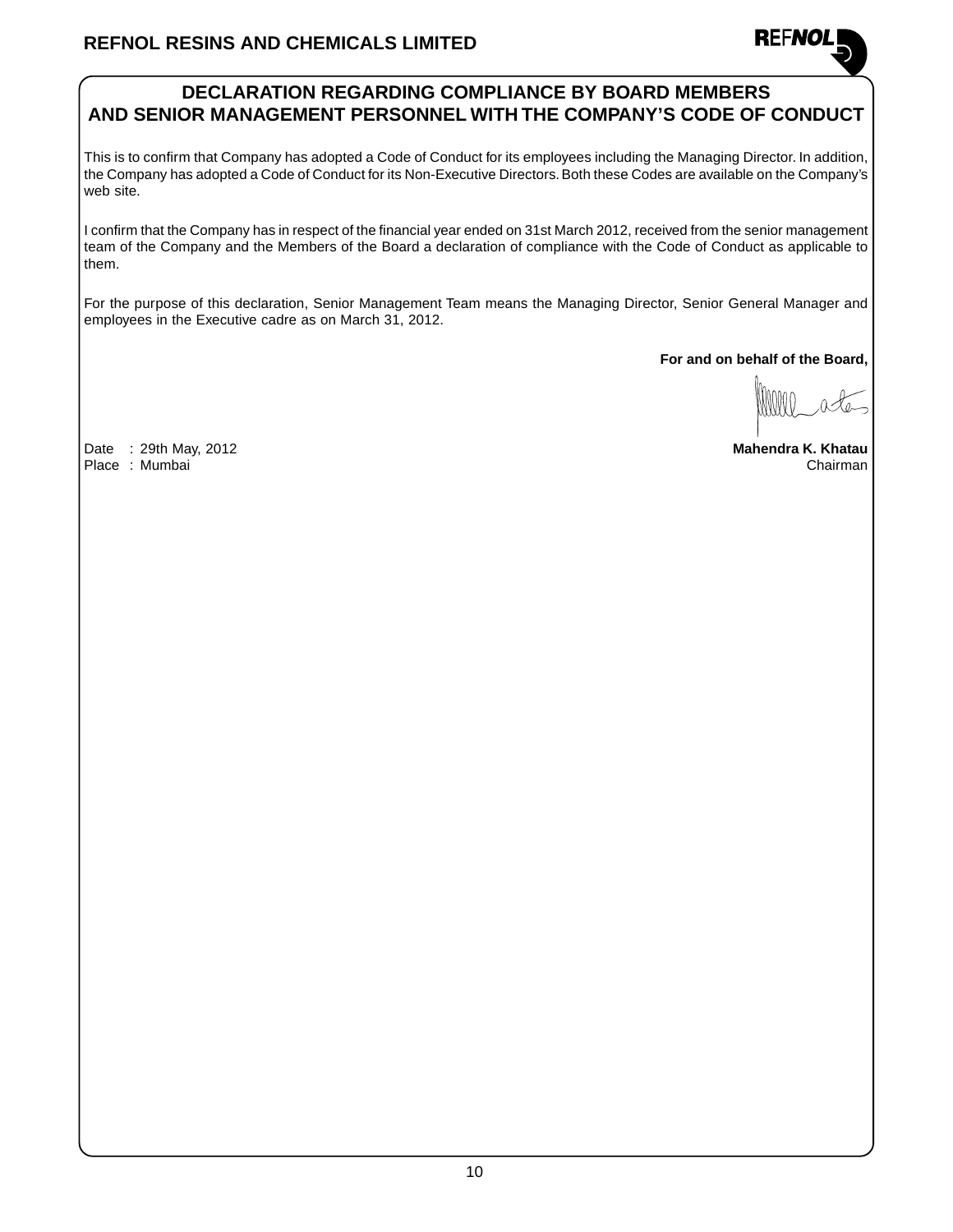

CIN No.:- L24200MH1980PLC023507 Nominal Capital:-Rs. 4,00,00,000/-

### **COMPLIANCE CERTIFICATE**

To, The Members, **M/S. REFNOL RESINS AND CHEMICALS LIMITED** 410-411, Khatau House, Mogul Lane, Mahim (W),

Mumbai-400016

I have examined the registers, records, books and papers of **M/s. Refnol Resins and Chemicals Limited** as required to be maintained under the **Companies Act 1956,** (the Act) and the rules made there under and also the provisions contained in the Memorandum and Articles of Association of the Company for the financial year ended on **31st March 2012.** In my opinion and to the best of my information and according to the examinations carried out by me and explanations furnished to me by the Company, its officers and representatives,

I certify that in respect of the aforesaid financial year:

- 1. The Company has kept and maintained all registers as stated in **Annexure 'A'** to this certificate, as per the provisions of the Act and the rules made there under and all entries therein have been duly recorded.
- 2. The Company has duly filed online e-forms and returns as stated in **Annexure 'B'** to this certificate, with the Ministry of Corporate Affairs Portal (Registrar of Companies, Maharashtra) with the proper filling fees as per schedule- X read with section 611 of the Act during the year under review. However, no form or return was filed with Regional Director, Central Government Company Law Board or other authorities during the financial year under review.
- 3. The Company being a public limited Company having paid-up capital of Rs. 3,08,99,000/-during the year under review.
- 4. The Board of Directors duly met Seven(7) times respectively on 30th April 2011, 14th May 2011, 5th July 2011, 13th August 2011, 14th November 2011, 27th January 2012 and 15th February 2012 in respect of which meetings proper notices were given and the proceedings were properly recorded and signed in the Minutes Books maintained for the purpose.
- 5. The Company has closed its register of members from 25th September 2011 to 29th September 2011 (both days inclusive) and necessary compliance of Section 154 of the Act has been made during the financial year under review.
- 6. The annual general meeting for the financial year ended on 31st March 2011 was held on 29th September 2011 after giving due notice to the members of the Company and the resolutions passed there at were duly recorded in Minutes Book maintained for the purpose.
- 7. No extra-ordinary general meeting was held during the financial year.
- 8. As per the information and explanation furnished to us by the management, the Company has not advanced any loans to the persons referred to in Section 295 of the Act of during the period under review.
- 9. As, confirmed by the management, the Company has entered in to the transactions falling within the purview of Section 297 of the Act at cash and prevailing market price and hence exempt u/s. 297 of the Act during the year under review.
- 10. The Company has made necessary entries in the register maintained under Section 301 of the Act during the year under review.
- 11. The Company has not passed any resolution under Section 314 of the Act during the year under review.
- 12. The Company has not issued any duplicate certificates during the financial year.
- 13. The Company has:
	- (a) delivered all the certificates on lodgment thereof for transfer of securities in accordance with the provisions of the Act. However the Company has not made any allotment during the year under review.
	- (b) not declared any dividend during the financial year.
	- (c) was not required to post warrants to any members of the Company as no dividend was declared during the financial year.
	- (d) no amount lying in the Books of Account in respect of unpaid dividend, application money due for refund, matured deposits, matured debentures and the interest accrued thereon.
	- (e) complied with the provisions of Section 217 of the Act.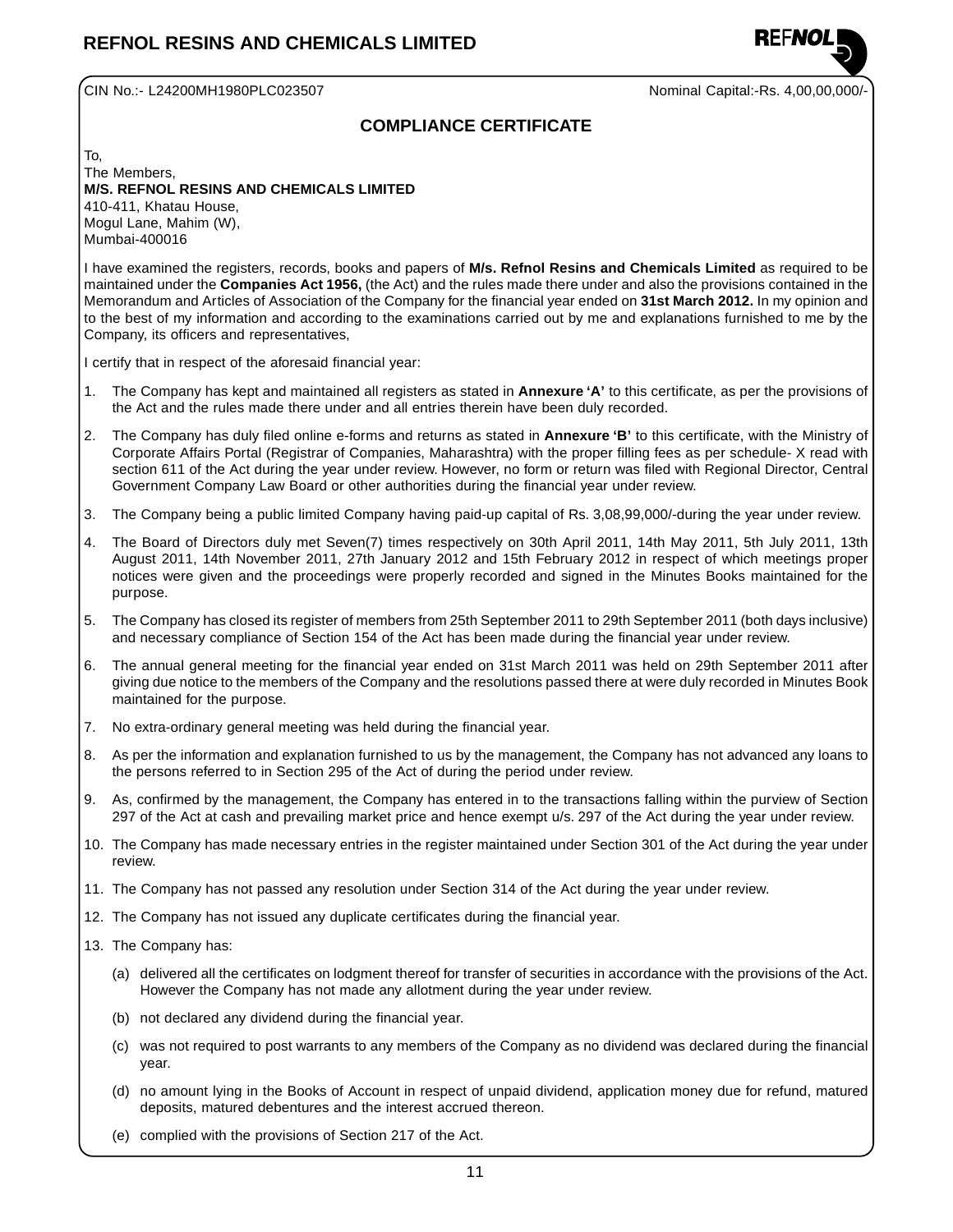- 14. The Board of Directors of the Company is duly constituted. There was no appointment of additional directors, alternate directors and directors to fill casual vacancy during the year under review.
- 15. The Company has not made any appointment and/or reappointment of any Managing Director and/or Whole time Director and/or Manager during the financial year under review.
- 16. The Company has not appointed any sole selling agents during the financial year.
- 17. The company has not obtained any approval from the Central Government, Regional Director, Company Law Board, Registrar of Companies and/or such authorities prescribed under the various provisions of the act during the year under review.
- 18. The directors have disclosed their interest in other firms/companies to the Board of Directors pursuant to the provisions of the Act and the rules made there under.
- 19. The Company has not issued any shares, debentures or other securities during the financial year.
- 20. The Company has not bought back any shares during the financial year ended on 31st March 2012.
- 21. There being no preference shares or debentures hence question of redemption does not arise.
- 22. There were no transactions necessitating the Company to keep in abeyance the rights to dividend, rights shares and bonus shares pending registration of transfer of shares.
- 23. The Company has not accepted any deposits falling within the purview of Section 58A during the financial year under review. However, the amount accepted from relatives of directors is in the nature of loans.
- 24. The amount borrowed by the Company from directors, member, public, financial institutions, banks and other during the financial year ending 31st March 2012 is / are within the borrowing limits of the company and that necessary resolutions as per section 293(1)(d) of the Act have been passed.
- 25. The Company has not made any investment in Bodies Corporate during the year under review. However the investments already made are in accordance with the limits prescribed under Section 372A of the Act and the Company has made necessary entries in the register kept for the purpose.
- 26. The Company has not altered the provisions of the memorandum with respect to situation of the Company's registered office from one state to another during the financial year under scrutiny.
- 27. The Company has not altered the provisions of the memorandum with respect to the objects of the Company during the financial year under scrutiny.
- 28. The Company has not altered the provisions of the memorandum with respect to name of the Company during the financial year under scrutiny.
- 29. The Company has not altered the provisions of the memorandum with respect to share capital of the Company during the financial year under scrutiny.
- 30. The Company has adopted the new set of Articles of Association after obtaining the approval of the members in the Annual General Meeting held on 29th September 2011 and the said Articles of Association have been duly registered with Registrar of Companies.
- 31. As confirmed by the management, there were no prosecutions initiated against or show cause notices received by the Company, during the financial year, for offences under the Act.
- 32. As confirmed by the management, the Company has not received any money as security from its employees during the financial year.
- 33. As confirmed by the management, the Company has not been generally regular in depositing both employee's and employer's contribution to Provident Fund with prescribed authorities pursuant to section 418 of the Act.

For, **Sandip Sheth & Associates** Company Secretaries

**REFNO** 

Place : Ahmedabad Proprietor Date : 29th May, 2012 C.P. No. 4354

**(Sandip Sheth)**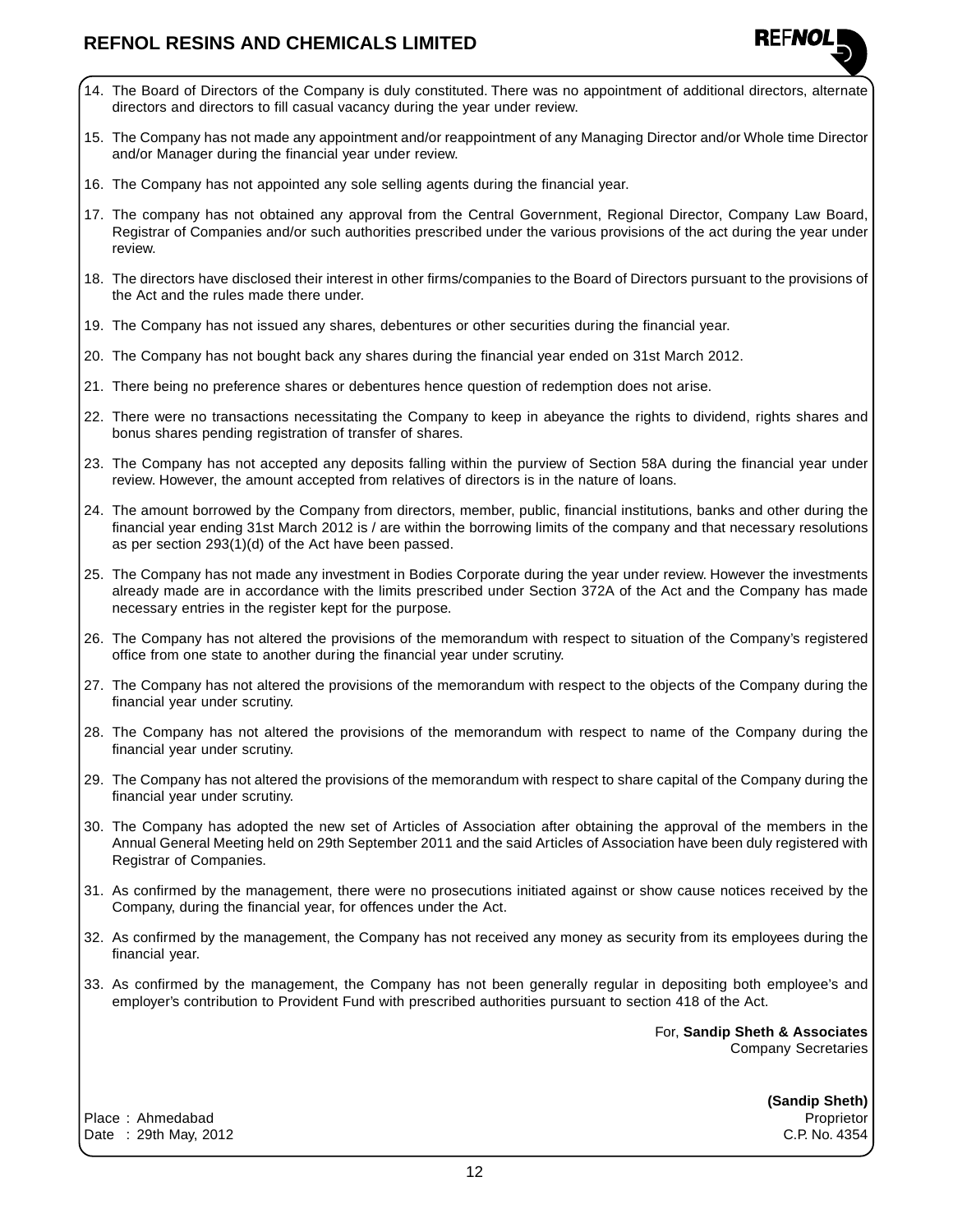

#### **ANNEXURE-'A'**

**Statutory & Other Registers maintained by the Company/RTA:**

| 1. | <b>Register of Members</b>                     | u/s. 150(1) |
|----|------------------------------------------------|-------------|
| 2. | Minutes of the General Meetings                | u/s. 193(1) |
| 3. | Minutes of the Board Meetings                  | u/s. 193(1) |
| 4. | <b>Register of Contracts</b>                   | u/s. 301(1) |
| 5. | Register of Directors, Managing Directors etc. | u/s. 303(1) |
| 6. | Register of Director's Shareholdings           | u/s. 307(1) |
| 7. | <b>Register of Charges</b>                     | u/s. 146    |
| 8. | Register of Investments                        | u/s. 372A   |
| 9. | <b>Register of Transfers</b>                   | u/s. 108    |

#### **ANNEXURE-'B'**

#### **E-forms and returns filed by the Company with Ministry of Corporate Affairs Portal on-line during the financial year ended 31st March 2012.**

| Sr.<br>No.             | <b>Form</b><br>No.                       | Filed U/S | <b>Details of Forms</b>                                   | <b>Period of Filing</b><br>As per Law                    | Date of<br> Actual filing | <b>Remarks</b>                    |
|------------------------|------------------------------------------|-----------|-----------------------------------------------------------|----------------------------------------------------------|---------------------------|-----------------------------------|
|                        | Schedule-V<br>$(e-form 20B)$             | 159       | Annual Return made upto<br>29.09.11                       | Within 60 days<br>from AGM Date                          | 25.11.11                  | Filled vide SRN<br>No. P80447188. |
| $\mathcal{P}$          | Schedule-VI<br>(e-form 23AC)<br>& 23ACA) | 220       | Balance Sheet as at 31.03.11                              | Within due date<br>i.e. upto 31.12.11                    | 31.12.11                  | Filled vide SRN<br>No. P84261411. |
| 3                      | Compliance<br>Certificate<br>E-form-66   | 383A(1)   | To be attached with Board<br>report                       | Within 30 Days<br>From AGM date                          | 25.10.11                  | Filled vide SRN<br>No. P75414938. |
| $\boldsymbol{\Lambda}$ | e-Form<br>No. 23                         | 192       | Adoption of New Articles of<br>Association of the Company | Within 30 days<br>from the date of<br>passing resolution | 25.10.11                  | Filled vide SRN<br>No. B23512502. |

### **Signature for Annexure 'A' and Annexure 'B'**

For, **Sandip Sheth & Associates** Company Secretaries

Place : Ahmedabad Proprietor<br>Date : 29th May, 2012 <br>C.P. No. 4354 Date : 29th May, 2012

**(Sandip Sheth)**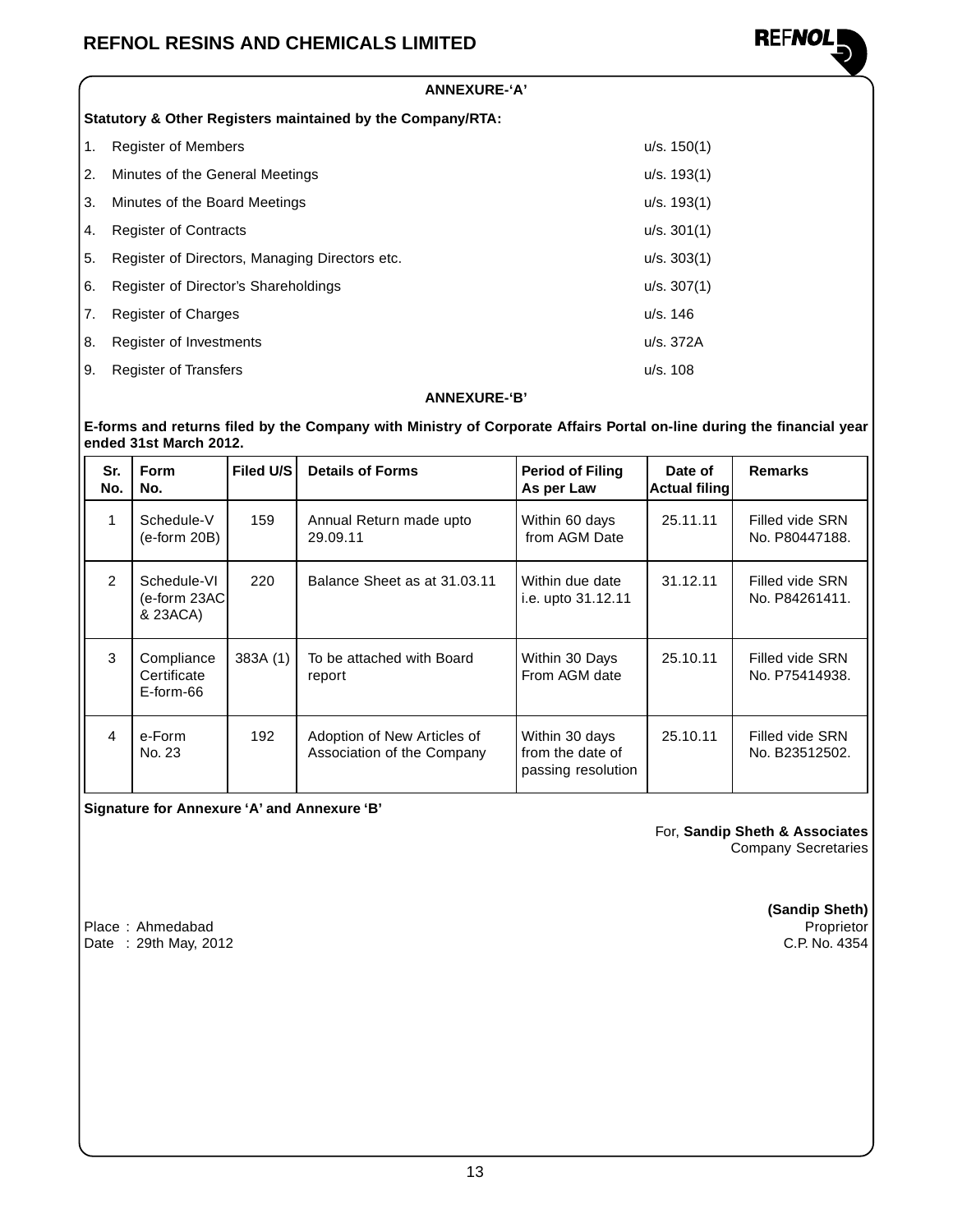

## **APPENDIX - I**

### **REPORT ON CORPORATE GOVERNANCE (Pursuant to Clause 49 of the Listing Agreement)**

#### **1. Company's Philosophy on Corporate Governance:**

As a policy Refnol Resins and Chemicals Limited (RRCL) gives utmost importance to achieving high standards of Corporate Governance and is committed to achieve the highest level of Corporate Governance in order to enhance long-term shareholder value by integration of systems and actions for enhancement of corporate performance. The Company places due emphasis on regulatory compliance.

The Company gives equal importance for maintaining as well as improving the quality of its products and to achieve this, the Company carries out continuous product developments and quality controls. Over the years, the Company has shown a commitment towards effective corporate governance and has always been at the forefront of benchmarking its internal systems and policies with global standards. Consistent with this commitment, RRCL believes that it needs to show a great degree of responsibility and accountability.

The Company gives utmost importance for developing a team of competitive professional managers. Overall, policy is set by the Board of Directors and implemented by a team of professional managers in their respective field. The Company gives fair amount of freedom to the employees to get their best contribution to the Company and rewards and incentives are given in recognition thereof.

### **2. Board of Directors:**

### Composition & size of the Board

**The Board of Directors shall have optimum combination of the Executive as well as Non-executive directors with not less than fifty per cent of the Board of Directors comprising of non executive directors. In case the company has Non executive chairman which also a promoter of the Company, at least half of the Board should comprise of independent directors.**

The present strength of the Board is six Directors. The Board of Directors of the Company comprises of optimum mix of both Executive and Non-executive Directors with independent Directors. The Board members consist of persons with professional expertise and experience in various fields of Finance, Accounts, Management, Law, Labour Welfare etc.

The details of the Directors on the Board of your Company are given below:

### **Promoters Directors**

| Name                        | Date of Appointment                                                          | Designation                                                                                                           |
|-----------------------------|------------------------------------------------------------------------------|-----------------------------------------------------------------------------------------------------------------------|
| Mr. Mahendra Khatau         | 01/07/1994                                                                   | Non Executive Director & Chairman                                                                                     |
| Mrs. Asha M Khatau          | 30/12/1993                                                                   | Non Executive Director                                                                                                |
| <b>Executive Director</b>   |                                                                              |                                                                                                                       |
| Name                        | Date of Appointment                                                          | Designation                                                                                                           |
| Mr. Arup Basu               | 15/06/1999                                                                   | <b>Managing Director</b>                                                                                              |
| <b>Independent Director</b> |                                                                              |                                                                                                                       |
| Name                        | Date of Appointment                                                          | Designation                                                                                                           |
| Ms. Devaki J. Jariwala      | 31/01/2003                                                                   | Non Executive Director                                                                                                |
| Mr. Bhalchandra Sontakke    | 01/10/2004                                                                   | Non Executive Director                                                                                                |
| Mr. S. Rajgopalan           | 20/05/2005                                                                   | Non Executive Director                                                                                                |
|                             | Number of Board Meeting held during the year along with the dates of Meeting |                                                                                                                       |
|                             |                                                                              | The Board shall meet at least four times a year, with a maximum time gap of three month between any two meetings.     |
|                             |                                                                              | Seven Board Meetings were held during the year 2011-12 the dates on which the said meetings were held are as follows: |

14

1) 30th April 2011 2) 14th May 2011 3) 5th July 2011 4) 13th August 2011

5) 14th November 2011 6) 27th January 2012 7) 15th February 2012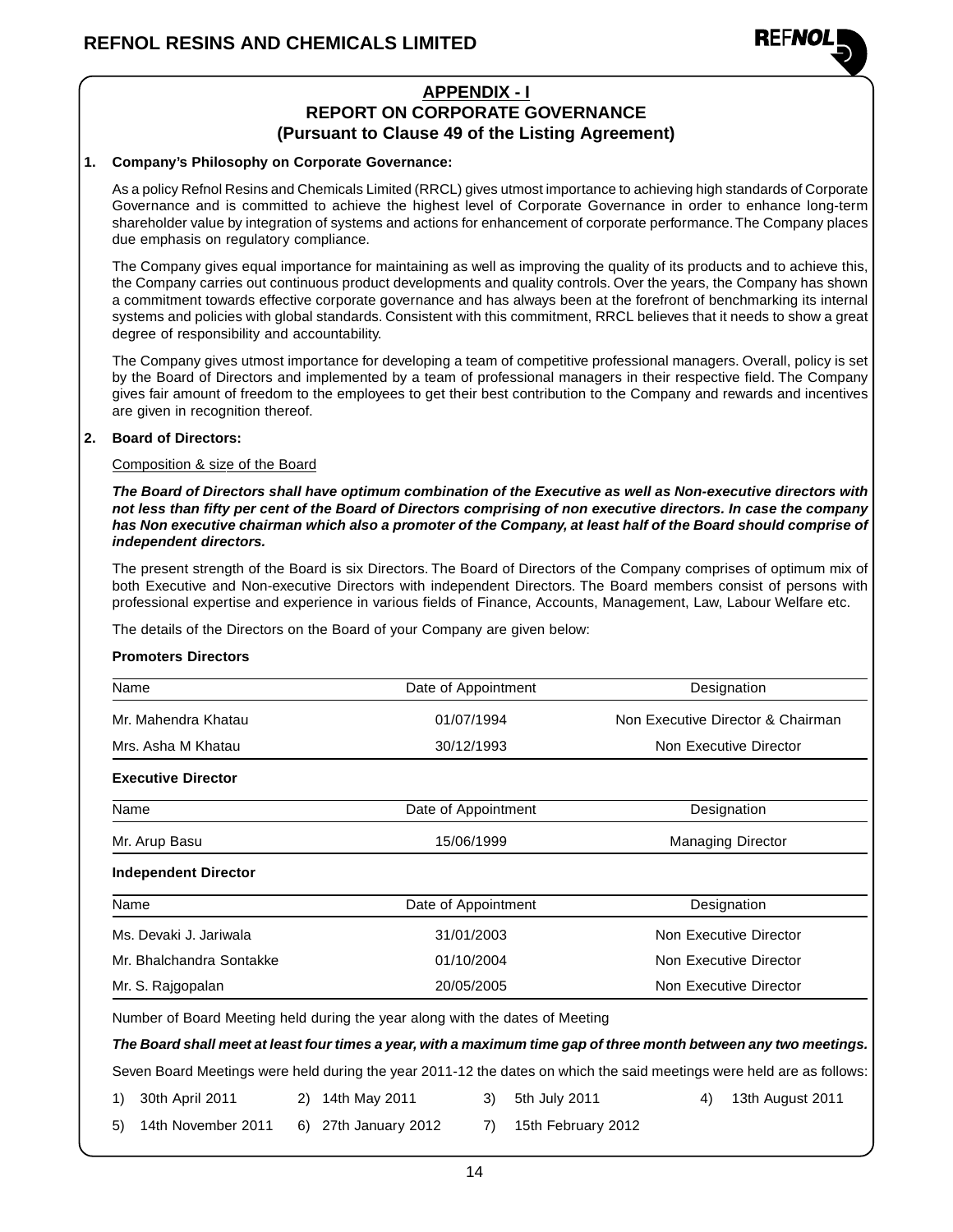

Attendance of each Director at Board Meeting and the last Annual General Meeting (AGM) and the number of Companies and Committees where he/she is Director/Member are as under.

| Name of Director         | No. of Board<br><b>Meeting Attended</b> | Attendance at<br>the last AGM | No. of Directorship<br>in other Companies<br>(Excluding Pvt. Ltd.<br>Companies) | No. of specified<br>Committees (Other<br>than RRCL) in which<br>Chairman / Member |        |
|--------------------------|-----------------------------------------|-------------------------------|---------------------------------------------------------------------------------|-----------------------------------------------------------------------------------|--------|
|                          |                                         |                               |                                                                                 | Chairman                                                                          | Member |
| Mr. Mahendra K. Khatau   |                                         | Yes                           |                                                                                 |                                                                                   |        |
| Mrs. Asha M. Khatau      |                                         | Yes                           |                                                                                 |                                                                                   |        |
| Mr. Arup Basu            |                                         | Yes                           |                                                                                 |                                                                                   |        |
| Ms. Devaki J. Jariwala   |                                         | Yes                           |                                                                                 |                                                                                   |        |
| Mr. Bhalchandra Sontakke |                                         | Yes                           |                                                                                 |                                                                                   |        |
| Mr. S. Rajgopalan        |                                         | Yes                           |                                                                                 |                                                                                   |        |

v The committees mentioned above include only Audit Committee and Share holders Investors' Grievance Committee.

v None of the Directors of the Company was a member of more than ten Committees of Boards as stipulated under Clause 49 of the Listing Agreement nor was a Chairman of more than five such committees across all companies in which he was a director.

### **Information about Directors seeking appointment and re-appointment:**

**Shri Mahendra Khatau**, director of the company is seeking re-appointment at the ensuing Annual General Meeting.

Mr. Mahendra Khatau aged about 54 years, is a graduate, having over 29 years of experience. He possesses excellent administrative skills and knowledge. His skill and knowledge is of immense help to the Company in keeping abreast cordial relations of the employees with management cadre. His re-appointment is also required to make proper composition of Board of Directors consisting of optimum mix of independent and other directors.

Mr. Mahendra Khatau has directorship in following company;

- 01. MKK Holdings Pvt. Ltd.
- 02. Vindhyapriya Holdings Pvt. Ltd.
- 03. Khatau Makanji and Company Pvt. Ltd.
- 04. Mulraj Khatau and Sons Ltd.
- 05. Indokem Ltd.
- 06. Priyanilgiri Holdings Pvt. Ltd.
- 07. Khatau Leasing and Finance Company Pvt. Ltd.
- 08. Indokem Exports Ltd.
- 09. Prism Plantations Pvt. Ltd.
- 10. Khatau Holdings and Trading Company Pvt. Ltd.
- 11. Prerana Leasing & Finvest Pvt. Ltd.
- 12. Khatau Capacitors Pvt. Ltd.

**Mr. Arup Basu**, Managing Director of the Company whose period of office expires on 14th June 2012 and be re-appointed as the Managing Director of the Company w.e.f. 15th June 2012 for a period of three years, subject to the approval of the board members, shareholders of the company and of the Central Government, on the remuneration and other terms and conditions as mentioned in the resolution more particularly described in the agreement.

Mr. Arup Basu aged about 58 years is a B. Tech, Chemical Engineering from IIT, Bombay and has obtained a postgraduate management degree from IIM, Ahmedabad. He is with company since last 32 years more particularly as Managing Director of the Company since last thirteen years. He has vast experience in management, administration and effective policy formulations for efficient and smooth running of the company.

Mr. Arup Basu has also furnished to the Company Form DD-A under Companies (Disqualification of Directors under section 274(1)(g) of the Companies Act, 1956) Rules, 2003, stating that he is not disqualified for being re-appointed as Managing Director of the Company.

Mr. Arup Basu does not hold directorship in any other companies other than Refnol Resins and Chemicals Limited.

#### **Information placed before the Board of Directors:**

All major decisions regarding resource mobilization, capital expenditure, etc. are considered by the Board, in addition to day-to-day matters, which are statutorily required to be placed before the Board of Directors for its approval. Following information is regularly put up before the Board for its consideration and approval:

- $\triangleright$  Review of operational results.
- $\triangleright$  Quarterly financial results.
- ÿ Minutes of the meeting of Audit Committee and Shareholder's/Investors' Grievance Committee of the Board.
- $\triangleright$  Compliance with various statutory requirements.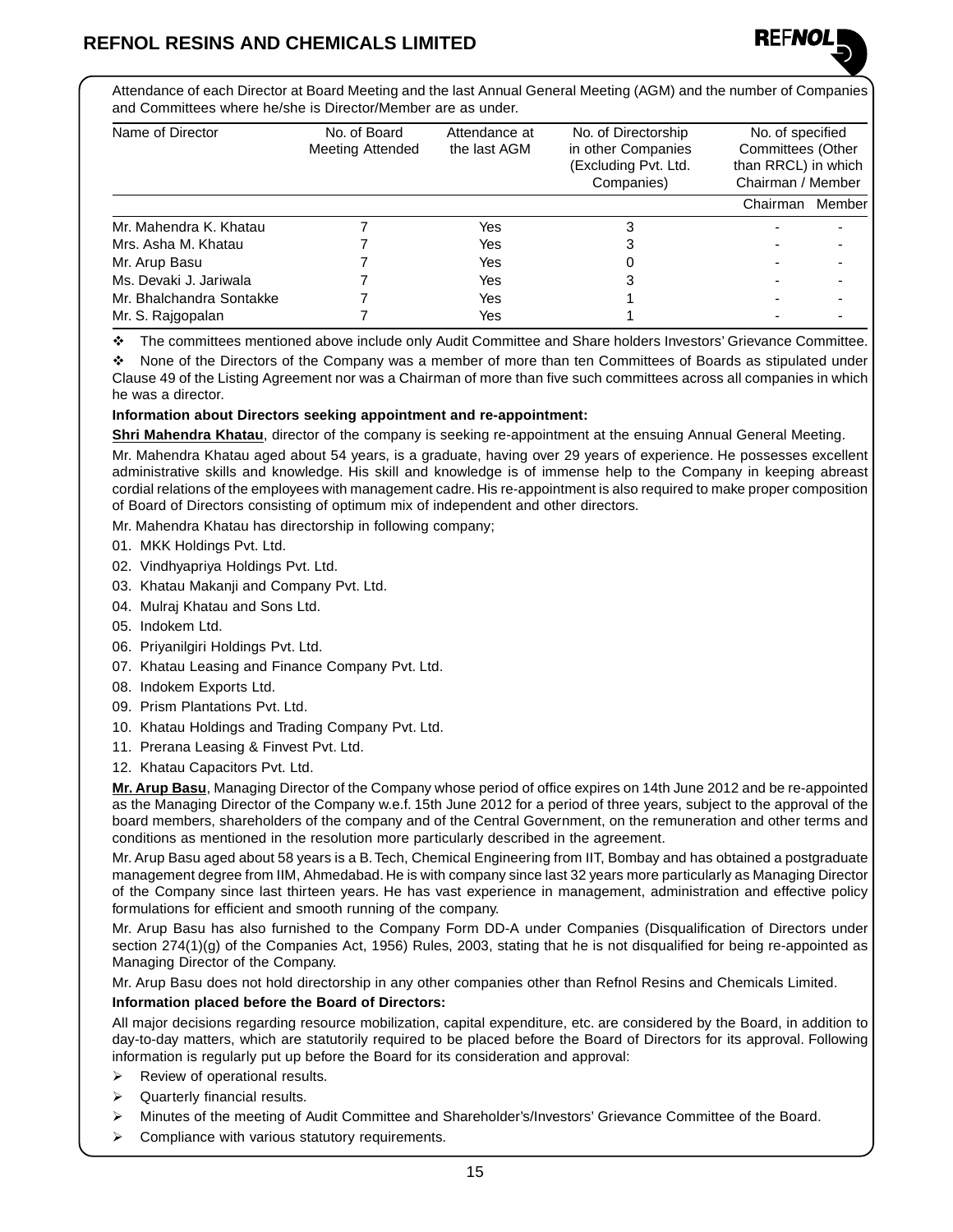

The Board is informed of all material, financial and commercial decision from time to time.

#### **3. Audit Committee:**

**The Audit Committee shall have minimum three directors as members. Two-Third of the members of audit committee shall be independent director. Chairman of the Audit committee shall be an independent director.**

The Audit Committee of the Company comprises of following three Non-Executive Directors and all of them are Independent Director:

- 1. Mr. S. Rajgopalan Chairman/NED and Independent
- 2. Ms. Devaki J. Jariwala Member/NED and Independent
- 3. Mr. Bhalchandra Sontakke Member/NED and Independent

### **Meeting and the attendance during the year**

**The Audit Committee should meet at least four times in a year and not more than four months elapse between two meetings.**

Four meetings of the Audit Committee were held during the year, which were attended by all Members present on the Board.

The power and role of the Audit Committee are as per Guidelines set out in Clause 49 of the Listing Agreement with the Stock Exchange.

The Terms of the reference of the Audit Committee include approving and implementing the audit procedures and techniques, reviewing the financial reporting systems, internal control systems and control procedures and ensuring compliance with the regulatory guidelines. The Audit Committee met prior to the finalization of Accounts for the year ended 31st March 2012.

The details of attendance of the members at these Audit Committee Meetings are as follows:

| Name                     | Attendance at Audit Committee Meeting held on; |          |          |          |
|--------------------------|------------------------------------------------|----------|----------|----------|
|                          | 14.05.11                                       | 13.08.11 | 14.11.11 | 15.02.12 |
| Mr. S. Rajgopalan        | Yes                                            | Yes      | Yes      | Yes      |
| Ms. Devaki J. Jariwala   | Yes                                            | Yes      | Yes      | Yes      |
| Mr. Bhalchandra Sontakke | Yes                                            | Yes      | Yes      | Yes      |

The Chairman of the Audit Committee was present at 30th Annual General Meeting of the Company held on 29th September 2011.

#### **4. Remuneration Committee:**

- i) The Company constituted remuneration Committee of Directors on 27th June 2005. However, No remuneration committee meeting was held during the financial year.
- ii) The broad terms of reference of the remuneration Committee are as under;
	- a) To approve annual remuneration plan of the Company.
	- b) Such other matters as the Board may time to time request the Remuneration committee to examine and recommend/ approve.
- iii) The Chairman of the Remuneration Committee was present at the Last Annual General Meeting of the Company held on 29th September 2011.
- iv) The Company does not have any ESOP Scheme.
- v) Remuneration Policy:

The Company's remuneration policy is driven by the success and performance of the individual employee and the Company. Through its compensation programme, the company endeavors to attract, retain, develop and motivate a high performance workforce. The company pays remuneration by way of salary, benefits, perquisites and allowances to its Managing Director. Annual increments are decided by the Remuneration Committee within the salary scale approved by the Members and Central Government.

The Company pays Sitting Fees of Rs. 750 per meeting to its Non-Executive Directors (NEDs) for attending the meeting of the Board. However, the Company does not pay any sitting fees to the members for attending any other committee meetings.

| The details of the remuneration paid to the directors for the year 2011-12 are as follows: |        |             |                 |                     | (Rs. in lacs.) |
|--------------------------------------------------------------------------------------------|--------|-------------|-----------------|---------------------|----------------|
| <b>Directors</b>                                                                           | Salary | Perguisites | FixedCommission | <b>Sitting Fees</b> | Total          |
| Mr. Mahendra K. Khatau                                                                     |        |             |                 | 0.053               | 0.053          |
| Mrs. Asha M. Khatau                                                                        |        |             |                 | 0.053               | 0.053          |
| Ms. Devaki J. Jariwala                                                                     |        |             |                 | 0.053               | 0.053          |
| Mr. Bhalchandra Sontakke                                                                   |        |             |                 | 0.053               | 0.053          |
| Mr. S. Rajgopalan                                                                          |        |             |                 | 0.053               | 0.053          |
| Mr. Arup Basu                                                                              | 10.14  | 9.22        |                 |                     | 19.36          |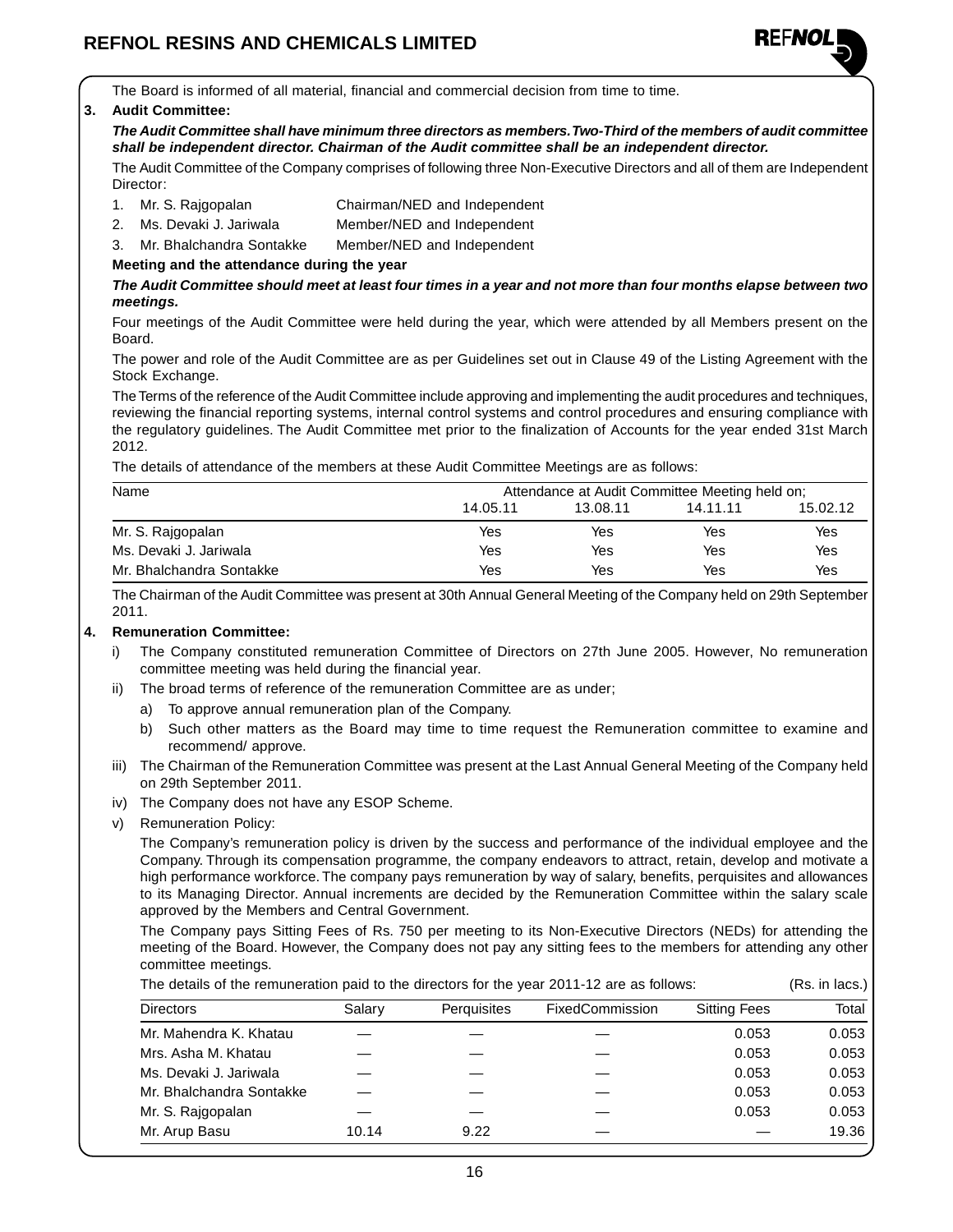

Company has not issued any convertible instrument. However, the details of the Shares held by Non-Executive Directors as at 31st March 2012 are as follows:

| Sr. No. | Name of Non-Executive Director | No. of Shares Held |  |
|---------|--------------------------------|--------------------|--|
|         | Mr. Mahendra K. Khatau         | 300                |  |
|         | Mrs. Asha M. Khatau            | Nil                |  |
| 3       | Ms. Devaki J. Jariwala         | Nil                |  |
| 4       | Mr. Bhalchandra Sontakke       | Nil                |  |
| 5       | Mr. S. Rajgopalan              | Nil                |  |

### **5. Shareholders/Investors' Grievance Committee:**

RRCL constituted a Shareholders/Investors' Grievance Committee to ensure timely services to the Member/Investors and to supervise the performance of the Registrar and Share Transfer Agent and to provide the best services to the Investors. It is also empowered to approve transfer, transmission and transposition of shares, issue duplicate share certificates, etc. from time to time.

The Committee consists of following three Non-Executive Directors, as under;

- 1. Mrs. Asha M. Khatau Chairperson/NED
- 2. Mr. Mahendra K. Khatau Member/NED
- 3. Ms. Devaki J. Jariwala Member/NED and Independent

Mrs. Asha. M. Khatau, who is a non-executive director, is a Chairperson of the Committee and Mr. Arup Basu, Managing Director of the Company is designated as Compliance Officer appointed by the Board.

The number of shareholder's complaints received through Stock Exchange or SEBI during the year 2011-12 and status of the same are as follows:

| Complaints received from | No. of Complaints<br>received | No. of Complaints<br>disposed off satisfactorily | No. of Complaints<br>outstanding as on 31.03.2012 |
|--------------------------|-------------------------------|--------------------------------------------------|---------------------------------------------------|
| <b>SEBI</b>              | None                          | None                                             | None                                              |
| Shareholders             | None                          | None                                             | None                                              |

All the complaints/queries are promptly attended and resolved to the satisfaction of shareholders. All shares received for transfer were registered and dispatched within the stipulated time, wherever documents were correct and valid in all respects.

### **6. General Body Meetings:**

Details of the location and time of last three Annual General Meetings (AGM), and the details of the resolutions passed are as under.

| AGM for the<br>F.Y. ended on | Date and<br>Time of AGM       | Location                                                                                   | <b>Particulars of Special</b><br>resolution passed, if any                   |
|------------------------------|-------------------------------|--------------------------------------------------------------------------------------------|------------------------------------------------------------------------------|
| 2010-11                      | 29th Sept'11<br>at 12.00 Noon | Khatau House, 410/411, Mogul Lane,<br>Mahim (W), MUMBAI-400 016.                           | Special Resolution for<br>adoption of new set of<br>Articles of Association. |
| 2009-10                      | 23rd Sept'10<br>at 11.00 A.M  | 45/47, Mint Chambers, 103/104, 1st Floor,<br>Mint Road, opp. G.P.O., Fort, MUMBAI-400 001. | <b>NONE</b>                                                                  |
| 2008-09                      | 24th Sept'09<br>at 12.00 noon | Khatau House, 410/411, Mogul Lane,<br>Mahim (W), MUMBAI-400 016.                           | Special Resolution for<br>re-appointment of Managing<br>Director             |

No Extra Ordinary General Meeting was held during any of the last three financial years.

The shareholders passed all the resolutions set out in the respective notices. No item requiring for postal ballot under the statute was applicable at the aforesaid meetings. At the forthcoming AGM, there is no item on the agenda that needs approval by postal ballot.

### **7. Disclosure:**

- 1. There were no transactions of material nature between the Company and its Directors or Management and their relatives or Promoters that may have potential conflict with the interest of the Company. Transactions with the related parties are disclosed in Note No. 29 of the Accounts in the Annual Report.
- 2. The Company continuously endeavors to ensure its employees about their right of access are communicated through means of internal circulars. Your Company has always followed fair business and corporate practices. The Company affirms that no personnel have been denied access to the audit committee.
- 3. As a non-mandatory requirements your Company has adopted the following clauses;
	- The Company has set up Remuneration Committee to determine remuneration package of executive director.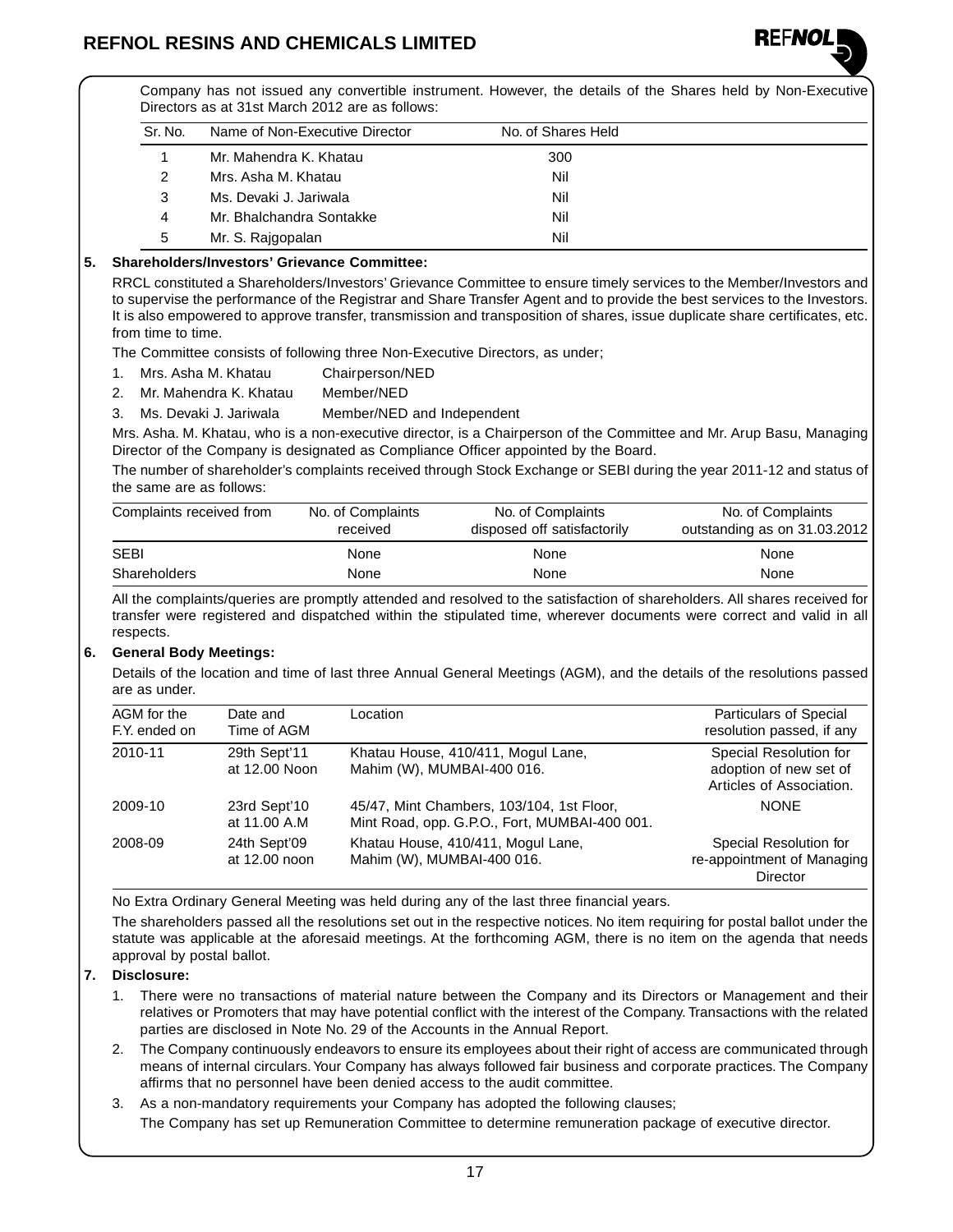

| 8. | <b>Means of Communication with shareholders:</b> |                                                                                  |            |                                                                                                                                                                                                                                                                     |                                                                                                                                                                                                                                                                |                                                                                |  |
|----|--------------------------------------------------|----------------------------------------------------------------------------------|------------|---------------------------------------------------------------------------------------------------------------------------------------------------------------------------------------------------------------------------------------------------------------------|----------------------------------------------------------------------------------------------------------------------------------------------------------------------------------------------------------------------------------------------------------------|--------------------------------------------------------------------------------|--|
|    | (i)                                              | <b>Quarterly Results</b>                                                         |            |                                                                                                                                                                                                                                                                     | Quarterly results were taken on record by the Board of Directors and<br>submitted to the Stock Exchanges in terms of the requirements of clause<br>41 of the Listing Agreement. Quarterly results are normally published in<br>English and Marathi newspapers. |                                                                                |  |
|    |                                                  | (ii) Website                                                                     |            | www.refnol.com                                                                                                                                                                                                                                                      |                                                                                                                                                                                                                                                                |                                                                                |  |
|    |                                                  | (iii) Whether it also displays official                                          |            |                                                                                                                                                                                                                                                                     | Press release, if any made by the Company are also displayed from                                                                                                                                                                                              |                                                                                |  |
|    |                                                  | News releases;                                                                   |            | time to time.                                                                                                                                                                                                                                                       |                                                                                                                                                                                                                                                                |                                                                                |  |
|    |                                                  | $(iv)$ The presentations made to institutional :<br>investors or to the analysts |            |                                                                                                                                                                                                                                                                     | No such presentation has been made during the year.                                                                                                                                                                                                            |                                                                                |  |
|    |                                                  | (v) Whether MD&A is Part of Annual Report:                                       |            | Yes                                                                                                                                                                                                                                                                 |                                                                                                                                                                                                                                                                |                                                                                |  |
| 9. |                                                  | <b>General Shareholders Information:</b>                                         |            |                                                                                                                                                                                                                                                                     |                                                                                                                                                                                                                                                                |                                                                                |  |
|    | (1)                                              | <b>Annual General Meeting</b>                                                    |            |                                                                                                                                                                                                                                                                     | Date: 6th September 2012                                                                                                                                                                                                                                       |                                                                                |  |
|    |                                                  |                                                                                  |            |                                                                                                                                                                                                                                                                     | Time: 12:00 noon.                                                                                                                                                                                                                                              |                                                                                |  |
|    |                                                  |                                                                                  |            |                                                                                                                                                                                                                                                                     |                                                                                                                                                                                                                                                                |                                                                                |  |
|    |                                                  |                                                                                  |            | Venue: 410/411, Khatau House, Mogul Lane, Mahim (west), Mumbai-<br>400 016.                                                                                                                                                                                         |                                                                                                                                                                                                                                                                |                                                                                |  |
|    | (11)                                             | <b>Financial Calendar</b>                                                        |            | Period                                                                                                                                                                                                                                                              |                                                                                                                                                                                                                                                                | <b>Tentative Schedule</b>                                                      |  |
|    |                                                  |                                                                                  |            |                                                                                                                                                                                                                                                                     | 1st quarter results ending 30th June                                                                                                                                                                                                                           | Within 45 days of end of<br>the quarter                                        |  |
|    |                                                  |                                                                                  |            |                                                                                                                                                                                                                                                                     | 2nd quarter results ending 30th September                                                                                                                                                                                                                      | Within 45 days of end of<br>the quarter                                        |  |
|    |                                                  |                                                                                  |            |                                                                                                                                                                                                                                                                     | 3rd quarter results ending 31st December                                                                                                                                                                                                                       | Within 45 days of end of<br>the quarter                                        |  |
|    |                                                  |                                                                                  |            |                                                                                                                                                                                                                                                                     | 4th quarter results ending 31st March                                                                                                                                                                                                                          | Within 60 days of the end<br>of the year in case of<br><b>Audited Results.</b> |  |
|    |                                                  | (iii) Book Closure dates                                                         |            | 5th September 2012 to 6th September 2012 (Both days inclusive)                                                                                                                                                                                                      |                                                                                                                                                                                                                                                                |                                                                                |  |
|    |                                                  | (iv) Dividend Payment Date                                                       |            |                                                                                                                                                                                                                                                                     | The Company has not declared any dividend during last three years.                                                                                                                                                                                             |                                                                                |  |
|    | (v)                                              | Listing on Stock Exchanges                                                       |            | Your Company's share is listed with The Bombay Stock Exchange,<br>Mumbai, Phiroze Jeejeebhoy Towers, Dalal Street, Fort, Mumbai -1. The<br>Company is regular in payment of Annual Listing fees of The Stock<br>Exchange, Mumbai for the respective financial year. |                                                                                                                                                                                                                                                                |                                                                                |  |
|    |                                                  | (vi) Stock Code                                                                  |            | BSE - 530815                                                                                                                                                                                                                                                        |                                                                                                                                                                                                                                                                |                                                                                |  |
|    |                                                  | (vii) Market Price Data                                                          |            | As Below                                                                                                                                                                                                                                                            |                                                                                                                                                                                                                                                                |                                                                                |  |
|    |                                                  | Month wise high/low prices during last year at BSE are as under:                 |            |                                                                                                                                                                                                                                                                     |                                                                                                                                                                                                                                                                |                                                                                |  |
|    |                                                  | Period                                                                           |            |                                                                                                                                                                                                                                                                     | <b>BSE</b>                                                                                                                                                                                                                                                     | No. of                                                                         |  |
|    |                                                  |                                                                                  | High (Rs.) |                                                                                                                                                                                                                                                                     | Low (Rs.)                                                                                                                                                                                                                                                      | Shares Traded                                                                  |  |
|    |                                                  | Apr' 11                                                                          | 12.02      |                                                                                                                                                                                                                                                                     | 10.66                                                                                                                                                                                                                                                          | 61925                                                                          |  |
|    |                                                  | May' 11                                                                          | 14.84      |                                                                                                                                                                                                                                                                     | 10.59                                                                                                                                                                                                                                                          | 40624                                                                          |  |
|    |                                                  | Jun' 11                                                                          | 16.40      |                                                                                                                                                                                                                                                                     | 9.74                                                                                                                                                                                                                                                           | 51813                                                                          |  |
|    |                                                  | July' 11                                                                         | 10.65      |                                                                                                                                                                                                                                                                     | 9.03                                                                                                                                                                                                                                                           | 74216                                                                          |  |
|    |                                                  | Aug' 11                                                                          | 10.18      |                                                                                                                                                                                                                                                                     | 8.79                                                                                                                                                                                                                                                           | 52734                                                                          |  |
|    |                                                  | Sept' 11                                                                         | 10.18      |                                                                                                                                                                                                                                                                     | 8.86                                                                                                                                                                                                                                                           | 28712                                                                          |  |
|    |                                                  | Oct' 11                                                                          | 10.00      |                                                                                                                                                                                                                                                                     | 8.92                                                                                                                                                                                                                                                           | 10588                                                                          |  |
|    |                                                  | Nov' 11                                                                          | 9.47       |                                                                                                                                                                                                                                                                     | 8.40                                                                                                                                                                                                                                                           | 32191                                                                          |  |
|    |                                                  | Dec' 11                                                                          | 9.35       |                                                                                                                                                                                                                                                                     | 8.00                                                                                                                                                                                                                                                           | 49500                                                                          |  |
|    |                                                  | Jan' 12<br>Feb' 12                                                               | 8.37       | 9.00<br>7.62<br>7.40                                                                                                                                                                                                                                                |                                                                                                                                                                                                                                                                | 28845<br>16661                                                                 |  |
|    |                                                  | Mar' 12                                                                          | 9.81       | 7.40<br>34446                                                                                                                                                                                                                                                       |                                                                                                                                                                                                                                                                |                                                                                |  |
|    |                                                  | (viii) Registrar & Transfer Agents Address                                       |            |                                                                                                                                                                                                                                                                     | Sharepro Services Private Limited<br>Office No. 416 to 420, Devnandan Mall, Opp. Sanyas Ashram, Ashram<br>Road, Ellisbridge, Ahmedabad-380006.<br>(+91) (079) 26582381/85                                                                                      |                                                                                |  |
|    |                                                  | (ix) Share Transfer System                                                       |            |                                                                                                                                                                                                                                                                     | The Company has hired the services of SEBI registered Registrar and<br>Transfer Agent, Sharepro Services (India) Pvt. Ltd for physical transfer<br>as well as electronic connectivity.                                                                         |                                                                                |  |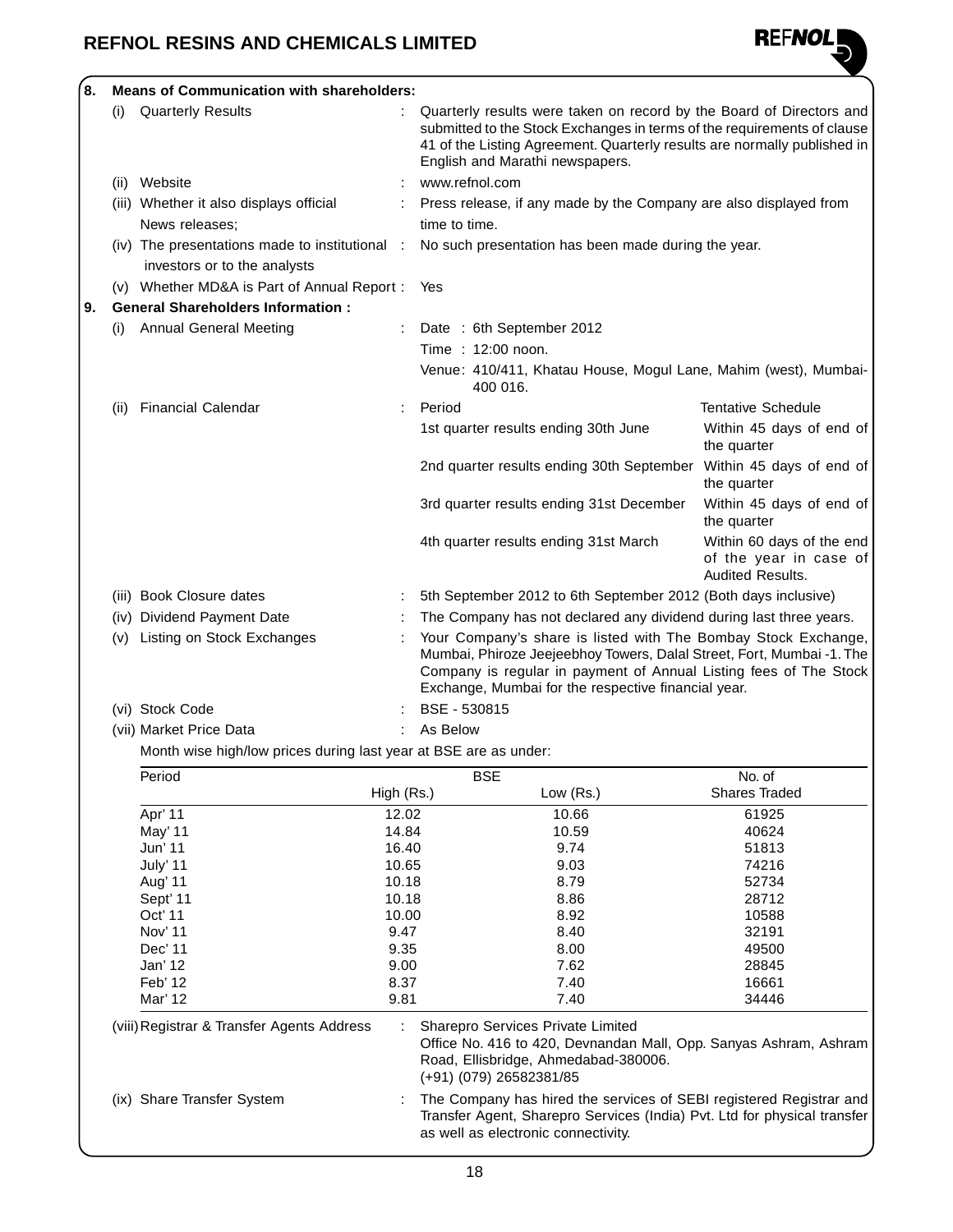

### (x) Distribution of Shareholding :

a. Distribution of Shareholding as on 31st March 2012.

| Share Holding of<br>Nominal value | Share<br><b>Holders</b> |                   | Share<br>Amount |                   |
|-----------------------------------|-------------------------|-------------------|-----------------|-------------------|
| Rs.<br>(1)                        | Number<br>(2)           | % of Total<br>(3) | In Rs.<br>(4)   | % of Total<br>(5) |
| Upto<br>5000                      | 807                     | 65.34%            | 1988730         | 6.44%             |
| 5001<br>То<br>10000               | 227                     | 18.38%            | 1951430         | 6.32%             |
| 10001<br>To<br>20000              | 84                      | 6.80%             | 1329400         | 4.30%             |
| 20001<br>30000<br>To              | 33                      | 2.67%             | 859360          | 2.78%             |
| 30001<br>40000<br>To              | 18                      | 1.46%             | 669300          | 2.17%             |
| 40001<br>50000<br>To              | 14                      | 1.13%             | 652390          | 2.11%             |
| 50001<br>To 100000                | 29                      | 2.35%             | 2067140         | 6.68%             |
| 100001<br>And 200000              | 11                      | 0.89%             | 1755250         | 5.68%             |
| Above 200000                      | 11                      | 0.98%             | 19626000        | 63.52%            |
| <b>TOTAL</b>                      | 1234                    | 100.00%           | 30899000        | 100.00%           |

(Note:- These shares does not includes 4,33,600 forfeited shares.)

b. Shareholding pattern as on 31st March, 2012.

| Sr. No. | Category                 | No. of Shares Held | % of Total Shares |
|---------|--------------------------|--------------------|-------------------|
|         | <b>Promoters</b>         | 16,25,000          | 52.59%            |
| 2       | <b>Mutual Funds/UTI</b>  | 0                  | $0.00\%$          |
| 3       | Private Corporate Bodies | 296388             | 9.59%             |
| 4       | <b>Public</b>            | 1059115            | 34.28%            |
| 5       | NRIs/OCBs                | 97100              | 3.14%             |
| 6       | Any Other                | 12297              | 0.40%             |
|         | <b>TOTAL</b>             | 3089900            | 100.00%           |

(Note: - These shares does not includes 4,33,600 forfeited shares.)

(xi) Dematerialization of Shares and Liquidity:

Number of shares held in dematerialized and physical mode as on 31st March 2012.

| <b>Particulars</b> | No. of Equity Shares | % to Share Capital |
|--------------------|----------------------|--------------------|
| <b>NSDL</b>        | 2299775              | 74.43%             |
| <b>CDSL</b>        | 524805               | 16.98%             |
| Physical           | 265320               | 8.59%              |
| <b>TOTAL</b>       | 3089900              | 100%               |

(Note:- These shares does not includes 4,33,600 forfeited shares.)

As per SEBI's Directive, effective from 27th November 2000 trading in equity shares of the Company has been made compulsory in dematerialized form for all the categories of investors. The Company has already established connectivity with National Securities Depository Ltd. and Central Securities Depository Ltd. through Sharepro Services Private Limited Registry Private Limited, Registrar & Share Transfer Agent, so as to facilitate the dematerialization of its shares.

any convertible instruments, conversion date and likely impact on Equity

(xii) Outstanding GDRs/ADRs/warrants or : The Company has not issued any of these instruments.

- (xiii)Plant Locations : Plot No. 23, Phase-III, G.I.D.C, Naroda, Ahmedabad-382 330. (xiv)Address for Correspondence : 1. Share Transfer in Physical Form and other communication in that regard including share certificates, dividend and change of address etc., may be addressed to our Registrar & Share Transfer Agents at the address mentioned above.
	- 2. Shareholders may also contact the Compliance Officer, Refnol Resins And Chemicals Limited, Plot No. 23, Phase-III, G.I.D.C Naroda, Ahmedabad-382 330 for any assistance.
	- 3. Shareholders holding shares in electronic mode should address all their correspondence to their respective depository participants.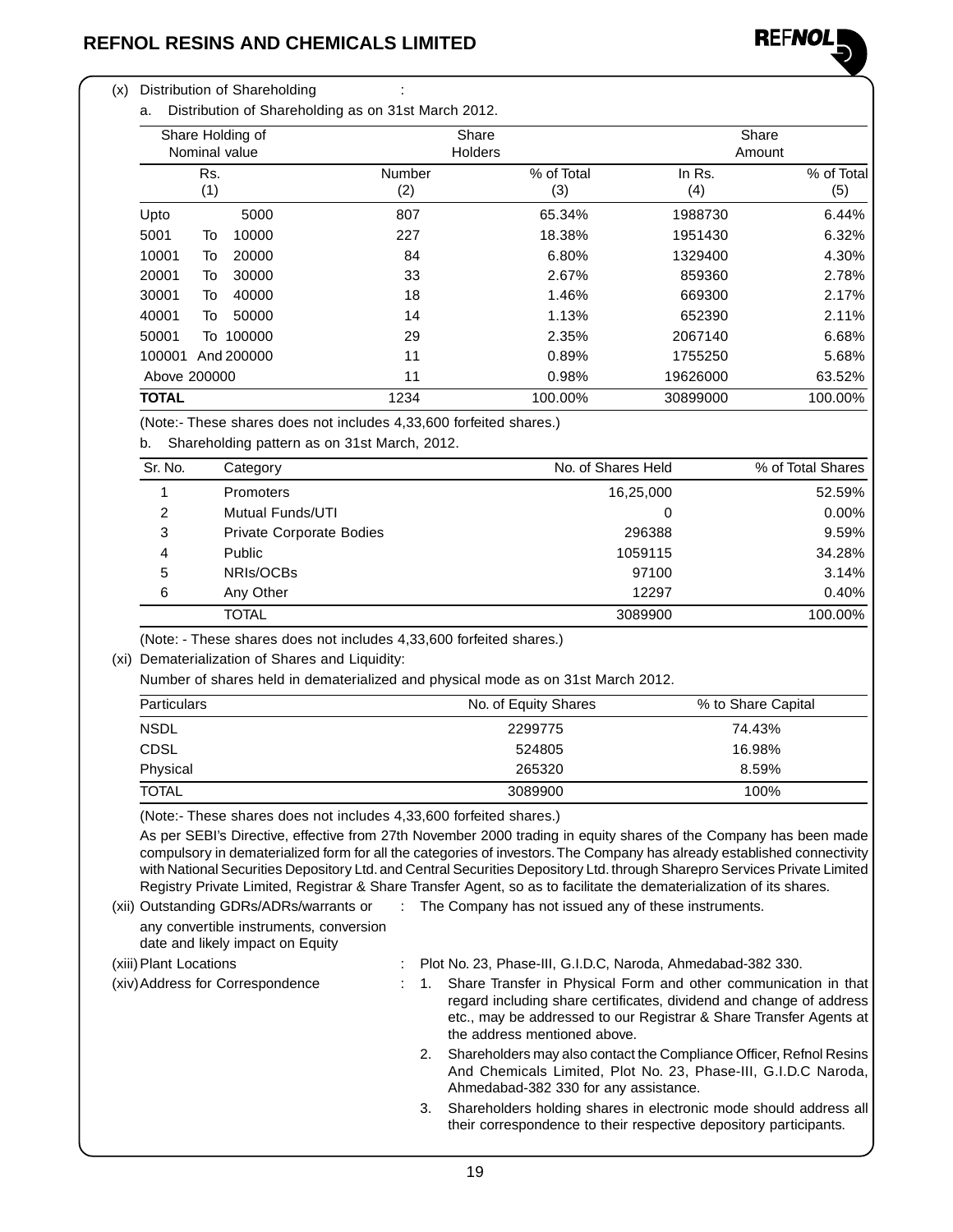

### **Auditors' Certificate on Corporate Governance**

To, The Members, Refnol Resins & Chemicals Ltd.

We have examined the compliance of conditions of Corporate Governance by Refnol Resins & Chemicals Limited for the year ended March 31, 2012, as stipulated in clause 49 of the Listing Agreement of the said Company with the Stock Exchanges in India.

The Compliance of conditions of Corporate Governance is the responsibility of the Company's management. Our examination has been limited to a review procedures and implementation thereof, adopted by the Company for ensuring the compliance of the conditions of Corporate Governance as stipulated in the said Clause. It is neither an audit nor an expression of opinion on the financial statements of the Company.

In our opinion and to the best our information and accoding to the explanations given to us and the represtations made by the Directors and the Managment, we certify that the Company has complied with the conditions of Corporate Governance as stipulated in Clause 49 of Listing Agreement.

We further state that such compliance is neither an assurance as to the future viability of the Company nor the efficiency or effectiveness with which the Management has conducted the affairs of the Company.

> For **G. P. Kapadia & Co.** Chartered Accountants (Registration No. 104768 w)

**Uday. R. Parikh** Place : Ahmedabad **Partner** Partner Partner Partner Partner Partner Partner Partner Partner Date : May 29th, 2012 **Membership No. : 10217**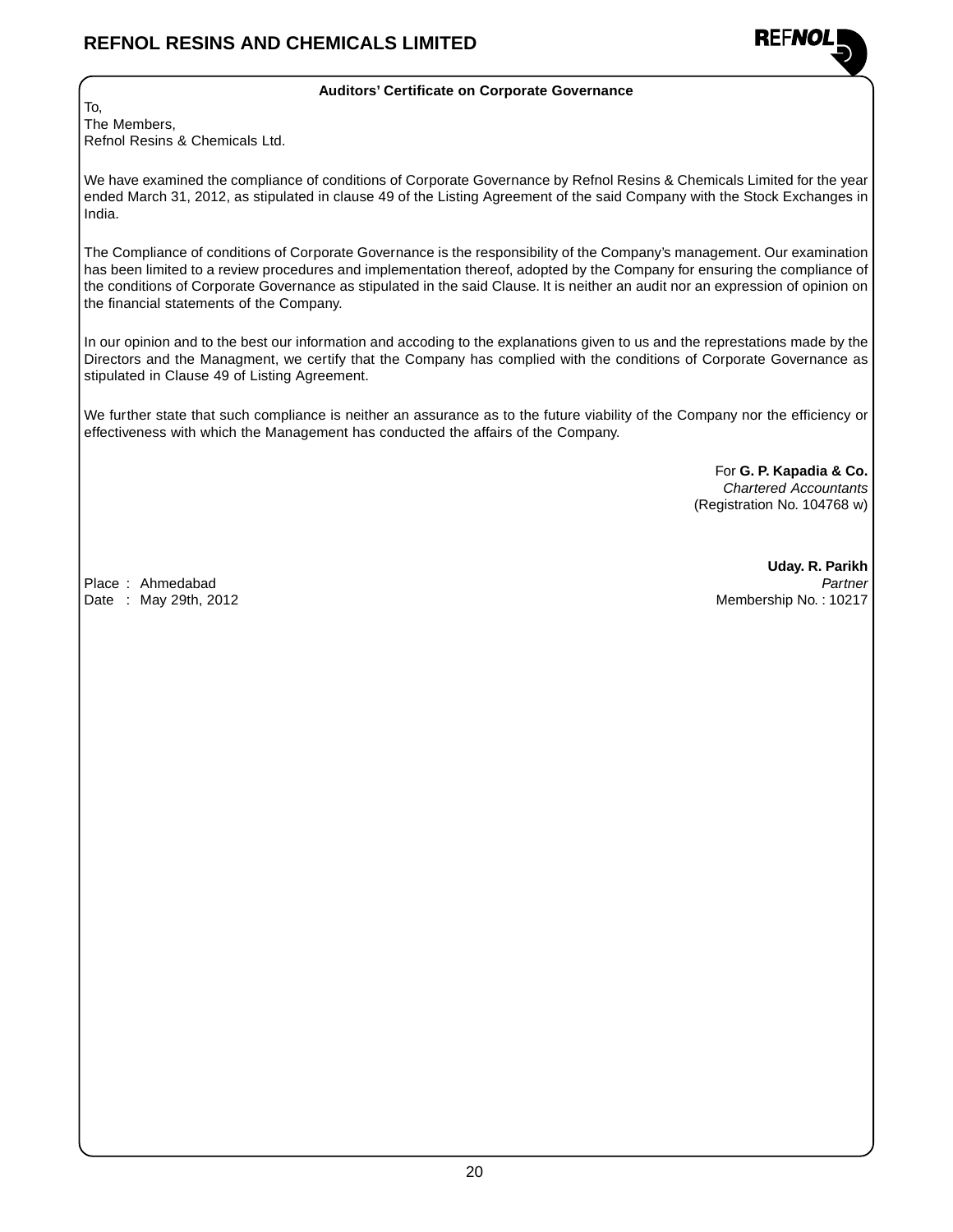

# **APPENDIX - II** Information in accordance with the Companies (Disclosures of Particulars in the Report of Directors) Rules, 1988 and forming part of Directors' Report for the year ended on 31st March, 2012 **CONSERVATION OF ENERGY / TECHNOLOGY ABSORPTION / FOREIGN EXCHANGE EARNINGS AND OUTGO. A. CONSERVATION OF ENERGY** (a) Measures taken : Energy consumption is regularly monitored and measures taken to rectify in case of deviation from norms. Regular maintenance of efficiencies are done. (b) Investment and Proposals : No major investment made. (c) Impact of the above measures : The Company's operations do not involve substantial consumption of energy in comparison to the cost of production, however constant attention and maintenance of norms has led to better control. (d) Total energy consumption and energy consumption per unit of production is as per Form "A". **FORM A Disclosure of particulars with respect to Conservation of Energy : 2011-12 I Power and Fuel Consumption Current** Previous Units **Year** Year 1 Electricity (a) Purchase from Electricity Board Kwh **417094** 552854 Total amount **RS. in lacs 24.44** 30.66 Average Cost/Unit **1988** 10 12 13 14 15 16 16 17 18 18 18 18 18 18 18 18 18 19 18 18 18 19 18 18 18 19 18 18 19 1 (b) Own Generation Kwh **12000** 8106 Total Amount **Contract Contract Contract Contract Contract Contract Contract Contract Contract Contract Contract Contract Contract Contract Contract Contract Contract Contract Contract Contract Contract Contract Contract C** Average Cost/Unit **6.28 6.16** 8.28 2 Others (LSHS / LDO) Quantity Ltrs **106586** 2086160 Total Cost Rs. in lacs **44.34** 67.90 Average Rate **19 and 20 and 20 and 20 and 20 and 20 and 20 and 20 and 20 and 20 and 32.55 41.60 41.60** 32.55 **II Consumption per unit of Production** Products Quantity Item Unit/Qty **Current Year** Previous Year

Oil / LDO

Chemicals 3184647.93 kgs Electricity 0.13 Kwh/Kg. **0.76 Rs./Kg.** 0.78 Rs./kg.

Furnace 0.03 Ltrs/Kg. **1.39 Rs./Kg.** 1.72 Rs./kg.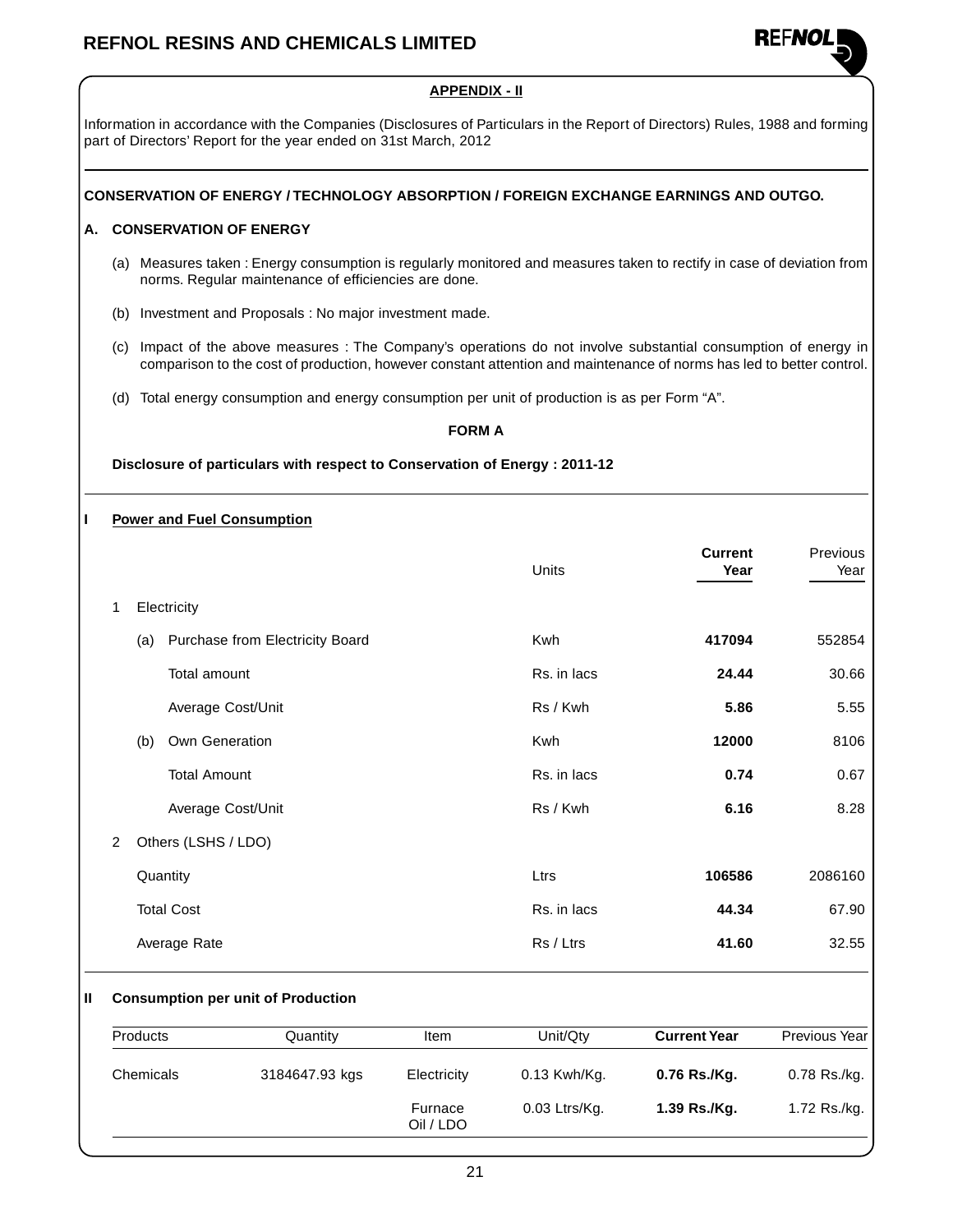

### **B. TECHNOLOGY ABSORPTION**

#### **FORM B**

#### **Disclosure of Particulars with respect to Technology Absorption : 2011-12**

#### **(I) Research and Development :**

#### **1. Specific area in which R & D is carried out by the company :**

The R & D activities of the company are focussed on the following objectives :

- (i) Substitution of imported raw materials and across the spectrum of available raw materials to optimise cost and improve product properties.
- (ii) Improving performance of existing products and modifying to meet customers requirements.
- (iii) Development of new products to meet specific applications.
- (iv) Improvement in process technology.

### **2. Benefit derived as a result of R & D :**

- (i) Company has commercialised a number of new grades of resins as well as garment chemicals and textile chemicals for specific application in export and domestic markets.
- (ii) Improvement in product quality and consistency .
- (iii) Product and packaging made suitable for export markets.

### **3. Future Plan of action :**

The company is focussed on continuous improvement in product quality and to develop new products in response to market requirements.

- **4. Expenditure on R & D**
	- (i) Capital : Nil
	- (ii) Recurring : Rs. 3.40 Lacs

#### **(II) Technology, Absorption, Adoption and Innovation :**

#### **1 Efforts, in brief made towards technology absorption, adoption and innovation**

Technology development in-house is a continuous process and is tailored to meet changing requirement of the market. The Company has a full-fledged R & D division with equipment and instruments conforming to global standards to carry out Research & Development programmes. Continuous research is carried out for process improvements.

#### **2 Benefit derived as a result of the above efforts**

The company has been able to satisfactorily produce sizing chemicals, which are import substitutes and introduced a wide range of synthetic resins and garment and textile chemicals tailored to the requirement of domestic and overseas customers.

### **C. FOREIGN EXCHANGE USED & EARNED**

| (a) | Activities relating to exports, initiatives to increase exports, development<br>of new Export market for products and service and export plans. | As mentioned in the Directors' Report |
|-----|-------------------------------------------------------------------------------------------------------------------------------------------------|---------------------------------------|
|     | (b) Total foreign exchange used & earned                                                                                                        | (Rupees in lacs)                      |
|     | Foreign exchange earned<br>(i)                                                                                                                  |                                       |
|     | FOB Value of Exports<br>$\sim$                                                                                                                  | Rs. 589.77                            |
|     | CIF value of imports<br>(ii)                                                                                                                    | Rs. 79.99                             |

- (iii) Expenditure in foreign exchange
	- Travelling **Example 2.19 :** Rs. 2.19
	- Professional fees **:** Rs. 0.78
	- **Commission Commission :** Rs. 23.49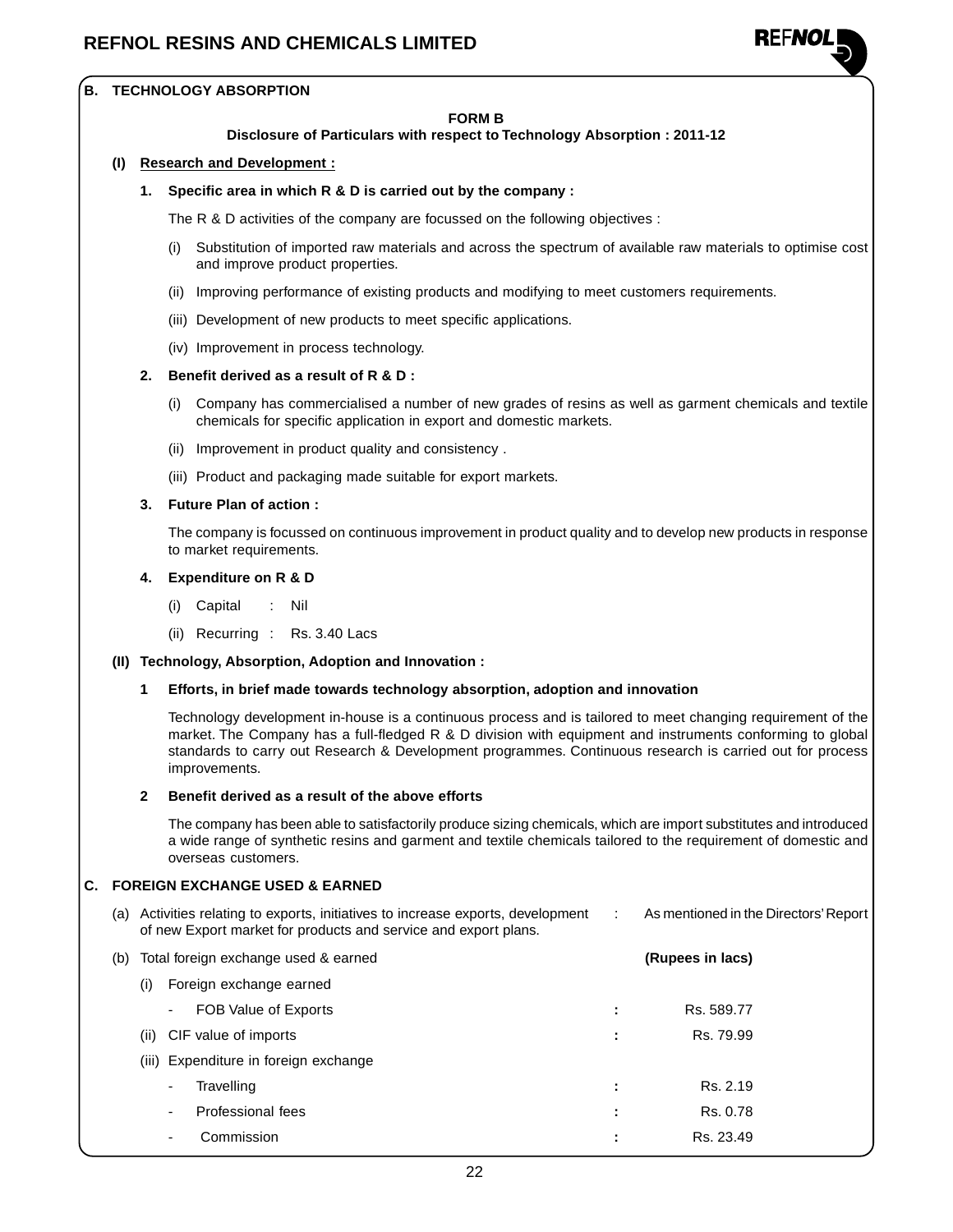

### **AUDITORS' REPORT**

### **AUDITORS' REPORT TO THE SHAREHOLDERS**

- 1. We have audited the attached Balance Sheet of REFNOL RESINS AND CHEMICALS LIMITED as at March 31, 2012, the statement of Profit and Loss and the Cash Flow Statement for the year ended on that date annexed thereto. These Financial Statements are the responsibility of the Company's management. Our responsibility is to express an opinion on these Financial Statements based on our audit.
- 2. We conducted our audit in accordance with auditing standards generally accepted in India. Those standards require that we plan and perform the audit to obtain reasonable assurance about whether the Financial Statements are free of material mis-statements. An audit includes examining on test basis evidence supporting the amounts and disclosures in the Financial Statements. An audit also includes assessing the accounting principles used and significant estimates made by the Management as well as evaluating the overall Financial Statement presentation. We believe that our audit provides a reasonable basis for our opinion.
- 3. As required by the Companies (Auditors' Report) Order, 2003 ("the Order") issued by the Central Government in terms of Sub-section 4A of Section 227 of the Companies Act, 1956, we give in the Annexure a statement on the matters specified in paragraphs 4 and 5 of the said order.
- 4. Further to our comments in the Annexure referred to in paragraph 3 above, we report that:
	- (a) We have obtained all the information and explanations which to the best of our knowledge and belief were necessary for the purposes of our audit;
	- (b) In our opinion, proper books of account as required by law have been kept by the company so far as appears from our examination of those books;
	- (c) The Balance Sheet, Profit and Loss and Cash Flow Statements dealt with by this Report are in agreement with the books of account;
	- (d) In our opinion Balance Sheet, Statement of Profit & Loss and Cash Flow Statement dealt with by this report comply with the accounting standards referred to in Sub-Section (3C) of Section 211 of the Companies Act, 1956;
	- (e) On the basis of written representations received from the Directors and taken on record by the Board of Directors, none of the directors is disqualified as on 31st March 2012 from being appointed as a Director in terms of clause (g) of Sub-Section (1) of Section 274 of the Companies Act, 1956.
	- (f) In our opinion and to the best of our information and according to the explanations given to us, the said accounts read together with significant accounting policies and notes there on give the information required by the Companies Act, 1956 in the manner so required and give a true and fair view in conformity with the accounting principles generally accepted in India:
		- (i) in the case of the Balance Sheet, of the state of affairs of the Company as at 31st March, 2012;
		- (ii) in the case of Statement of Profit & Loss, of the 'Loss' of the Company for the year ended on that date and
		- (iii) in the case of the Cash Flow Statement, of the Cash Flows for the year ended on that date.

For **G. P. Kapadia & Co.** Chartered Accountants (Registration No. 104768 w)

Date : May 29th, 2012 **Membership No. : 10217** 

**Uday. R. Parikh** Place : Ahmedabad Partner Partner Partner Partner Partner Partner Partner Partner Partner Partner Partner Partner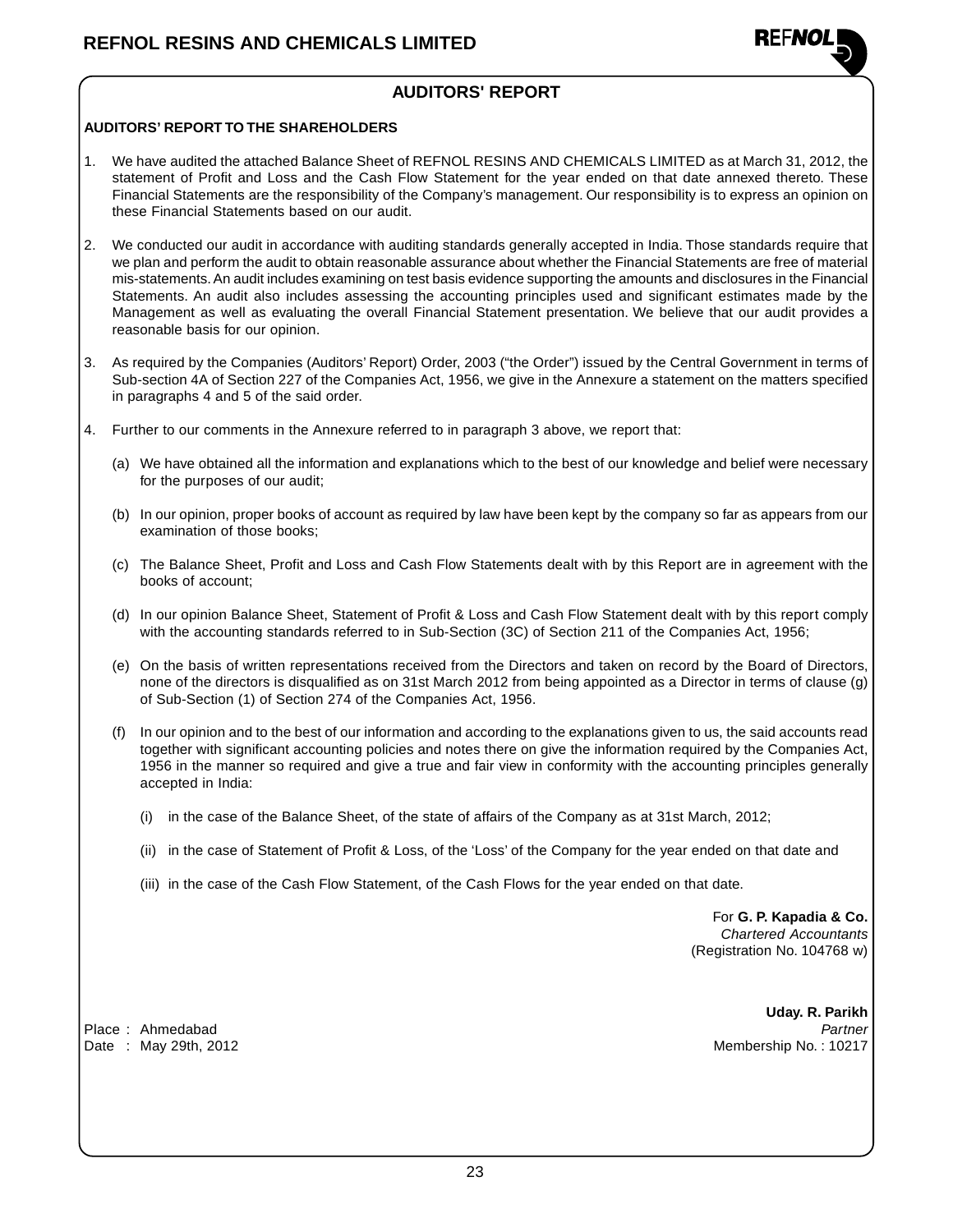

### **ANNEXURE TO AUDITORS' REPORT**

(Referred to in paragraph 3 of our report of even date)

- 1. In respect of its fixed assets:
	- a. The Company has maintained proper records showing full particulars including quantitative details and situation of fixed assets on the basis of available information.
	- b. As explained to us, the fixed assets have been physically verified by the management during the year in a phased periodical manner, which in our opinion is reasonable, having regard to the size of the Company and nature of its assets. No material discrepancies were noticed on such physical verification.
	- c. No substantial part of Fixed Assets has been disposed off during the year, which has bearing on the going concern assumption.
- 2. In respect of its inventories:
	- a. As explained to us, inventories have been physically verified by the management at reasonable intervals during the year.
	- b. In our opinion and according to the information and explanations given to us, the procedures of physical verification of inventories followed by the management are reasonable and adequate in relation to the size of the Company and the nature of its business.
	- c. The Company has maintained proper records of inventories. As explained to us, there was no material discrepancies noticed on physical verification of inventory as compared to the book records.
- 3. The company has neither granted nor taken any secured or unsecured loans to and from companies, firms or other parties covered in the register maintained under Section 301 of the Companies Act, 1956. Accordingly, the clauses 4(iii) (b) to (g) of the Order are not applicable.
- 4. In our opinion and according to the information and explanations given to us, there are adequate internal control procedures commensurate with the size of the Company and the nature of its business for the purchase of inventory, fixed assets and also for the sale of goods. During the course of our audit, we have not observed any continuing failure to correct major weaknesses in internal controls.
- 5. a. According to the information and explanations given to us, we are of the opinion that during the year, the particulars of the contracts / arrangements referred to in Section 301 of the Companies Act, 1956 have been entered in the Register required to be maintained under that section.
	- b. According to the information and explanations given to us, the transactions made in pursuance of contracts or arrangements entered in the register maintained under section 301 of the Companies Act, 1956, and exceeding the value of rupees five lacs in respect of any party during the year have been made at prices which are reasonable having regard to the prevailing market prices at the relevant time.
- 6. According to information and explanations given to us, the company has not accepted any deposits from pubic. Therefore, provisions of clause (iv) of paragraph 4 of the order are not applicable to the company.
- 7. In our opinion, the internal audit system of the Company is commensurate with its size and nature of its business.
- 8. The Central Government has prescribed maintenance of Cost Records under Section 209 (1) (d) of the Companies Act, 1956 in respect of certain manufacturing activities of the Company. We have broadly reviewed the accounts and records of the Company in this connection and are of the opinion, that prima facie, the prescribed accounts and records have been made and maintained. We have not, however, made a detailed examination of the same.
- 9. In respect of statutory dues:
	- a. According to the information and explanations give to us and the records of the company examined by us, in our opinion, the company is not regular in depositing the undisputed statutory dues including Provident Fund, Employees' State Insurance, Income Tax, Sales Tax, Service Tax, Custom Duty, Excise Duty, Cess and other Material statutory dues as applicable with the appropriate authorities.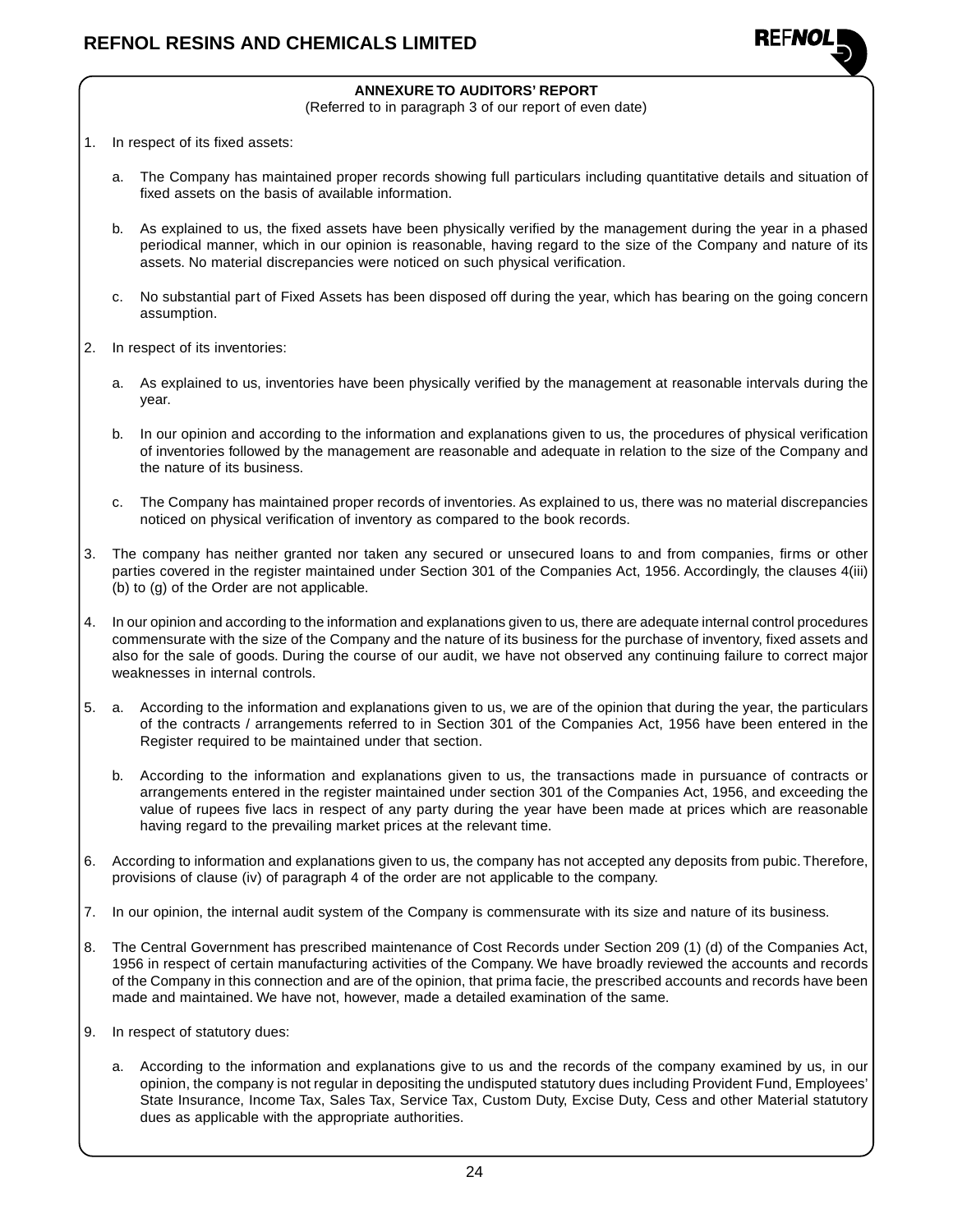

- b. The undisputed statutory due of Income Tax remains unpaid for more than six months as at 31st March 2012 Rs. 2.30 lac.
- c. The disputed statutory dues, that have not been deposited on account of matters pending before appropriate authorities is as under :

| No. | Name of the Statute | Nature of the Dues | Period to which<br>amount relates | Forum where<br>Dispute is pending | Amount<br>(Rs. In lacs) |
|-----|---------------------|--------------------|-----------------------------------|-----------------------------------|-------------------------|
|     |                     | -NIL               |                                   |                                   |                         |

- 10. The company has accumulated losses at the end of the year are more than fifty percent of its networth.The company has incurred cash loss in the current financial year but not in the immediately preceding financial year.
- 11. According to the books of account and records of the company, there has been no default in repayment of dues to bank.
- 12. In our opinion and according to the information and explanation given to us, no loans and advances have been granted by the Company on the basis of security by way of pledge of shares, debentures and other securities.
- 13. The provisions of any special statute applicable to chit fund / nidhi / mutual benefit fund / societies are not applicable to the Company.
- 14. In our opinion, the Company is not a dealer or trader in shares, securities, debentures and other investments.
- 15. According to the information and explanations given to us, the Company has not given any guarantee for loans taken by others from banks or financial institutions during the year.
- 16. In our opinion, on the basis of information and explanations given to us, the term loans have been applied for the purpose for which the loans were obtained.
- 17. According to the information and explanations given to us and on an overall examination of the Balance Sheet of the Company, funds raised on short term basis have, prima facie, not been used during the year for long term investment.
- 18. During the year, the Company has not made any preferential allotment of shares to parties and companies covered in the Register maintained under Section 301 of the Companies Act, 1956.
- 19. The Company has not issued any debentures.
- 20. The Company has not raised any money by way of public issue during the year.
- 21. In our opinion and according to the information and explanations given to us, no material frauds on or by the company has been noticed or reported during the year.

For **G. P. Kapadia & Co.** Chartered Accountants (Registration No. 104768 w)

Place : Ahmedabad Partner et al. Partner et al. Partner et al. Partner et al. Partner et al. Partner et al. Partner

**Uday. R. Parikh** Date : May 29th, 2012 Membership No. : 10217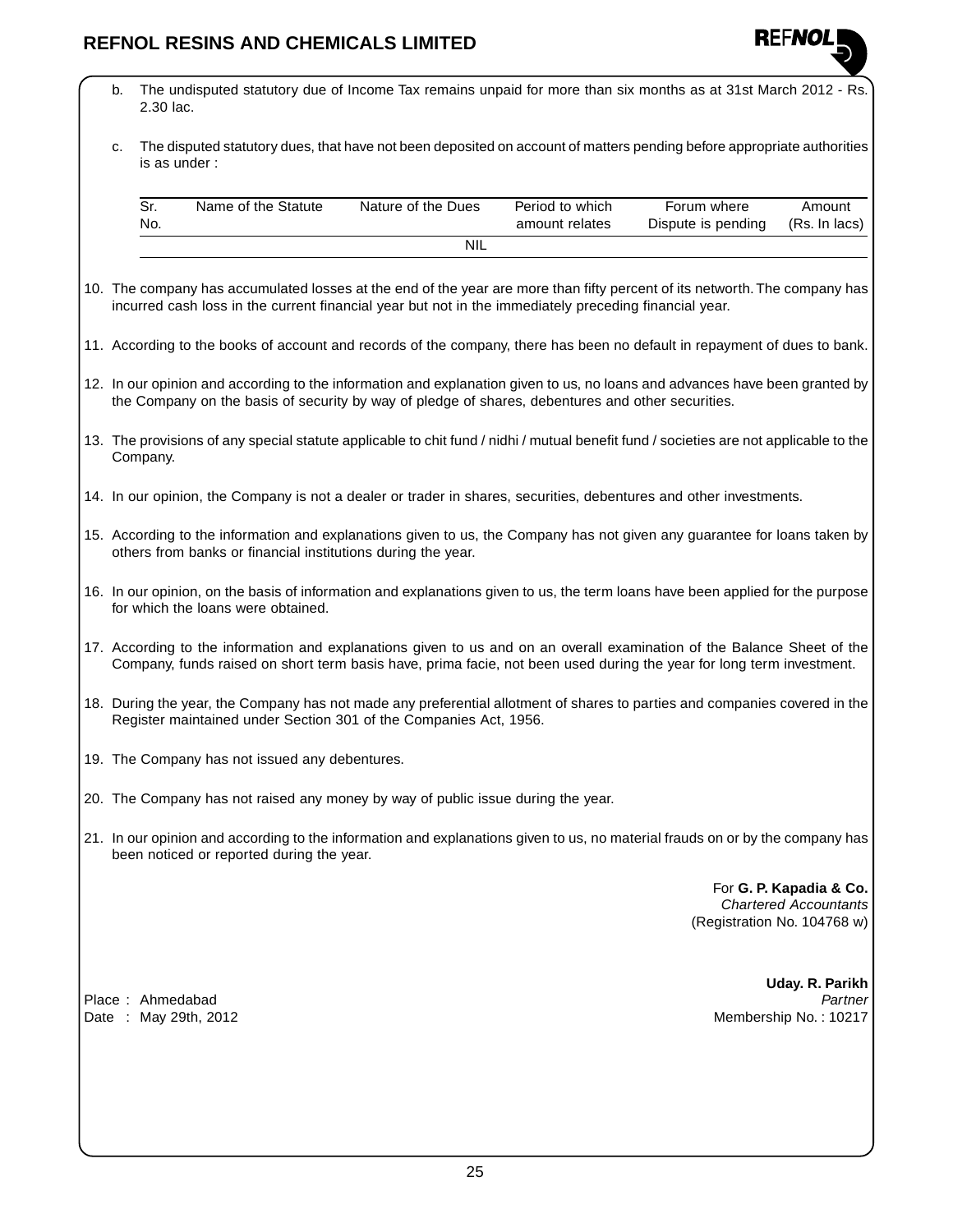

### **BALANCE SHEET AS AT 31ST MARCH 2012**

|                                                                                                |                |                                                            |                              | (Rs. in lacs)                |
|------------------------------------------------------------------------------------------------|----------------|------------------------------------------------------------|------------------------------|------------------------------|
|                                                                                                | Notes          |                                                            | As At<br>31st March,<br>2012 | As At<br>31st March,<br>2011 |
| <b>EQUITY AND LIABILITIES</b>                                                                  |                |                                                            |                              |                              |
| <b>Shareholders' Funds</b>                                                                     |                |                                                            |                              |                              |
| Share Capital                                                                                  | $\overline{c}$ |                                                            | 330.67                       | 330.67                       |
| Reserves and Surplus                                                                           | 3              |                                                            | 167.75                       | 415.10                       |
|                                                                                                |                |                                                            | 498.42                       | 745.77                       |
| <b>Non-current liabilities</b>                                                                 |                |                                                            |                              |                              |
| Long-term borrowings                                                                           | 4              |                                                            |                              | 5.68                         |
| Other Long term liabilities                                                                    | 5              |                                                            | 234.74                       | 234.42                       |
| Long-term provisions                                                                           | 6              |                                                            | 40.89                        | 41.09                        |
|                                                                                                |                |                                                            | 275.63                       | 281.19                       |
| <b>Current liabilities</b>                                                                     |                |                                                            |                              |                              |
| Short-term borrowings                                                                          | 7              |                                                            | 610.22                       | 481.62                       |
| Trade payables                                                                                 | 8              |                                                            | 372.87                       | 467.74                       |
| Other current liabilities                                                                      | 9              |                                                            | 33.13                        | 29.65                        |
| Short-term provisions                                                                          | 10             |                                                            | 48.62                        | 32.88                        |
|                                                                                                |                |                                                            | 1,064.84                     | 1,011.89                     |
| <b>TOTAL</b>                                                                                   |                |                                                            | 1838.89                      | 2038.85                      |
| <b>ASSETS</b>                                                                                  |                |                                                            |                              |                              |
| <b>Non-current assets</b>                                                                      |                |                                                            |                              |                              |
| Fixed assets (Tangible)                                                                        | 11             |                                                            | 593.77                       | 633.97                       |
| Non-current investment                                                                         | 12             |                                                            | 89.13                        | 89.13                        |
| Long-term loans & advances                                                                     | 13             |                                                            | 101.69                       | 104.34                       |
|                                                                                                |                |                                                            | 784.59                       | 827.44                       |
| <b>Current Assets</b>                                                                          |                |                                                            |                              |                              |
| Inventories                                                                                    | 14             |                                                            | 326.48                       | 335.13                       |
| Trade receivables                                                                              | 15             |                                                            | 600.46<br>66.36              | 737.44                       |
| Cash and cash equivalents                                                                      | 16             |                                                            |                              | 72.55                        |
| Short-term loans and advances                                                                  | 17             |                                                            | 61.00                        | 66.29                        |
|                                                                                                |                |                                                            | 1054.30                      | 1211.41                      |
| <b>TOTAL</b>                                                                                   |                |                                                            | 1838.89                      | 2038.85                      |
| <b>Significant Accounting Policies</b>                                                         | 1              |                                                            |                              |                              |
| Accompanying notes form integral part of the financial statements                              |                |                                                            |                              |                              |
| In terms of our Report of even date<br>For G. P. KAPADIA & CO.<br><b>Chartered Accountants</b> |                | For and on behalf of the Board,                            |                              |                              |
| <b>Uday R. Parikh</b><br>Partner                                                               |                | Mahendra K. Khatau<br>Chairman                             | <b>Arup Basu</b>             | <b>Managing Director</b>     |
| Ahmedabad<br>Place<br>May 29th, 2012<br>Date                                                   |                | Mumbai<br>Place<br>$\mathcal{A}$<br>May 29th, 2012<br>Date |                              |                              |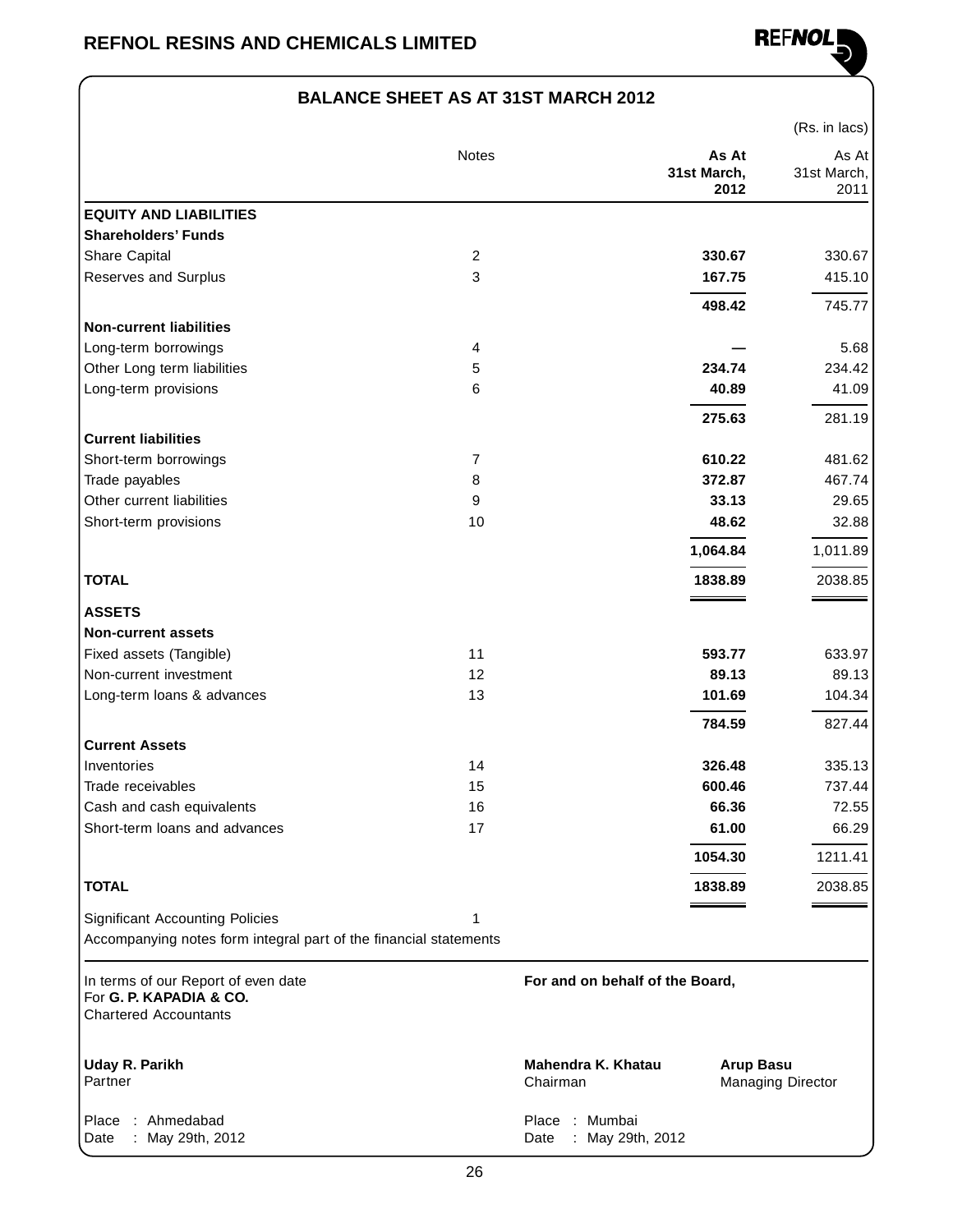

### **PROFIT AND LOSS STATEMENT FOR THE YEAR ENDED 31ST MARCH 2012**

|                                                                                                | Notes |                                            | 2011-2012        |                          | (Rs. in lacs)<br>2010-2011 |
|------------------------------------------------------------------------------------------------|-------|--------------------------------------------|------------------|--------------------------|----------------------------|
| <b>INCOME</b>                                                                                  |       |                                            |                  |                          |                            |
| Revenue from operations                                                                        | 18    |                                            | 1887.34          |                          | 2410.30                    |
| Other Income                                                                                   | 19    |                                            | 8.21             |                          | 39.08                      |
|                                                                                                |       |                                            | 1895.55          |                          | 2449.38                    |
| <b>EXPENSES</b>                                                                                |       |                                            |                  |                          |                            |
| Cost of Materials Consumed                                                                     | 20    |                                            | 1195.27          |                          | 1563.17                    |
| Change in Inventories                                                                          | 21    |                                            | (0.31)           |                          | (55.70)                    |
| Employees benefit expenses                                                                     | 22    |                                            | 249.17           |                          | 264.64                     |
| <b>Financial Costs</b>                                                                         | 23    |                                            | 145.60           |                          | 106.61                     |
| Other expenses                                                                                 | 24    |                                            | 513.66           |                          | 551.07                     |
| Depreciation and amortization expense                                                          |       | 39.08                                      |                  | 38.93                    |                            |
| Less: Transfer from Revaluation Reserve                                                        |       | 23.67                                      | 15.41            | 23.67                    | 15.26                      |
|                                                                                                |       |                                            | 2118.80          |                          | 2445.05                    |
| Profit/(Loss) before taxes                                                                     |       |                                            | (223.25)         |                          | 4.33                       |
| Tax expense                                                                                    |       |                                            |                  |                          | 2.75                       |
| Short provision of tax in respect of earlier year                                              |       |                                            | (0.43)           |                          |                            |
| Net Profit/(Loss) After Tax                                                                    |       |                                            | (223.68)         |                          | 1.58                       |
| Basic and diluted earnings per share (in Rs.)                                                  |       |                                            | (7.24)           |                          | 0.05                       |
| <b>Significant Accounting Policies</b>                                                         | 1     |                                            |                  |                          |                            |
| Accompanying notes form integral part of the financial statements                              |       |                                            |                  |                          |                            |
|                                                                                                |       |                                            |                  |                          |                            |
| In terms of our Report of even date<br>For G. P. KAPADIA & CO.<br><b>Chartered Accountants</b> |       | For and on behalf of the Board,            |                  |                          |                            |
| <b>Uday R. Parikh</b><br>Partner                                                               |       | Mahendra K. Khatau<br>Chairman             | <b>Arup Basu</b> | <b>Managing Director</b> |                            |
| : Ahmedabad<br>Place<br>May 29th, 2012<br>Date                                                 |       | Place : Mumbai<br>May 29th, 2012<br>Date : |                  |                          |                            |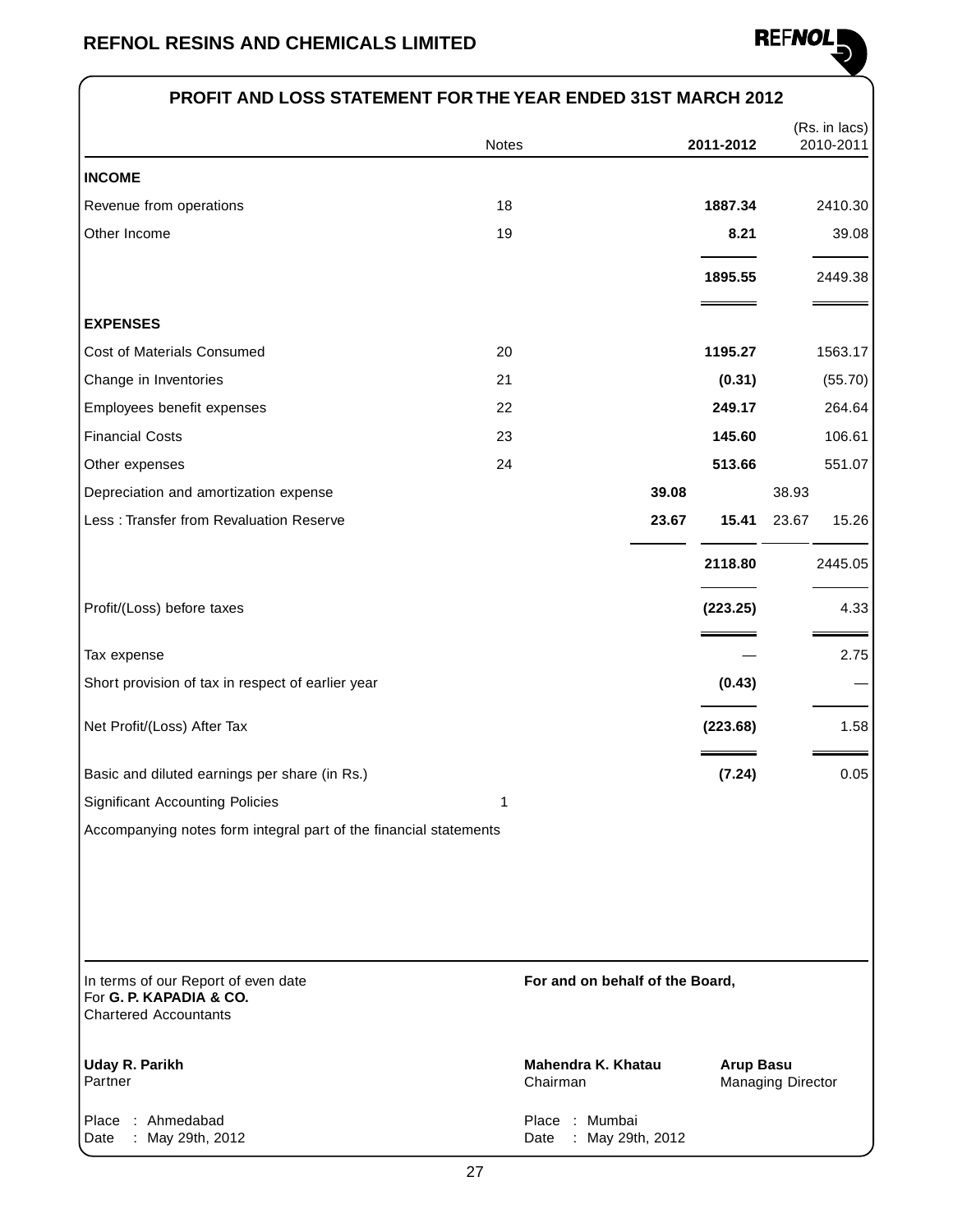

#### **Notes to the Financial Statements**

#### **1. SIGNIFICANT ACCOUNTING POLICIES**

### **I] ACCOUNTING CONCEPTS**

The financial accounts are prepared under the historical cost convention on the accrual basis of accounting and in accordance with Accounting Standards.

#### **II] FIXED ASSETS**

Fixed assets are stated at cost (including other expenses related to acquisition and installation) less accumulated depreciation / amortisation adjusted by revaluation of certain fixed assets.

### **III] DEPRECIATION**

Depreciation on fixed assets including revalued assets i.e. Building and Plant & Machineries is provided on straight line method at the rates and in the manner prescribed in Schedule XIV of the Companies Act, 1956.The cost of lease hold land (revalued) is amortized over the unexpired period of lease from the date of lease.

#### **IV] INVESTMENTS**

Investments are shown at cost.

#### **V] INVENTORIES**

Inventories are valued at lower cost and Net Realizable value.

The cost of raw materials, consumables and packing materials is computed on first-in-first-out basis, Stock in process is valued at cost comprising of raw materials and direct expenses.

Finished goods include cost of conversion and other costs incurred in bringing the inventories to their present location and condition.

#### **VI] CLASSIFICATION OF ASSETS AND LIABILITIES AS CURRENT AND NON-CURRENT**

All assets and liabilities are classified as current or non-current as per Company's normal operating cycle and other criteria set out in Schedule VI to the company's Act, 1956. Based on the nature of products and the time between the acquisition of assets for processing and their realization in cash & cash equivalent, 12 months has been considered by the Company for the purpose of current-non-current classification of assets & liabilities.

#### **VII] RETIREMENT BENEFITS**

Retirement benefits consisting of gratuity and leave encashment in respect of employees are accounted on the basis of valuation done by Kotak Mahindra Old Mutual Life Insurance Ltd. and an independent firm of actuaries respectively to arrive at year end figures.

#### **VIII]SALES**

Sales is exclusive of Excise Duty / Taxes and also does not include recoveries such as transportation, insurance etc. which are set off against the respective expense heads.

#### **IX] FOREIGN CURRENCY TRANSACTIONS**

Foreign currency transactions, on initial recognition, are recorded by applying to the foreign currency amount the exchange rate at the date of the transaction. At each Balance Sheet date, foreign currency monetary items are reported using the closing rate in foreign currency.

#### **X] PROVISIONS / CONTINGENCIES**

Contingent liabilities are not recognized but are disclosed in the financial statements. Claims against the Company where the possibility of materialization is remote are not considered as contingent liabilities.

Contingent assets are neither recognized nor disclosed in the financial statements.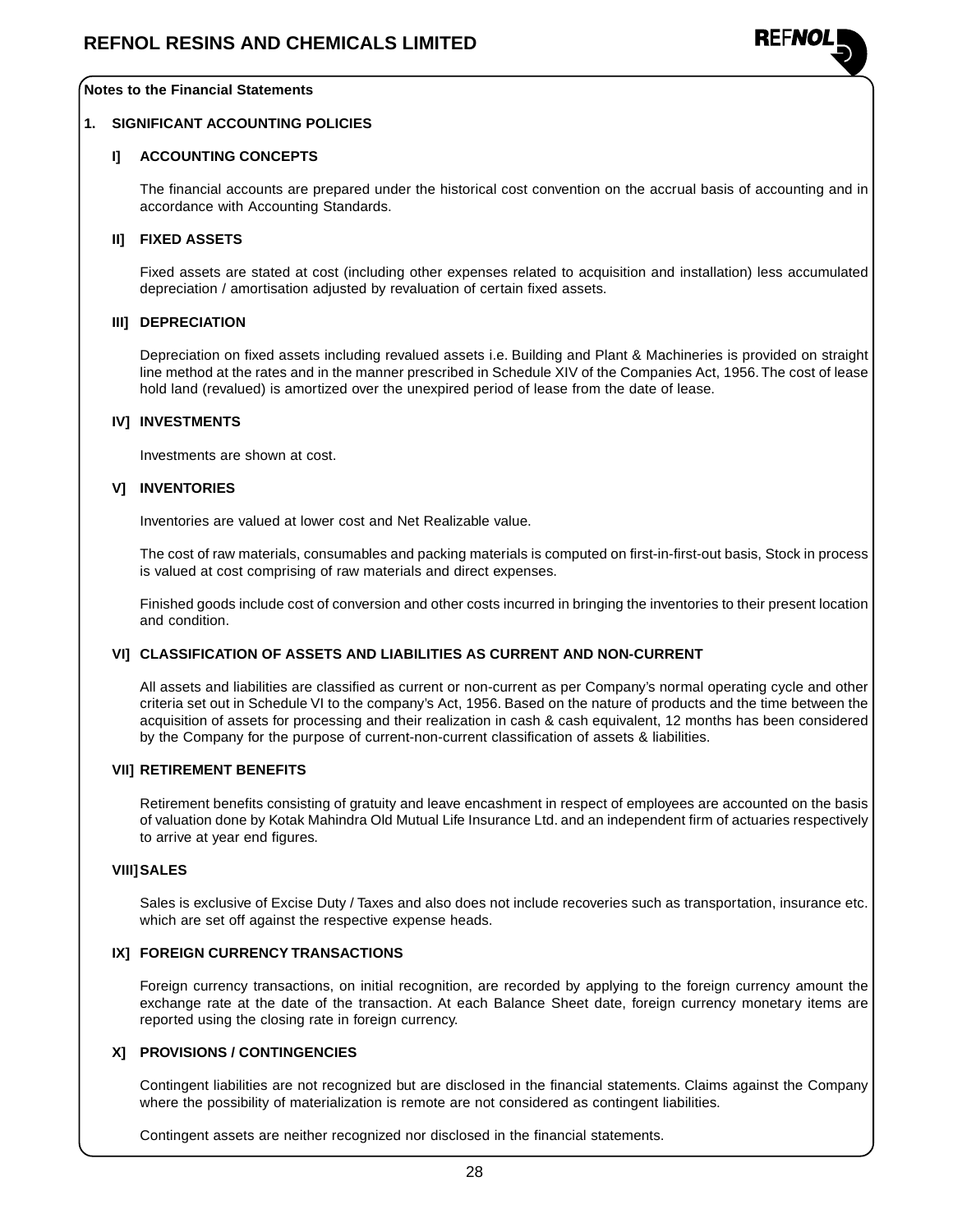

### **2 SHARE CAPITAL**

| Schedule                          |               |            | (Rs. in lacs) |
|-----------------------------------|---------------|------------|---------------|
|                                   | Par Value Rs. | 31.03.2012 | 31.03.2011    |
| Authorised                        |               |            |               |
| 40,00,000<br><b>Equity Shares</b> | 10            | 400.00     | 400.00        |
|                                   |               | 400.00     | 400.00        |
| <b>Issued</b>                     |               |            |               |
| <b>Equity Shares</b><br>35,23,500 | 10            | 352.35     | 352.35        |
|                                   |               | 352.35     | 352.35        |
| Subscribed & fully paid           |               |            |               |
| <b>Equity Shares</b><br>3,089,900 | 10            | 308.99     | 308.99        |
| <b>Add: Forfeited Shares</b>      |               | 21.68      | 21.68         |
|                                   |               | 330.67     | 330.67        |
|                                   |               |            |               |

2.2 Equity Shares carry voting rights at the General Meeting of the company and are entitled to participate in surplus, if any, in the event of winding up.

2.3 Reconciliation of number of shares

|                                                           | <b>Equity Shares</b><br>of Rs. 10 each | Rs. in lacs |
|-----------------------------------------------------------|----------------------------------------|-------------|
| Outstanding as at March 31 / April 1, 2011                | 3.089.900                              | 308.99      |
| Issued and Allotted during the year                       |                                        |             |
| Outstanding as at March 31, 2012                          | 3.089.900                              | 308.99      |
| 1 Shareholders holding more than 5% shares in the Company |                                        |             |

2.4 Shareholders holding more than 5% shares in the Company

|                                            | 31.03.2012    |           | 31.03.2011    |           |  |
|--------------------------------------------|---------------|-----------|---------------|-----------|--|
|                                            | No. of Shares | % holding | No. of Shares | % holding |  |
| Equity Shares of Rs. 10 each               |               |           |               |           |  |
| Khatau Capacitors Pvt. Ltd.                | 1,274,400     | 41.24     | 1,274,400     | 41.24     |  |
| Khatau Leasing & Finance Company Pvt. Ltd. | 350,000       | 11.33     | 350,000       | 11.33     |  |

### **3 RESERVES & SURPLUS**

|                            | 31.03.2010 | Addition/<br>Deduction<br>during the Year | 31.03.2011 | Addition/<br>Deduction<br>during the Year | 31.03.2012 |
|----------------------------|------------|-------------------------------------------|------------|-------------------------------------------|------------|
| Securities Premium Reserve | 201.18     | 0.00                                      | 201.18     | 0.00                                      | 201.18     |
| <b>Revaluation Reserve</b> | 517.64     | 23.67                                     | 493.97     | 23.67                                     | 470.30     |
| Profit & Loss Account      | (281.63)   | 1.58                                      | (280.05)   | (223.68)                                  | (503.73)   |
|                            | 437.19     | 25.25                                     | 415.10     | (200.01)                                  | 167.75     |

|   |                                                                  |            | (Rs. in lacs) |
|---|------------------------------------------------------------------|------------|---------------|
|   |                                                                  | 31.03.2012 | 31.03.2011    |
| 4 | <b>LONG TERM BORROWINGS</b>                                      |            |               |
|   | Term Ioan (Secured)                                              |            | 5.68          |
|   | (From Bank & Financial Institution against hypothecation of cars |            |               |
|   | repayable in equated monthly installments by October-2012)       |            |               |
|   |                                                                  |            | 5.68          |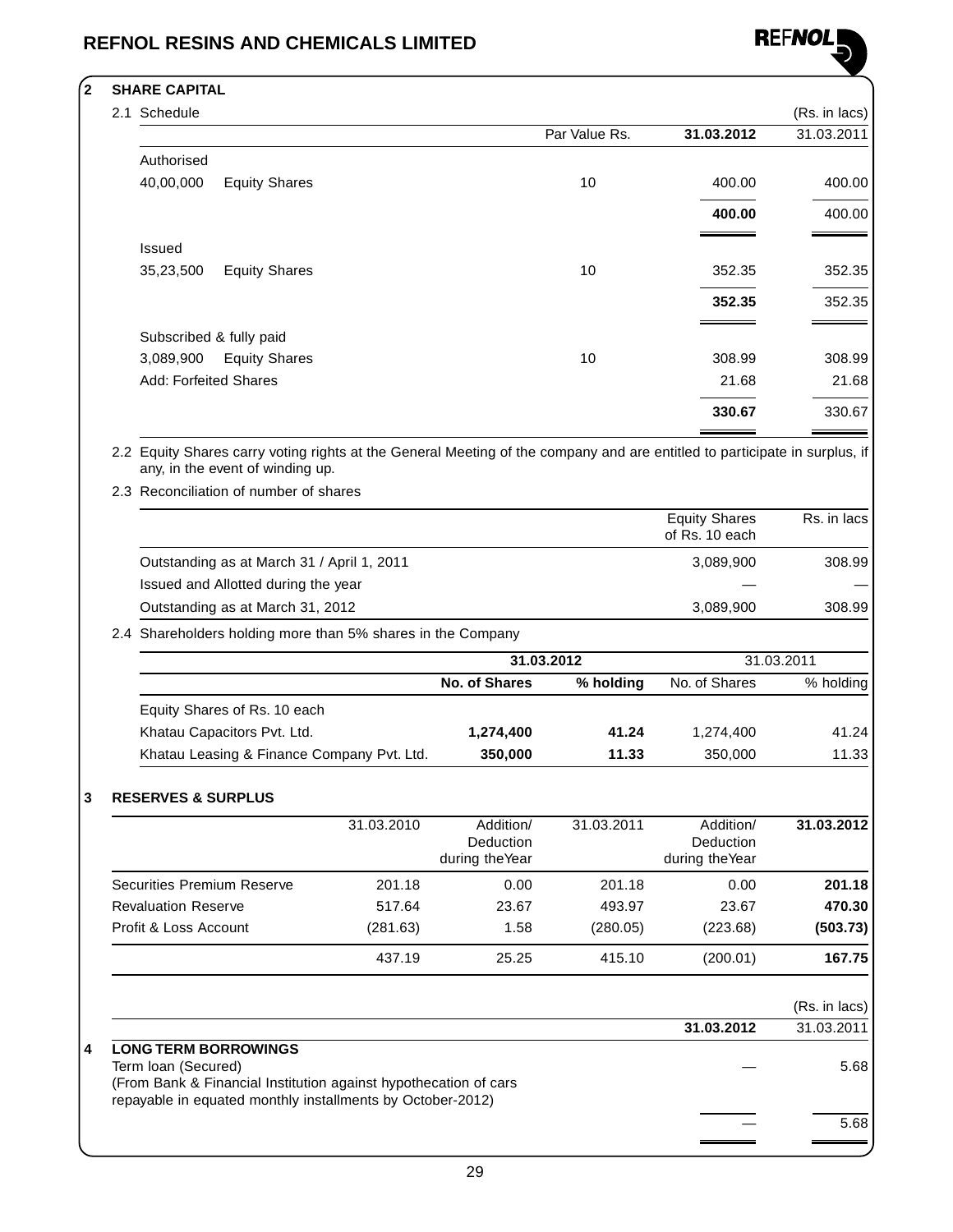

|                                                                                                                                                                             |            | (Rs. in lacs) |
|-----------------------------------------------------------------------------------------------------------------------------------------------------------------------------|------------|---------------|
|                                                                                                                                                                             | 31.03.2012 | 31.03.2011    |
| <b>OTHER LONG TERM LIABILITIES</b>                                                                                                                                          |            |               |
| Trade payables                                                                                                                                                              | 225.00     | 225.00        |
| <b>Distributors Deposits</b>                                                                                                                                                | 9.74       | 9.42          |
|                                                                                                                                                                             | 234.74     | 234.42        |
| <b>LONG TERM PROVISIONS</b>                                                                                                                                                 |            |               |
| Provision for employee's benefits                                                                                                                                           | 40.89      | 41.09         |
|                                                                                                                                                                             |            |               |
|                                                                                                                                                                             | 40.89      | 41.09         |
| <b>SHORT TERM BORROWINGS</b>                                                                                                                                                |            |               |
| <b>Working Capital (Secured)</b>                                                                                                                                            |            |               |
| From Bank                                                                                                                                                                   | 598.72     | 442.62        |
| [Secured by a first charge over the entire fixed and current assets and<br>personally guaranteed by two Promoter Directors of the Company]                                  |            |               |
| Other Loans (Unsecured)                                                                                                                                                     | 11.50      | 39.00         |
|                                                                                                                                                                             | 610.22     | 481.62        |
|                                                                                                                                                                             |            |               |
| <b>TRADE PAYABLES</b>                                                                                                                                                       |            |               |
| Acceptances                                                                                                                                                                 | 372.87     | 467.74        |
|                                                                                                                                                                             | 372.87     | 467.74        |
| Company is awaiting information from the suppliers to identify enterprises<br>falling under section 22 of the Micro, Small and Medium Enterprises<br>Development Act, 2006. |            |               |
| <b>OTHER CURRENT LIABILITIES</b>                                                                                                                                            |            |               |
| Current maturities of long-term loans                                                                                                                                       | 1.92       | 4.40          |
| Other payables                                                                                                                                                              | 14.71      | 23.32         |
| Advance From customers                                                                                                                                                      | 16.42      | 1.59          |
| Other payables (Staff)                                                                                                                                                      | 0.08       | 0.34          |
|                                                                                                                                                                             | 33.13      | 29.65         |
| <b>10 SHORT-TERM PROVISIONS</b>                                                                                                                                             |            |               |
| Provision for employees benefits                                                                                                                                            | 42.45      | 29.54         |
| Others                                                                                                                                                                      | 6.17       | 3.34          |
|                                                                                                                                                                             |            |               |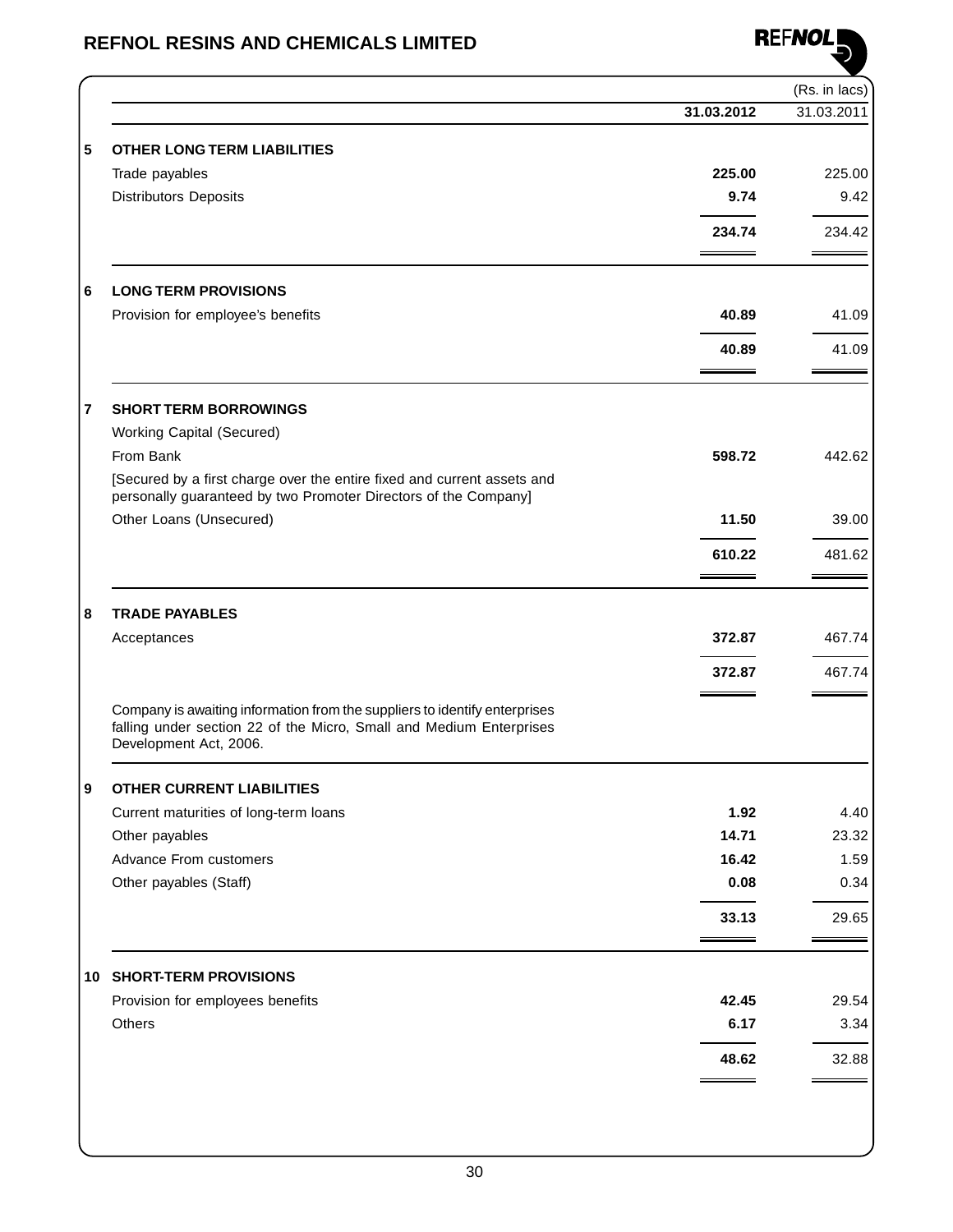

| <b>GROSS BLOCK</b><br><b>NET BLOCK</b><br>DEPRECIATION / AMORTIZATION<br>As at Additions<br>Sale/<br>For the<br>Adjust-<br>As at<br>As at<br>Up to<br>As at<br>1.4.2011<br>Transfer<br>31.3.2012<br>1.4.2011<br>31.3.2012<br>31.3.2012 31.3.2011<br>Assets<br>ments<br>year<br><b>Tangible</b><br>Lease Hold Land<br>291.55 295.90<br>306.19<br>0.00<br>306.19<br>10.29<br>4.35<br>14.64<br>5.25<br>51.33<br>169.60<br>0.00<br>169.60<br>46.08<br>118.27 123.52<br><b>Building</b><br><b>Plant and Machineries</b><br>514.74<br>2.82<br>517.56<br>332.04<br>24.15<br>356.19<br>161.37 182.70<br>0.00<br><b>Furniture &amp; Fixtures</b><br>12.32<br>12.32<br>11.30<br>0.24<br>11.54<br>0.78<br>0.38<br><b>Office Equipments</b><br>34.04<br>34.42<br>22.88<br>2.02<br>24.90<br>9.52<br>$\overline{\phantom{0}}$<br>Vehicles<br>33.62<br>0.00<br>23.85<br>13.95<br>3.07<br>11.57<br>12.28<br>9.77<br>5.45<br>470.17<br>593.77 633.97<br><b>TOTAL</b><br>1070.51<br>3.20<br>9.77<br>1063.94<br>436.54<br>39.08<br>5.45<br><b>Previous Year</b><br>19.37<br>38.93<br>436.54<br>633.97<br>1051.14<br>1070.51<br>397.61<br>The gross block of fixed assets includes Rs. 541.33 lacs (Previous year Rs. 541.33 lacs) on account of revaluation of fixed<br>assets carried out on 31/03/09. Consequent to the said revaluation, there is an additional charge of depreciation of Rs.<br>23.67 lacs (Previous year Rs. 23.67) and an equivalent amount has been withdrawn from Revaluation Reserve and<br>credited in the Profit and Loss statement. This has no impact on profit of the year.<br>31.03.2012<br>31.03.2011<br><b>12 NONCURRENT INVESTMENT</b><br>Subsidiary Company (unquoted)<br>89.13<br>240000 Equity shares of Refnol Overseas Limited of US \$ 1/ each<br>89.13<br><b>LONG-TERM LOANS &amp; ADVANCES</b><br>13.<br>Advances to related parties<br>Indokem Ltd.<br>35.00<br>54.68<br>Khatau Capacitors Pvt. Ltd.<br><b>Other Deposits</b><br>12.01<br>101.69<br><b>14 INVENTORIES</b><br>Raw Materials*<br>134.17<br>5.86<br><b>Packing Materials</b><br>Fuel<br>3.39<br>12.72<br><b>Stock in Process</b><br><b>Finished Goods</b><br>170.34<br>326.48<br>* Includes materials in transit Rs.0.64 Lacs (Previous year Rs. Nil)<br><b>TRADE RECEIVABLES</b><br>15<br>Unsecured<br>Over six months<br>Considered good<br>36.37<br>Considered doubtful<br>2.18<br>38.55<br>2.18<br>Less: Provision<br>36.37<br>Others, considered good<br>564.09 | 11 FIXED ASSETS |  |  |  |  |  | (Rs. in lacs) |  |        |  |                 |  |
|-----------------------------------------------------------------------------------------------------------------------------------------------------------------------------------------------------------------------------------------------------------------------------------------------------------------------------------------------------------------------------------------------------------------------------------------------------------------------------------------------------------------------------------------------------------------------------------------------------------------------------------------------------------------------------------------------------------------------------------------------------------------------------------------------------------------------------------------------------------------------------------------------------------------------------------------------------------------------------------------------------------------------------------------------------------------------------------------------------------------------------------------------------------------------------------------------------------------------------------------------------------------------------------------------------------------------------------------------------------------------------------------------------------------------------------------------------------------------------------------------------------------------------------------------------------------------------------------------------------------------------------------------------------------------------------------------------------------------------------------------------------------------------------------------------------------------------------------------------------------------------------------------------------------------------------------------------------------------------------------------------------------------------------------------------------------------------------------------------------------------------------------------------------------------------------------------------------------------------------------------------------------------------------------------------------------------------------------------------------------------------------------------------------------------------------------------------------|-----------------|--|--|--|--|--|---------------|--|--------|--|-----------------|--|
|                                                                                                                                                                                                                                                                                                                                                                                                                                                                                                                                                                                                                                                                                                                                                                                                                                                                                                                                                                                                                                                                                                                                                                                                                                                                                                                                                                                                                                                                                                                                                                                                                                                                                                                                                                                                                                                                                                                                                                                                                                                                                                                                                                                                                                                                                                                                                                                                                                                           |                 |  |  |  |  |  |               |  |        |  |                 |  |
|                                                                                                                                                                                                                                                                                                                                                                                                                                                                                                                                                                                                                                                                                                                                                                                                                                                                                                                                                                                                                                                                                                                                                                                                                                                                                                                                                                                                                                                                                                                                                                                                                                                                                                                                                                                                                                                                                                                                                                                                                                                                                                                                                                                                                                                                                                                                                                                                                                                           |                 |  |  |  |  |  |               |  |        |  | As at           |  |
|                                                                                                                                                                                                                                                                                                                                                                                                                                                                                                                                                                                                                                                                                                                                                                                                                                                                                                                                                                                                                                                                                                                                                                                                                                                                                                                                                                                                                                                                                                                                                                                                                                                                                                                                                                                                                                                                                                                                                                                                                                                                                                                                                                                                                                                                                                                                                                                                                                                           |                 |  |  |  |  |  |               |  |        |  |                 |  |
|                                                                                                                                                                                                                                                                                                                                                                                                                                                                                                                                                                                                                                                                                                                                                                                                                                                                                                                                                                                                                                                                                                                                                                                                                                                                                                                                                                                                                                                                                                                                                                                                                                                                                                                                                                                                                                                                                                                                                                                                                                                                                                                                                                                                                                                                                                                                                                                                                                                           |                 |  |  |  |  |  |               |  |        |  |                 |  |
|                                                                                                                                                                                                                                                                                                                                                                                                                                                                                                                                                                                                                                                                                                                                                                                                                                                                                                                                                                                                                                                                                                                                                                                                                                                                                                                                                                                                                                                                                                                                                                                                                                                                                                                                                                                                                                                                                                                                                                                                                                                                                                                                                                                                                                                                                                                                                                                                                                                           |                 |  |  |  |  |  |               |  |        |  |                 |  |
|                                                                                                                                                                                                                                                                                                                                                                                                                                                                                                                                                                                                                                                                                                                                                                                                                                                                                                                                                                                                                                                                                                                                                                                                                                                                                                                                                                                                                                                                                                                                                                                                                                                                                                                                                                                                                                                                                                                                                                                                                                                                                                                                                                                                                                                                                                                                                                                                                                                           |                 |  |  |  |  |  |               |  |        |  |                 |  |
|                                                                                                                                                                                                                                                                                                                                                                                                                                                                                                                                                                                                                                                                                                                                                                                                                                                                                                                                                                                                                                                                                                                                                                                                                                                                                                                                                                                                                                                                                                                                                                                                                                                                                                                                                                                                                                                                                                                                                                                                                                                                                                                                                                                                                                                                                                                                                                                                                                                           |                 |  |  |  |  |  |               |  |        |  | 1.02            |  |
|                                                                                                                                                                                                                                                                                                                                                                                                                                                                                                                                                                                                                                                                                                                                                                                                                                                                                                                                                                                                                                                                                                                                                                                                                                                                                                                                                                                                                                                                                                                                                                                                                                                                                                                                                                                                                                                                                                                                                                                                                                                                                                                                                                                                                                                                                                                                                                                                                                                           |                 |  |  |  |  |  |               |  |        |  | 11.16           |  |
|                                                                                                                                                                                                                                                                                                                                                                                                                                                                                                                                                                                                                                                                                                                                                                                                                                                                                                                                                                                                                                                                                                                                                                                                                                                                                                                                                                                                                                                                                                                                                                                                                                                                                                                                                                                                                                                                                                                                                                                                                                                                                                                                                                                                                                                                                                                                                                                                                                                           |                 |  |  |  |  |  |               |  |        |  | 19.67           |  |
|                                                                                                                                                                                                                                                                                                                                                                                                                                                                                                                                                                                                                                                                                                                                                                                                                                                                                                                                                                                                                                                                                                                                                                                                                                                                                                                                                                                                                                                                                                                                                                                                                                                                                                                                                                                                                                                                                                                                                                                                                                                                                                                                                                                                                                                                                                                                                                                                                                                           |                 |  |  |  |  |  |               |  |        |  |                 |  |
|                                                                                                                                                                                                                                                                                                                                                                                                                                                                                                                                                                                                                                                                                                                                                                                                                                                                                                                                                                                                                                                                                                                                                                                                                                                                                                                                                                                                                                                                                                                                                                                                                                                                                                                                                                                                                                                                                                                                                                                                                                                                                                                                                                                                                                                                                                                                                                                                                                                           |                 |  |  |  |  |  |               |  |        |  |                 |  |
|                                                                                                                                                                                                                                                                                                                                                                                                                                                                                                                                                                                                                                                                                                                                                                                                                                                                                                                                                                                                                                                                                                                                                                                                                                                                                                                                                                                                                                                                                                                                                                                                                                                                                                                                                                                                                                                                                                                                                                                                                                                                                                                                                                                                                                                                                                                                                                                                                                                           |                 |  |  |  |  |  |               |  |        |  |                 |  |
|                                                                                                                                                                                                                                                                                                                                                                                                                                                                                                                                                                                                                                                                                                                                                                                                                                                                                                                                                                                                                                                                                                                                                                                                                                                                                                                                                                                                                                                                                                                                                                                                                                                                                                                                                                                                                                                                                                                                                                                                                                                                                                                                                                                                                                                                                                                                                                                                                                                           |                 |  |  |  |  |  |               |  |        |  | 89.13           |  |
|                                                                                                                                                                                                                                                                                                                                                                                                                                                                                                                                                                                                                                                                                                                                                                                                                                                                                                                                                                                                                                                                                                                                                                                                                                                                                                                                                                                                                                                                                                                                                                                                                                                                                                                                                                                                                                                                                                                                                                                                                                                                                                                                                                                                                                                                                                                                                                                                                                                           |                 |  |  |  |  |  |               |  |        |  |                 |  |
|                                                                                                                                                                                                                                                                                                                                                                                                                                                                                                                                                                                                                                                                                                                                                                                                                                                                                                                                                                                                                                                                                                                                                                                                                                                                                                                                                                                                                                                                                                                                                                                                                                                                                                                                                                                                                                                                                                                                                                                                                                                                                                                                                                                                                                                                                                                                                                                                                                                           |                 |  |  |  |  |  |               |  |        |  | 89.13           |  |
|                                                                                                                                                                                                                                                                                                                                                                                                                                                                                                                                                                                                                                                                                                                                                                                                                                                                                                                                                                                                                                                                                                                                                                                                                                                                                                                                                                                                                                                                                                                                                                                                                                                                                                                                                                                                                                                                                                                                                                                                                                                                                                                                                                                                                                                                                                                                                                                                                                                           |                 |  |  |  |  |  |               |  |        |  |                 |  |
|                                                                                                                                                                                                                                                                                                                                                                                                                                                                                                                                                                                                                                                                                                                                                                                                                                                                                                                                                                                                                                                                                                                                                                                                                                                                                                                                                                                                                                                                                                                                                                                                                                                                                                                                                                                                                                                                                                                                                                                                                                                                                                                                                                                                                                                                                                                                                                                                                                                           |                 |  |  |  |  |  |               |  |        |  | 35.00           |  |
|                                                                                                                                                                                                                                                                                                                                                                                                                                                                                                                                                                                                                                                                                                                                                                                                                                                                                                                                                                                                                                                                                                                                                                                                                                                                                                                                                                                                                                                                                                                                                                                                                                                                                                                                                                                                                                                                                                                                                                                                                                                                                                                                                                                                                                                                                                                                                                                                                                                           |                 |  |  |  |  |  |               |  |        |  | 54.64           |  |
|                                                                                                                                                                                                                                                                                                                                                                                                                                                                                                                                                                                                                                                                                                                                                                                                                                                                                                                                                                                                                                                                                                                                                                                                                                                                                                                                                                                                                                                                                                                                                                                                                                                                                                                                                                                                                                                                                                                                                                                                                                                                                                                                                                                                                                                                                                                                                                                                                                                           |                 |  |  |  |  |  |               |  |        |  | 14.70           |  |
|                                                                                                                                                                                                                                                                                                                                                                                                                                                                                                                                                                                                                                                                                                                                                                                                                                                                                                                                                                                                                                                                                                                                                                                                                                                                                                                                                                                                                                                                                                                                                                                                                                                                                                                                                                                                                                                                                                                                                                                                                                                                                                                                                                                                                                                                                                                                                                                                                                                           |                 |  |  |  |  |  |               |  |        |  | 104.34          |  |
|                                                                                                                                                                                                                                                                                                                                                                                                                                                                                                                                                                                                                                                                                                                                                                                                                                                                                                                                                                                                                                                                                                                                                                                                                                                                                                                                                                                                                                                                                                                                                                                                                                                                                                                                                                                                                                                                                                                                                                                                                                                                                                                                                                                                                                                                                                                                                                                                                                                           |                 |  |  |  |  |  |               |  |        |  |                 |  |
|                                                                                                                                                                                                                                                                                                                                                                                                                                                                                                                                                                                                                                                                                                                                                                                                                                                                                                                                                                                                                                                                                                                                                                                                                                                                                                                                                                                                                                                                                                                                                                                                                                                                                                                                                                                                                                                                                                                                                                                                                                                                                                                                                                                                                                                                                                                                                                                                                                                           |                 |  |  |  |  |  |               |  |        |  | 140.55          |  |
|                                                                                                                                                                                                                                                                                                                                                                                                                                                                                                                                                                                                                                                                                                                                                                                                                                                                                                                                                                                                                                                                                                                                                                                                                                                                                                                                                                                                                                                                                                                                                                                                                                                                                                                                                                                                                                                                                                                                                                                                                                                                                                                                                                                                                                                                                                                                                                                                                                                           |                 |  |  |  |  |  |               |  |        |  | 9.20            |  |
|                                                                                                                                                                                                                                                                                                                                                                                                                                                                                                                                                                                                                                                                                                                                                                                                                                                                                                                                                                                                                                                                                                                                                                                                                                                                                                                                                                                                                                                                                                                                                                                                                                                                                                                                                                                                                                                                                                                                                                                                                                                                                                                                                                                                                                                                                                                                                                                                                                                           |                 |  |  |  |  |  |               |  |        |  | 2.63            |  |
|                                                                                                                                                                                                                                                                                                                                                                                                                                                                                                                                                                                                                                                                                                                                                                                                                                                                                                                                                                                                                                                                                                                                                                                                                                                                                                                                                                                                                                                                                                                                                                                                                                                                                                                                                                                                                                                                                                                                                                                                                                                                                                                                                                                                                                                                                                                                                                                                                                                           |                 |  |  |  |  |  |               |  |        |  | 13.83<br>168.92 |  |
|                                                                                                                                                                                                                                                                                                                                                                                                                                                                                                                                                                                                                                                                                                                                                                                                                                                                                                                                                                                                                                                                                                                                                                                                                                                                                                                                                                                                                                                                                                                                                                                                                                                                                                                                                                                                                                                                                                                                                                                                                                                                                                                                                                                                                                                                                                                                                                                                                                                           |                 |  |  |  |  |  |               |  |        |  | 335.13          |  |
|                                                                                                                                                                                                                                                                                                                                                                                                                                                                                                                                                                                                                                                                                                                                                                                                                                                                                                                                                                                                                                                                                                                                                                                                                                                                                                                                                                                                                                                                                                                                                                                                                                                                                                                                                                                                                                                                                                                                                                                                                                                                                                                                                                                                                                                                                                                                                                                                                                                           |                 |  |  |  |  |  |               |  |        |  |                 |  |
|                                                                                                                                                                                                                                                                                                                                                                                                                                                                                                                                                                                                                                                                                                                                                                                                                                                                                                                                                                                                                                                                                                                                                                                                                                                                                                                                                                                                                                                                                                                                                                                                                                                                                                                                                                                                                                                                                                                                                                                                                                                                                                                                                                                                                                                                                                                                                                                                                                                           |                 |  |  |  |  |  |               |  |        |  |                 |  |
|                                                                                                                                                                                                                                                                                                                                                                                                                                                                                                                                                                                                                                                                                                                                                                                                                                                                                                                                                                                                                                                                                                                                                                                                                                                                                                                                                                                                                                                                                                                                                                                                                                                                                                                                                                                                                                                                                                                                                                                                                                                                                                                                                                                                                                                                                                                                                                                                                                                           |                 |  |  |  |  |  |               |  |        |  |                 |  |
|                                                                                                                                                                                                                                                                                                                                                                                                                                                                                                                                                                                                                                                                                                                                                                                                                                                                                                                                                                                                                                                                                                                                                                                                                                                                                                                                                                                                                                                                                                                                                                                                                                                                                                                                                                                                                                                                                                                                                                                                                                                                                                                                                                                                                                                                                                                                                                                                                                                           |                 |  |  |  |  |  |               |  |        |  |                 |  |
|                                                                                                                                                                                                                                                                                                                                                                                                                                                                                                                                                                                                                                                                                                                                                                                                                                                                                                                                                                                                                                                                                                                                                                                                                                                                                                                                                                                                                                                                                                                                                                                                                                                                                                                                                                                                                                                                                                                                                                                                                                                                                                                                                                                                                                                                                                                                                                                                                                                           |                 |  |  |  |  |  |               |  |        |  | 46.23           |  |
|                                                                                                                                                                                                                                                                                                                                                                                                                                                                                                                                                                                                                                                                                                                                                                                                                                                                                                                                                                                                                                                                                                                                                                                                                                                                                                                                                                                                                                                                                                                                                                                                                                                                                                                                                                                                                                                                                                                                                                                                                                                                                                                                                                                                                                                                                                                                                                                                                                                           |                 |  |  |  |  |  |               |  |        |  | 4.55            |  |
|                                                                                                                                                                                                                                                                                                                                                                                                                                                                                                                                                                                                                                                                                                                                                                                                                                                                                                                                                                                                                                                                                                                                                                                                                                                                                                                                                                                                                                                                                                                                                                                                                                                                                                                                                                                                                                                                                                                                                                                                                                                                                                                                                                                                                                                                                                                                                                                                                                                           |                 |  |  |  |  |  |               |  |        |  | 50.78           |  |
|                                                                                                                                                                                                                                                                                                                                                                                                                                                                                                                                                                                                                                                                                                                                                                                                                                                                                                                                                                                                                                                                                                                                                                                                                                                                                                                                                                                                                                                                                                                                                                                                                                                                                                                                                                                                                                                                                                                                                                                                                                                                                                                                                                                                                                                                                                                                                                                                                                                           |                 |  |  |  |  |  |               |  |        |  | 4.55            |  |
|                                                                                                                                                                                                                                                                                                                                                                                                                                                                                                                                                                                                                                                                                                                                                                                                                                                                                                                                                                                                                                                                                                                                                                                                                                                                                                                                                                                                                                                                                                                                                                                                                                                                                                                                                                                                                                                                                                                                                                                                                                                                                                                                                                                                                                                                                                                                                                                                                                                           |                 |  |  |  |  |  |               |  |        |  | 46.23           |  |
|                                                                                                                                                                                                                                                                                                                                                                                                                                                                                                                                                                                                                                                                                                                                                                                                                                                                                                                                                                                                                                                                                                                                                                                                                                                                                                                                                                                                                                                                                                                                                                                                                                                                                                                                                                                                                                                                                                                                                                                                                                                                                                                                                                                                                                                                                                                                                                                                                                                           |                 |  |  |  |  |  |               |  |        |  | 691.21          |  |
|                                                                                                                                                                                                                                                                                                                                                                                                                                                                                                                                                                                                                                                                                                                                                                                                                                                                                                                                                                                                                                                                                                                                                                                                                                                                                                                                                                                                                                                                                                                                                                                                                                                                                                                                                                                                                                                                                                                                                                                                                                                                                                                                                                                                                                                                                                                                                                                                                                                           |                 |  |  |  |  |  |               |  | 600.46 |  | 737.44          |  |
| [Bad debts written off during the year against provision for doubtful debts Rs. 4.55 lacs (Previous year Rs. Nil)]                                                                                                                                                                                                                                                                                                                                                                                                                                                                                                                                                                                                                                                                                                                                                                                                                                                                                                                                                                                                                                                                                                                                                                                                                                                                                                                                                                                                                                                                                                                                                                                                                                                                                                                                                                                                                                                                                                                                                                                                                                                                                                                                                                                                                                                                                                                                        |                 |  |  |  |  |  |               |  |        |  |                 |  |

31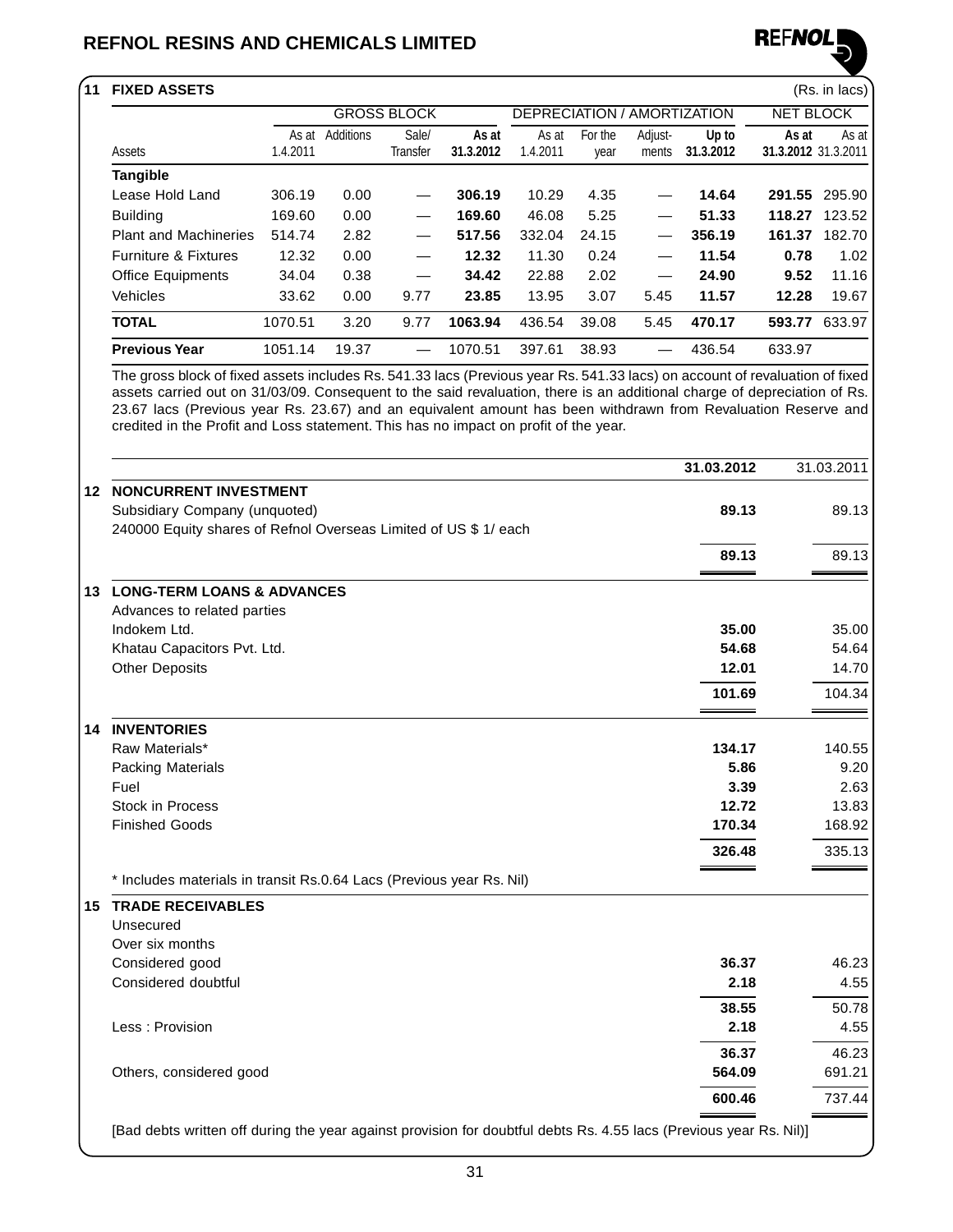

|    |                                             |                   | (Rs. In lacs) |
|----|---------------------------------------------|-------------------|---------------|
|    |                                             | 31.03.2012        | 31.03.2011    |
|    | <b>16 CASH AND CASH EQUIVALENTS</b>         |                   |               |
|    | <b>Balances with Banks</b>                  | 28.57             | 20.97         |
|    | Cash on hand                                | 0.01              | 0.25          |
|    | Margin Money with Bank                      | 37.78             | 51.33         |
|    |                                             |                   |               |
|    |                                             | 66.36             | 72.55         |
| 17 | <b>SHORT-TERM LOANS AND ADVANCES</b>        |                   |               |
|    | Unsecured considered good                   |                   |               |
|    | Advances recoverable in cash or kind        | 54.88             | 56.85         |
|    | Advance Tax                                 | 5.98              | 9.30          |
|    | Advance to contractor labour                | 0.14              | 0.14          |
|    |                                             | 61.00             | 66.29         |
|    |                                             |                   |               |
|    |                                             |                   |               |
|    |                                             | 2011-2012         | 2010-2011     |
|    | <b>18 REVENUE FROM OPERATIONS</b>           |                   |               |
|    | Sales - Domestic                            | 1409.48<br>174.21 | 1848.53       |
|    | Less: Excise Duty / Taxes                   |                   | 190.40        |
|    |                                             | 1235.27           | 1658.13       |
|    | Sales - Exports                             | 652.07            | 752.17        |
|    |                                             | 1887.34           | 2410.30       |
| 19 | <b>OTHER INCOME</b>                         |                   |               |
|    | Interest Income                             | 5.07              | 4.78          |
|    | Excess provision written back               |                   | 14.65         |
|    | Insurance Claim                             | 0.68              | 0.20          |
|    | Job Work                                    | 0.18              | 0.30          |
|    | <b>Balances Written off</b>                 | 1.81              | 19.15         |
|    | Misc. Income                                | 0.47              |               |
|    |                                             | 8.21              | 39.08         |
|    |                                             |                   |               |
|    | 20 COST OF MATERIALS CONSUMED<br>Indigenous | 1142.06           | 1496.20       |
|    | Imported                                    | 53.21             | 66.97         |
|    |                                             | 1195.27           | 1563.17       |
|    |                                             |                   |               |
| 21 | <b>CHANGE IN INVENTORIES</b>                |                   |               |
|    | Stock as at 31st March, 2012                |                   |               |
|    | Stock in Process                            | 12.72             | 13.83         |
|    | <b>Finished Goods</b>                       | 170.34            | 168.92        |
|    |                                             | 183.06            | 182.75        |
|    | Less: Stock as at 31st March, 2011          |                   |               |
|    | Stock in Process                            | 13.83             | 11.05         |
|    | <b>Finished Goods</b>                       | 168.92            | 116.00        |
|    |                                             | 182.75            | 127.05        |
|    |                                             | 0.31              | 55.70         |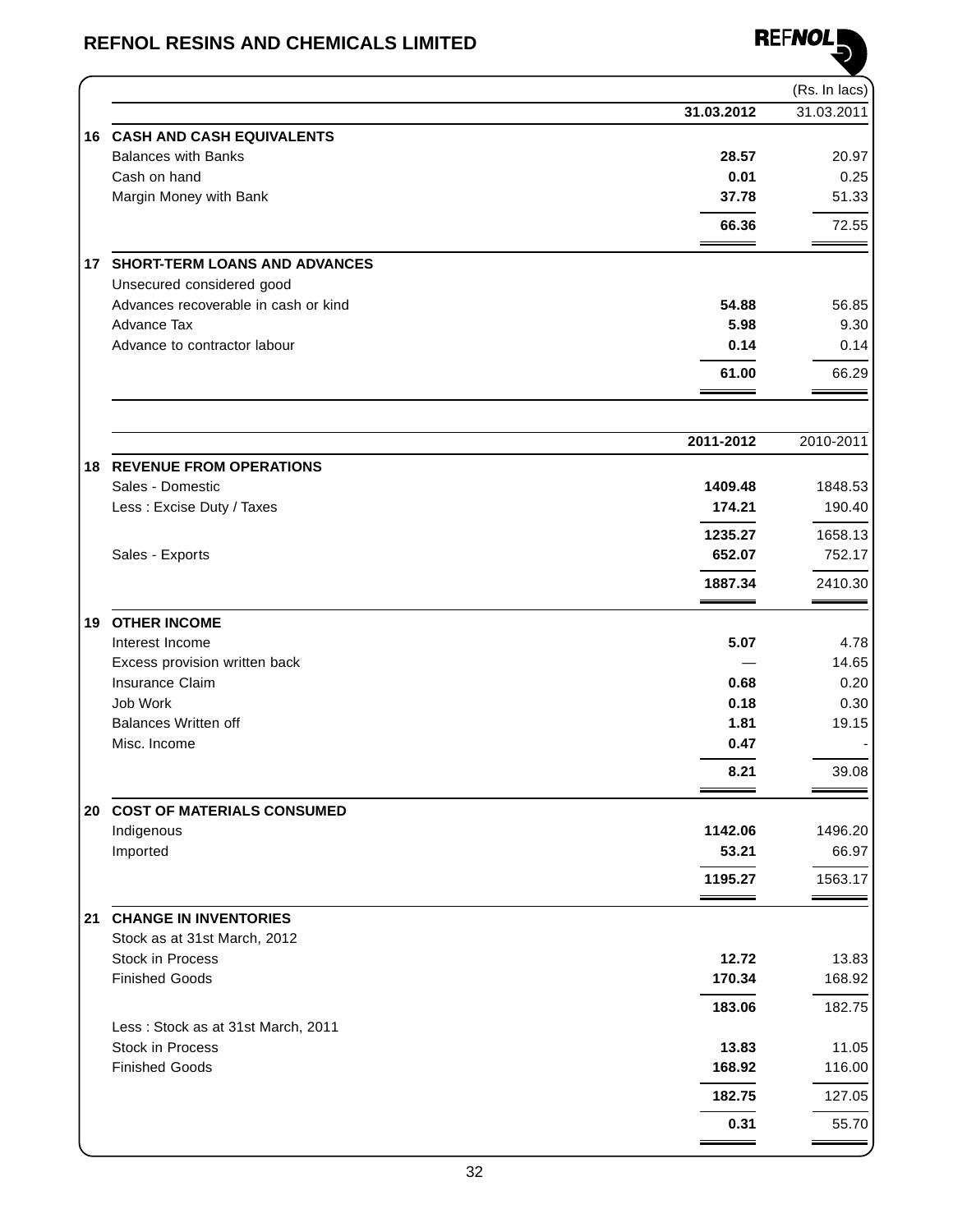

|    |                                                 |                | (Rs. In lacs)  |
|----|-------------------------------------------------|----------------|----------------|
|    |                                                 | 2011-2012      | 2010-2011      |
| 22 | <b>EMPLOYEES BENEFIT EXPENSES</b>               |                |                |
|    | Salaries, Wages & Bonus etc.                    | 201.15         | 211.55         |
|    | Contribution to Provident Fund & other Funds    | 22.91          | 23.50          |
|    | <b>Staff Welfare expenses</b>                   | 25.11          | 29.59          |
|    |                                                 | 249.17         | 264.64         |
|    |                                                 |                |                |
|    | 23 FINANCE COST                                 |                |                |
|    | Interest expense                                | 120.97         | 85.27          |
|    | Other borrowing costs                           | 24.63          | 21.34          |
|    |                                                 | 145.60         | 106.61         |
| 24 | <b>OTHER EXPENSES</b>                           |                |                |
|    | Stores & Spares Consumed                        | 7.30           | 8.53           |
|    | Packing Materials Consumed                      | 107.81         | 148.09         |
|    | Power, Fuel & Water Charges                     | 87.93          | 92.06          |
|    | Repairs - Machineries                           | 6.36           | 6.65           |
|    | - Building                                      | 0.31           | 0.58           |
|    | Inward Freight, Clearing & Forwarding           | 20.97          | 28.99          |
|    | Laboratory & Testing Expenses                   | 3.40           | 4.18           |
|    | Labour Charges                                  | 14.80          | 16.54          |
|    | Insurance                                       | 3.46           | 4.90           |
|    | Rent                                            | 5.58           | 5.71           |
|    | Rates & Taxes                                   | 7.26           | 9.27           |
|    | <b>Other Repairs</b>                            | 1.26           | 1.15           |
|    | Postage & Telephone                             | 8.94           | 10.81          |
|    | Legal & Professional Charges*                   | 19.57          | 11.91          |
|    | Exchange rate difference                        | 9.98           | 2.32           |
|    | Conveyance & Vehicle Expenses                   | 39.37          | 33.68          |
|    | <b>Printing &amp; Stationery</b>                | 2.38           | 3.19           |
|    | Misc. Expenses                                  | 4.67           | 5.62           |
|    | Directors' Fees                                 | 0.26           | 0.38           |
|    | Service Charges                                 | 1.09           | 1.99           |
|    | Loss on sale of asset                           | 2.82           |                |
|    | Commission<br>Outward Freight & Export Expenses | 39.48<br>88.54 | 28.26<br>97.04 |
|    | Sample Expenses                                 | 0.87           | 1.17           |
|    | Advertisement & Sales Promotion                 | 1.48           | 1.62           |
|    | <b>Travelling Expenses</b>                      | 15.82          | 15.77          |
|    | Stock Transfer tax                              | 9.77           | 10.65          |
|    | Doubtful Debts                                  | 2.18           |                |
|    |                                                 | 513.66         | 551.07         |
|    |                                                 |                |                |
|    | *Payment to Auditors :                          | 2011-2012      | 2010-2011      |
|    | <b>Statutory Auditors</b>                       |                |                |
|    | As Auditors                                     | 0.62           | 0.61           |
|    | For Tax Audit                                   | 0.24           | 0.24           |
|    | For other services                              | 0.30           | 0.39           |
|    |                                                 | 1.16           | 1.24           |
|    | <b>Cost Auditors</b>                            |                |                |
|    | As Auditors                                     | 0.25           | 0.25           |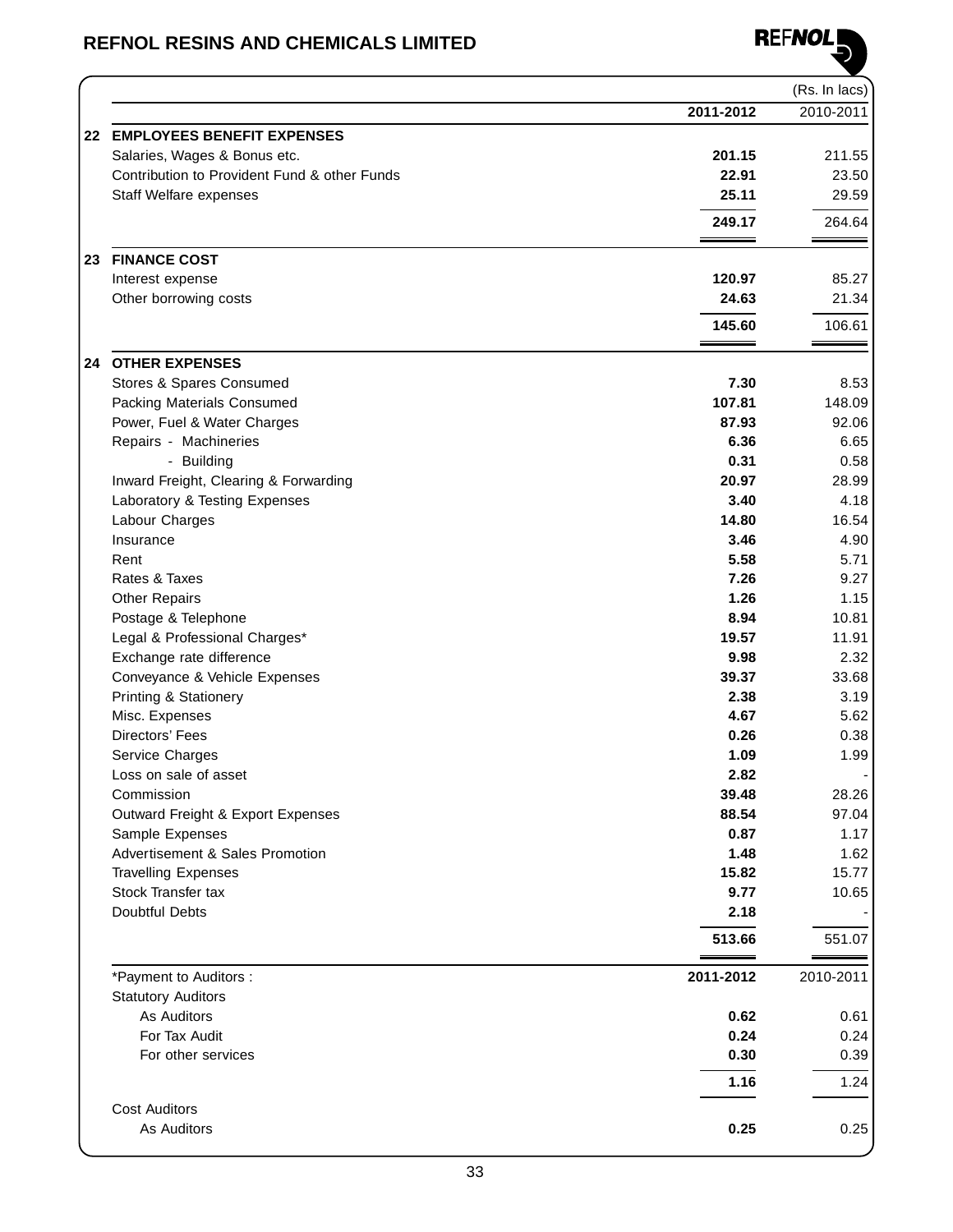|    |    |                                                                        |            |                                                                                | 2011-12                                                                                                                       | 2010-11       |
|----|----|------------------------------------------------------------------------|------------|--------------------------------------------------------------------------------|-------------------------------------------------------------------------------------------------------------------------------|---------------|
|    |    | 25 CONTINGENT LIABILITIES (not provided for)                           |            |                                                                                |                                                                                                                               |               |
|    |    | Claim against company not acknowledged as Debt                         |            |                                                                                | 0.50                                                                                                                          | 0.50          |
|    |    | Bills discounted with bank                                             |            |                                                                                |                                                                                                                               | 21.07         |
|    |    |                                                                        |            | forward losses under tax laws, deferred tax assets has not been recognized.    | 26 In view of uncertainty that sufficient future taxable income will be available against unabsorbed depreciation and carried |               |
| 27 |    | The company's operations fall under single segment namely "Chemicals". |            |                                                                                |                                                                                                                               |               |
| 28 |    | Earning per share:                                                     |            |                                                                                | 2011-12                                                                                                                       | 2010-11       |
|    |    | Net Profit/(Loss) After Tax                                            |            |                                                                                | (223.68)                                                                                                                      | 1.58          |
|    |    | Number of equity shares outstanding                                    |            |                                                                                | 3,089,900                                                                                                                     | 3,089,900     |
|    |    | Basic and diluted earning per share (Par value of Rs.10 each)          |            |                                                                                | (7.24)                                                                                                                        | 0.05          |
| 29 |    | <b>Related Party Disclosure</b>                                        |            |                                                                                |                                                                                                                               |               |
|    | a. | Parties where control exists :                                         |            |                                                                                |                                                                                                                               |               |
|    |    | <b>Refnol Overseas Limited</b>                                         | Subsidiary |                                                                                |                                                                                                                               |               |
|    |    | Indokem Limited                                                        | Associate  |                                                                                |                                                                                                                               |               |
|    |    | Indokem Export Limited                                                 | Associate  |                                                                                |                                                                                                                               |               |
|    |    | Priyamvada Holdings Limited                                            | Associate  |                                                                                |                                                                                                                               |               |
|    |    | Khatau Capacitors Pvt. Ltd                                             | Associate  |                                                                                |                                                                                                                               |               |
|    |    | <b>Orchard Acres</b>                                                   | Associate  |                                                                                |                                                                                                                               |               |
|    | b. |                                                                        |            | Other related parties with whom transactions have taken place during the year: |                                                                                                                               |               |
|    |    | Key Management Personnel & Relatives :                                 |            |                                                                                |                                                                                                                               |               |
|    |    | Mr. Arup Basu, Managing Director<br>1.                                 |            |                                                                                |                                                                                                                               |               |
|    |    | 2.                                                                     |            | Mrs. Leela K. Khatau, Executive (Mother of Mr. Mahendra K. Khatau, Chairman)   |                                                                                                                               |               |
|    |    | Other:                                                                 |            |                                                                                |                                                                                                                               |               |
|    |    | 1.                                                                     |            |                                                                                | Curiosity Workshop - proprietory firm of Mrs. Manisha Arup Basu (Wife of Mr. Arup Basu, Managing Director)                    |               |
|    | c. | Nature of Transaction                                                  |            |                                                                                |                                                                                                                               | (Rs. In lacs) |
|    |    |                                                                        |            |                                                                                | 2011-12                                                                                                                       | 2010-11       |
|    |    | Sales<br>(i)                                                           |            |                                                                                |                                                                                                                               |               |
|    |    | Parties where control exits                                            |            |                                                                                | 245.72                                                                                                                        | 362.72        |
|    |    | (ii) Payment for other services / interest                             |            |                                                                                |                                                                                                                               |               |
|    |    | Parties where control exists                                           |            |                                                                                | 2.65                                                                                                                          | 2.63          |
|    |    | Key Management Personnel & Relative                                    |            |                                                                                | 1.50                                                                                                                          | 2.56          |
|    |    | (iii) Loans & Advances from Related Party                              |            |                                                                                |                                                                                                                               |               |
|    |    | Key Management Personnel & Relative                                    |            |                                                                                |                                                                                                                               | 35.00         |
|    |    | (iv) Loans & Advances to Related Parties                               |            |                                                                                |                                                                                                                               |               |
|    |    | Parties where control exists                                           |            |                                                                                | 89.68                                                                                                                         | 89.64         |
|    |    | (v) Outstanding Balances as at 31st March 2012                         |            |                                                                                |                                                                                                                               |               |
|    |    | Parties where control exists :                                         |            |                                                                                |                                                                                                                               |               |
|    |    | Receivables                                                            |            |                                                                                | 202.47                                                                                                                        | 308.92        |
|    |    | Acceptances                                                            |            |                                                                                | 2.24                                                                                                                          | 2.04          |
|    |    | Loan                                                                   |            |                                                                                | 11.50                                                                                                                         | 31.50         |

**REFNOLE**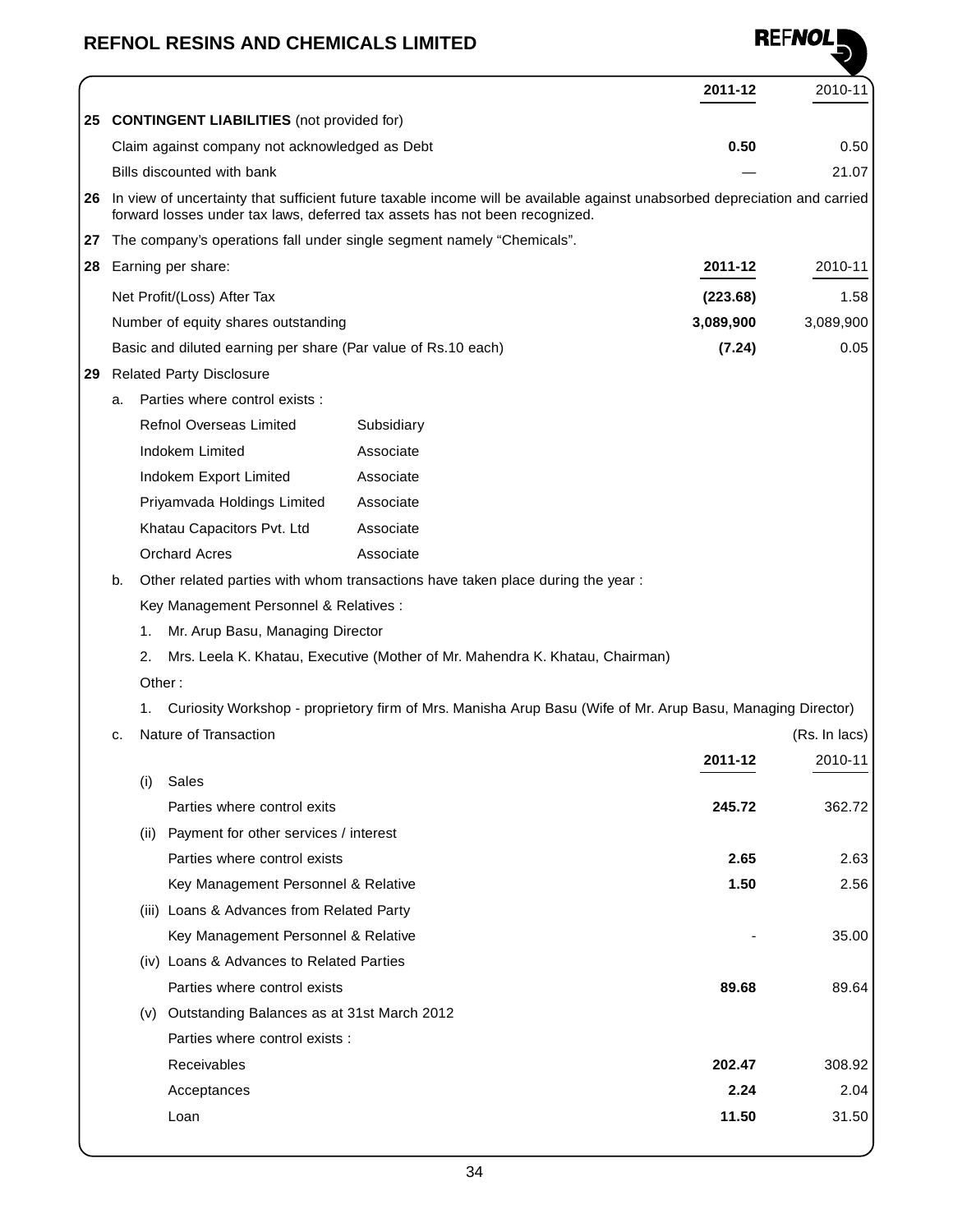(vi) Managing Directors' Remuneration :



|     |     |                                                                                                                               |        |                    | 2011-12 | (Rs. in lacs)<br>2010-11 |
|-----|-----|-------------------------------------------------------------------------------------------------------------------------------|--------|--------------------|---------|--------------------------|
|     |     | Salary                                                                                                                        |        |                    | 17.12   | 23.52                    |
|     |     | Contribution to PF                                                                                                            |        |                    | 1.22    | 1.68                     |
|     |     | Gratuity                                                                                                                      |        |                    | 0.47    | 0.67                     |
|     |     | Perquisites                                                                                                                   |        |                    | 0.55    | 0.47                     |
|     |     |                                                                                                                               |        |                    | 19.36   | 26.34                    |
| 30  |     | Value of consumables                                                                                                          |        |                    |         |                          |
|     |     |                                                                                                                               | $\%$   | $2011 - 12$<br>Rs. | $\%$    | 2010-11<br>Rs.           |
|     |     | Raw materials                                                                                                                 |        |                    |         |                          |
|     |     | Imported                                                                                                                      | 4.45   | 53.21              | 4.28    | 66.97                    |
|     |     | Indigenous                                                                                                                    | 95.55  | 1142.06            | 95.72   | 1496.20                  |
|     |     | <b>TOTAL</b>                                                                                                                  | 100.00 | 1195.27            | 100.00  | 1563.17                  |
|     |     | <b>Packing Materials</b>                                                                                                      |        |                    |         |                          |
|     |     | Indigenous                                                                                                                    | 100.00 | 107.81             | 100.00  | 148.09                   |
|     |     | Stores & spares                                                                                                               |        |                    |         |                          |
|     |     | Indigenous                                                                                                                    | 100.00 | 7.30               | 100.00  | 8.53                     |
| 31  |     | <b>Foreign Currency Transactions</b>                                                                                          |        |                    | 2011-12 | 2010-11                  |
|     | i   | Value of Imports on CIF basis                                                                                                 |        |                    |         |                          |
|     |     | Raw materials                                                                                                                 |        |                    | 79.99   | 116.67                   |
|     | jj. | Earnings in foreign exchange                                                                                                  |        |                    |         |                          |
|     |     | Exports at FOB Value (including deemed exports)                                                                               |        |                    | 589.77  | 655.07                   |
|     | Ш   | Expenditure in Foreign Currency                                                                                               |        |                    |         |                          |
|     |     | Travelling expenses                                                                                                           |        |                    | 2.19    | 1.67                     |
|     |     | Professional fees                                                                                                             |        |                    | 0.78    | 1.13                     |
|     |     | Commission                                                                                                                    |        |                    | 23.49   | 25.85                    |
| 32. |     | In view of the revision to the Schedule VI as per potitication issued by the Central Government, the financial statements for |        |                    |         |                          |

**32** In view of the revision to the Schedule VI as per notification issued by the Central Government, the financial statements for the year ended 31st March 2012 have been prepared as per the requirements of the Revised Schedule VI of the Companies Act, 1956. The previous year's figures have been accordingly regrouped / reclassified to confirm to the current year's classification.

**For and on behalf of the Board, Mahendra K. Khatau Arup Basu** Chairman Managing Director Place : Mumbai Date : May 29th, 2012 In terms of our Report of even date For **G. P. KAPADIA & CO.** Chartered Accountants **Uday R. Parikh Partner** Place : Ahmedabad Date : May 29th, 2012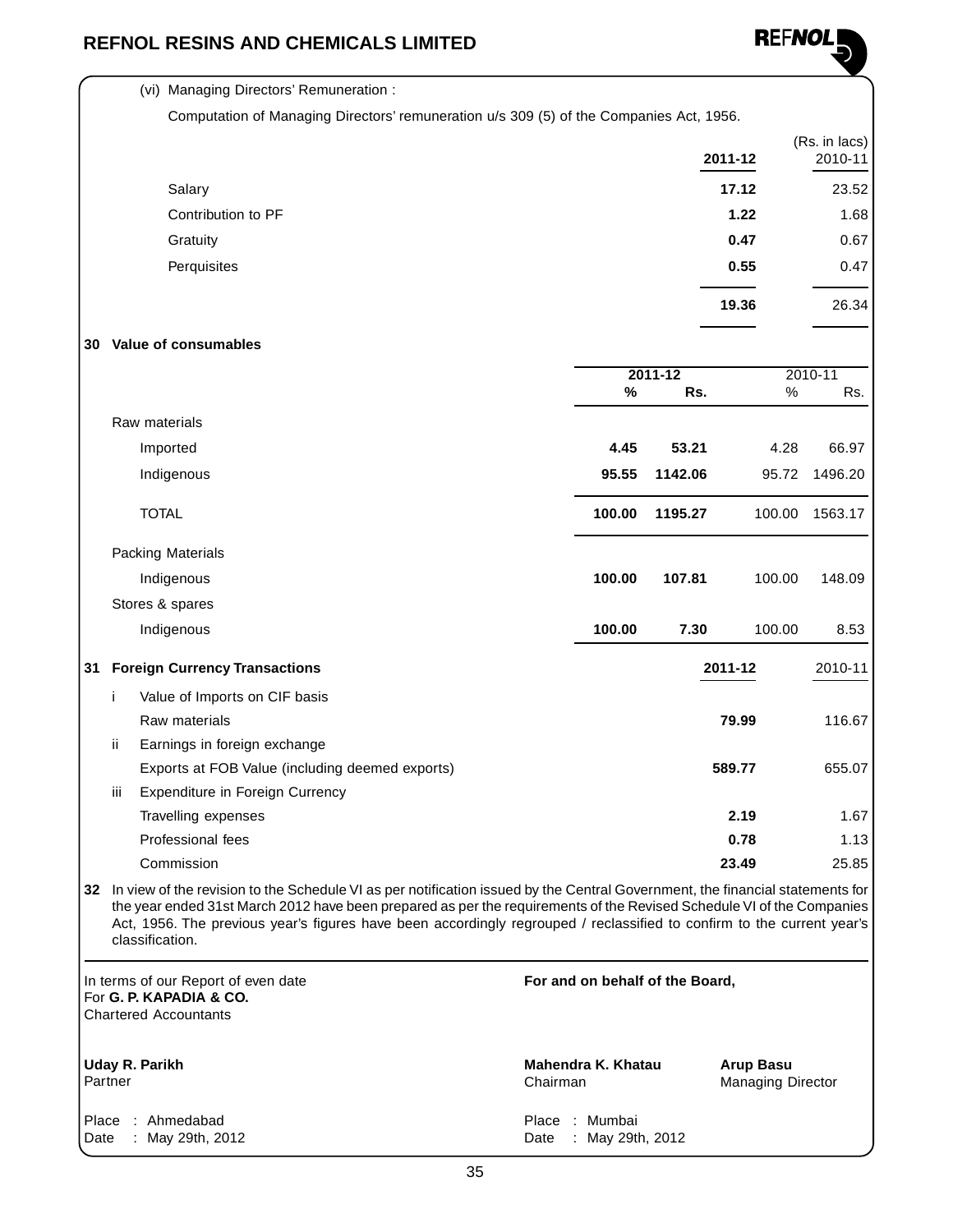

### **CASH FLOW STATEMENT FOR 2011-2012**

|               |                                                                                                | 2011-2012                      |                                 |                                              | (Rs. in lacs)<br>2010-2011 |
|---------------|------------------------------------------------------------------------------------------------|--------------------------------|---------------------------------|----------------------------------------------|----------------------------|
| Α.            | Cash flow from operating activities                                                            |                                |                                 |                                              |                            |
|               | Net profit after tax and extra ordinary items                                                  |                                | (223.68)                        |                                              | 1.58                       |
|               | Adjustments for:                                                                               |                                |                                 |                                              |                            |
|               | Depreciation                                                                                   | 15.41                          |                                 | 15.26                                        |                            |
|               | Interest expenses & finance charges                                                            | 145.60                         |                                 | 106.61                                       |                            |
|               | Interest income                                                                                | (5.07)                         |                                 | (4.78)                                       |                            |
|               | Loss on sale of fixed assets                                                                   | 2.82                           |                                 |                                              |                            |
|               |                                                                                                |                                | 158.76                          |                                              | 117.09                     |
|               | Operating profit / loss before working capital changes                                         |                                | (64.92)                         |                                              | 118.67                     |
|               | Adjustments for:                                                                               |                                |                                 |                                              |                            |
|               | Trade and other receivables                                                                    | 144.93                         |                                 | 112.57                                       |                            |
|               | Inventories                                                                                    | 8.65                           |                                 | (65.73)                                      |                            |
|               | Trade and other payables                                                                       | (75.54)                        |                                 | (207.68)                                     |                            |
|               |                                                                                                |                                | 78.04                           |                                              | (160.84)                   |
|               | Net cash used in operating activities                                                          | (a)                            | 13.12                           |                                              | (42.17)                    |
| В.            | Cash flow from investing activities                                                            |                                |                                 |                                              |                            |
|               | Interest received                                                                              | 5.07                           |                                 | 4.78                                         |                            |
|               | Purchase of fixed assets                                                                       | (3.20)                         |                                 | (19.37)                                      |                            |
|               | Sale of fixed assets                                                                           | 1.50                           |                                 |                                              |                            |
|               |                                                                                                |                                | 3.37                            |                                              | (14.59)                    |
|               | Net cash used in investing activities                                                          | (b)                            | 3.37                            |                                              | (14.59)                    |
| C.            | Cash flow from financing activities                                                            |                                |                                 |                                              |                            |
|               | Proceeds from borrowings (net)                                                                 |                                | 122.92                          |                                              | 159.05                     |
|               | Interest & finance charges paid                                                                |                                | (145.60)                        |                                              | (106.61)                   |
|               | Net cash used in financing activities                                                          | (c)                            | (22.68)                         |                                              | 52.44                      |
|               | Net increase in cash and cash equivalents (a+b+c)                                              |                                | (6.19)                          |                                              | (4.32)                     |
|               | Cash and cash equivalents-opening balance                                                      |                                | 72.55                           |                                              | 76.87                      |
|               | Cash and cash equivalents-closing balance                                                      |                                | 66.36                           |                                              | 72.55                      |
|               | In terms of our Report of even date<br>For G. P. KAPADIA & CO.<br><b>Chartered Accountants</b> |                                | For and on behalf of the Board, |                                              |                            |
|               | <b>Uday R. Parikh</b><br>Partner                                                               | Mahendra K. Khatau<br>Chairman |                                 | <b>Arup Basu</b><br><b>Managing Director</b> |                            |
| Place<br>Date | Ahmedabad<br>May 29th, 2012                                                                    | Place<br>Date                  | Mumbai<br>May 29th, 2012        |                                              |                            |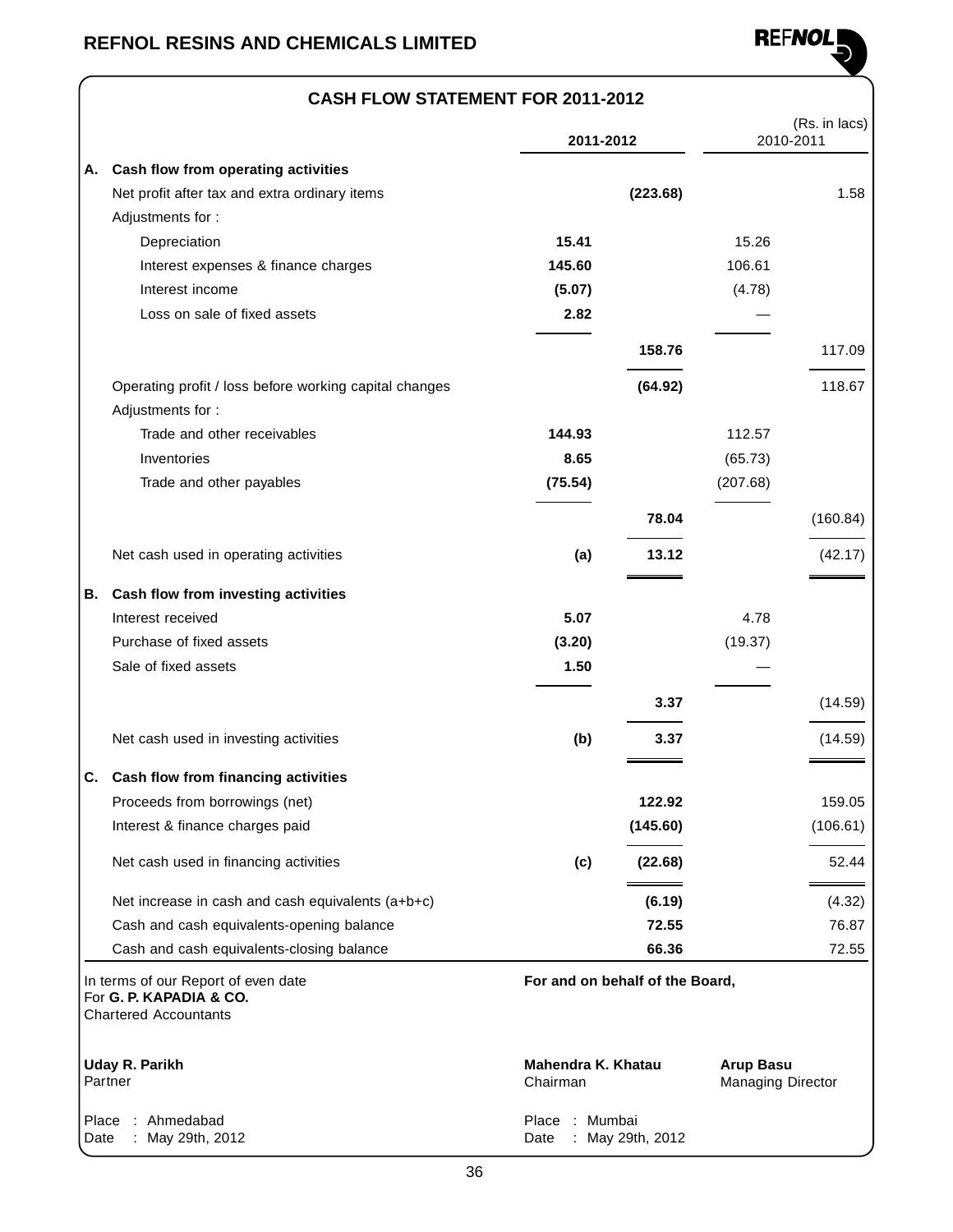

### **STATEMENT PURSUANT TO SECTION 212 OF THE COMPANIES ACT,1956.**

|    |                                                                                                                                                                                                                         |   | : Mumbai<br>Place<br>: 29th May, 2012<br>Date |                                       |
|----|-------------------------------------------------------------------------------------------------------------------------------------------------------------------------------------------------------------------------|---|-----------------------------------------------|---------------------------------------|
|    |                                                                                                                                                                                                                         |   | Mahendra K. Khatau<br>Chairman                | <b>Arup Basu</b><br>Managing Director |
|    |                                                                                                                                                                                                                         |   | For and on behalf of the Board,               |                                       |
|    | Years of the Subsidiary.                                                                                                                                                                                                |   |                                               |                                       |
|    | (1) For the Financial year of the Subsidiary.<br>(2) For the previous Financial                                                                                                                                         | ÷ | <b>NIL</b><br><b>NIL</b>                      |                                       |
| 7. | The Net aggregate of Profit / (Losses) of the<br>Subsidiary so far as they concern the members<br>of the Company and which are dealt with the<br>accounts of the Company for the year ended<br>31st March, 2012         |   |                                               |                                       |
|    | (2) For the previous financial<br>years of the Subsidiary.                                                                                                                                                              |   | US <sub>3</sub><br>7436                       |                                       |
|    | (1) For the Financial Year of<br>the Subsidiary.                                                                                                                                                                        | ÷ | US <sub>3</sub><br>9546                       |                                       |
| 6. | The net aggregate of Profit / (Losses) of the<br>Subsidiary so far as they concern the members<br>of the Company and which are not dealt with the<br>accounts of the Company for the year ended on<br>31st March, 2012. |   |                                               |                                       |
| 5. | Extent of Holding.                                                                                                                                                                                                      | ÷ | 100 %                                         |                                       |
| 4. | Number of Equity Shares held by<br>the Company on the above date.                                                                                                                                                       | ÷ | 2,40,000 Shares of US \$ 1 each               |                                       |
| 3. | Date from which it became<br>subsidiary.                                                                                                                                                                                |   | 10th August, 1994                             |                                       |
| 2. | The Financial Year of Subsidiary<br>ended on.                                                                                                                                                                           | ÷ | 31st March, 2012                              |                                       |
|    | 1. Name of the Subsidiary Company.                                                                                                                                                                                      |   | Refnol Overseas Ltd.                          |                                       |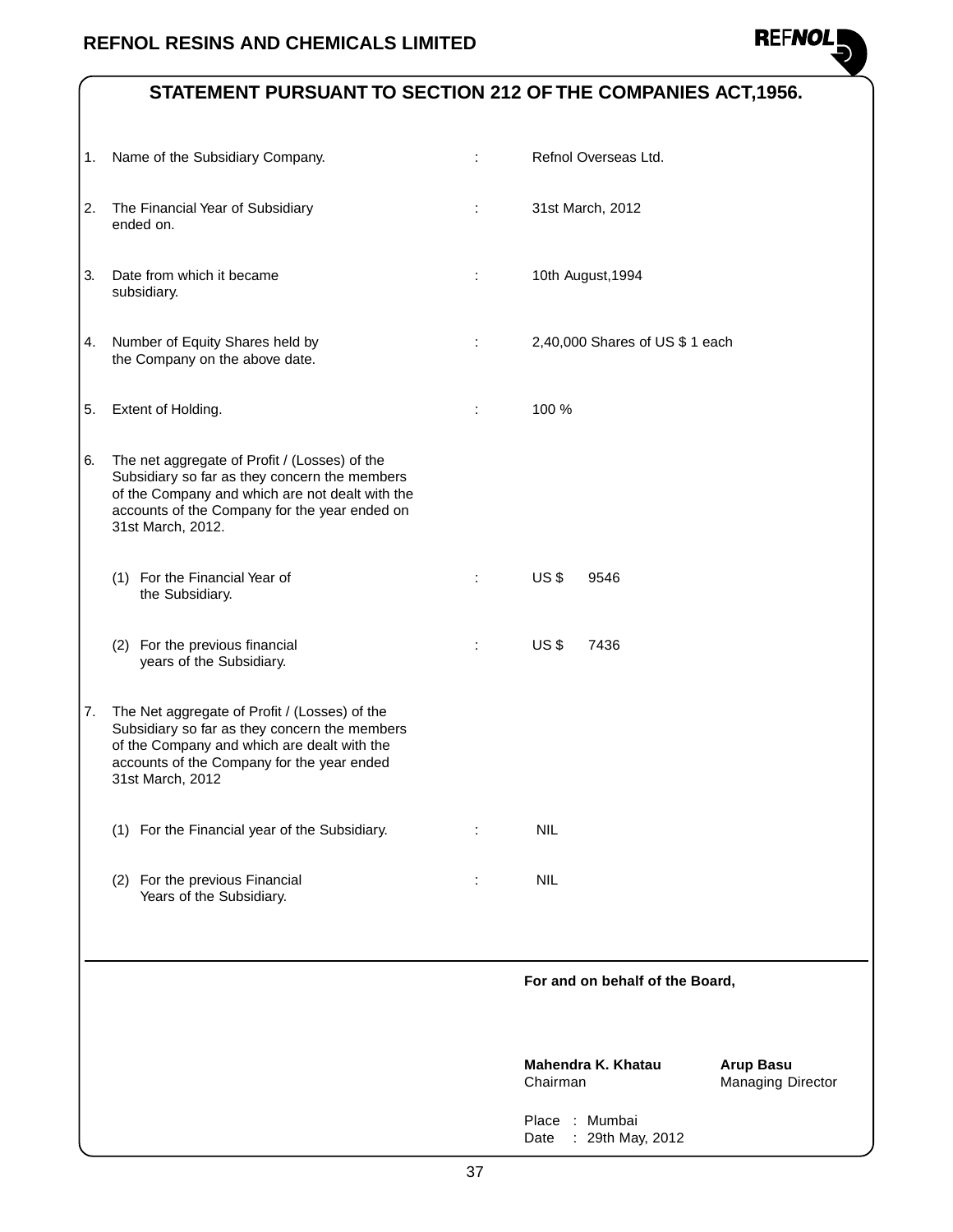### **CORPORATE INFORMATION**

|                          |   |                                                                                                                                                                         | <b>Appointment</b><br><b>Date</b>                       | <b>Resignation</b><br><b>Date</b> |
|--------------------------|---|-------------------------------------------------------------------------------------------------------------------------------------------------------------------------|---------------------------------------------------------|-----------------------------------|
| <b>Directors</b>         |   | Mr. Arup Basu<br>Mr. Mahendra Kishore Khatau<br><b>Bluesphere Limited</b>                                                                                               | 11 Septemeber 1998<br>10 August 1994<br>07 January 2010 |                                   |
| <b>Registered Office</b> | ÷ | C/o Trident Trust Company (Mauritius) Limited<br>5th Floor, Barkly Wharf<br>Le Caudan Waterfront<br>Port Louis<br><b>Republic of Mauritius</b>                          |                                                         |                                   |
| <b>Banker</b>            | ÷ | HSBC Bank (Mauritius) Limited<br><b>Offshore Banking Unit</b><br>6th Floor, HSBC Center<br>18 Cybercity,<br>Ebene<br><b>Republic of Mauritius</b>                       |                                                         |                                   |
| <b>Auditors</b>          |   | Moore Stephens (Mauritius)<br><b>Chartered Accountants</b><br>6th Floor, Newton Tower<br><b>Sir William Newton Street</b><br>Port Louis<br><b>Republic of Mauritius</b> |                                                         |                                   |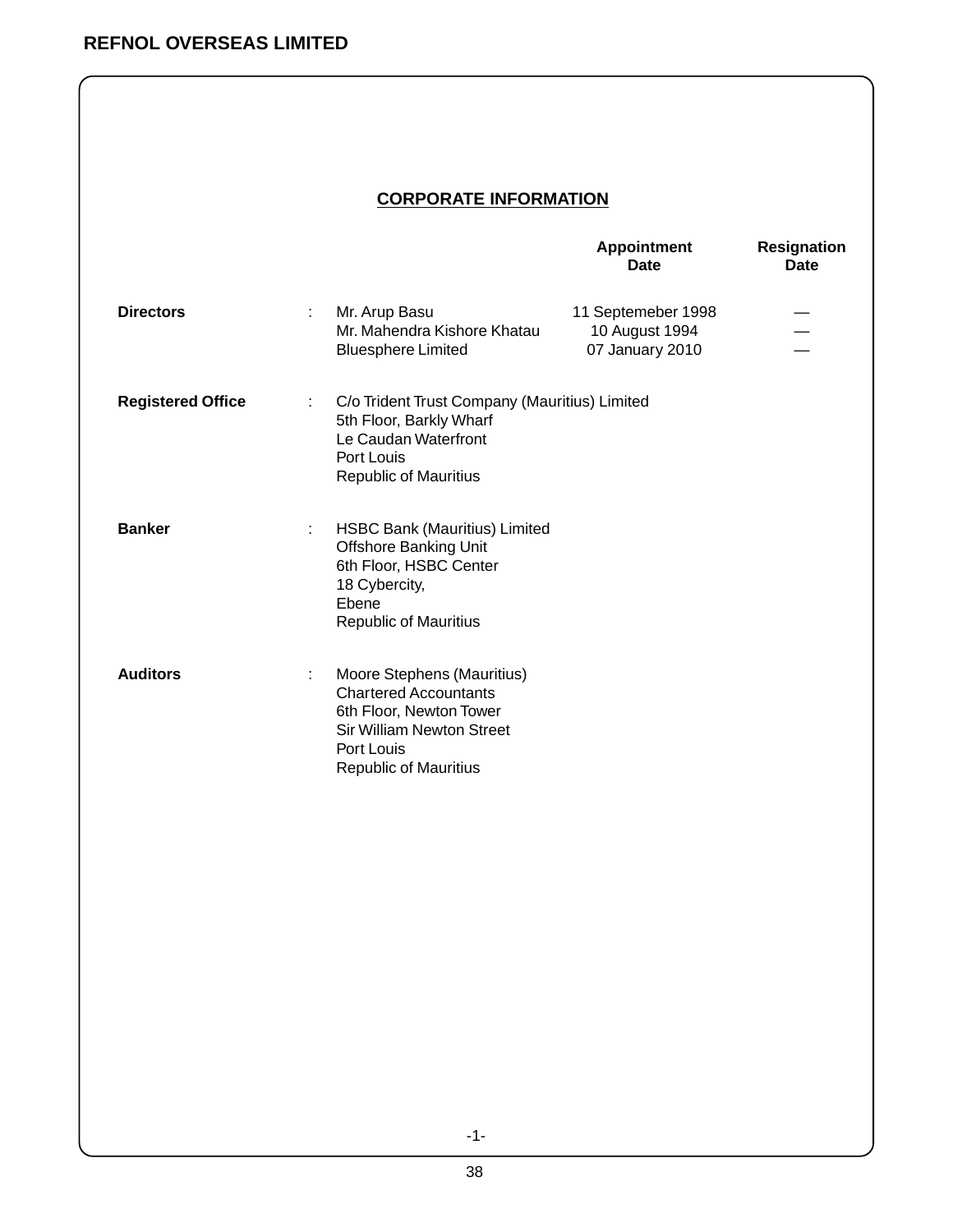### **REFNOL OVERSEAS LIMITED**

### **COMMENTARY OF THE DIRECTORS**

### **PRINCIPAL ACTIVITY**

The main activity of REFNOL OVERSEAS LIMITED (the "Company") is that of investment holding.

### **RESULTS**

The results for the year are shown in the statement of comprehensive income on page 5.

The company's total comprehensive income for the year ended 31 March 2012 is USD 9,546 (2011:USD 7,436).

| <b>AUDITOR'S REMUNTERATION</b> | 2012       | 2011       |
|--------------------------------|------------|------------|
|                                | <b>USD</b> | <b>USD</b> |
| l Audit fees                   | 1.150      | 1,150      |

### **DIRECTORS**

The present membership of the Board is set out on page 1.

### **DIRECTORS' RESPONSIBILITIES IN RESPECT OF THE FINANCIAL STATEMENTS**

Company law requires the directors to prepare financial statements for each financial year, which present fairly the financial position, financial performance and the cash flows of the Company. In preparing those financial statments, the directors are required to:

- select suitable accounting policies and then apply them consistently;
- make judgement and estimates that are reasonable and prudent;
- state whether International Financial Reporting Standards (IFRS)have been followed, subject to any material departures disclosed and explained in the financial statements; and
- prepare the financial statements on the going concern basis unless it is inappropriate to presume that the Company will continue in business.

The directors confirm that they have complied with the above requirements in preparing the financial statements.

The directors are responsible for keeping proper accounting records which disclose with reasonable certainty and accuracy at any time the financial position of the Company and to enable them to ensure that the financial statement comply with the Mauritius Companies Act 2001. They are also responsible for safeguarding the assets of the Company and hence for taking resonable steps for the prevention and detection of fraud and other irregularities.

### **AUDITORS**

Messrs **Moore Stephens (Mauritius), Chartered Accountants**, have expressed their willingness to continue in office.

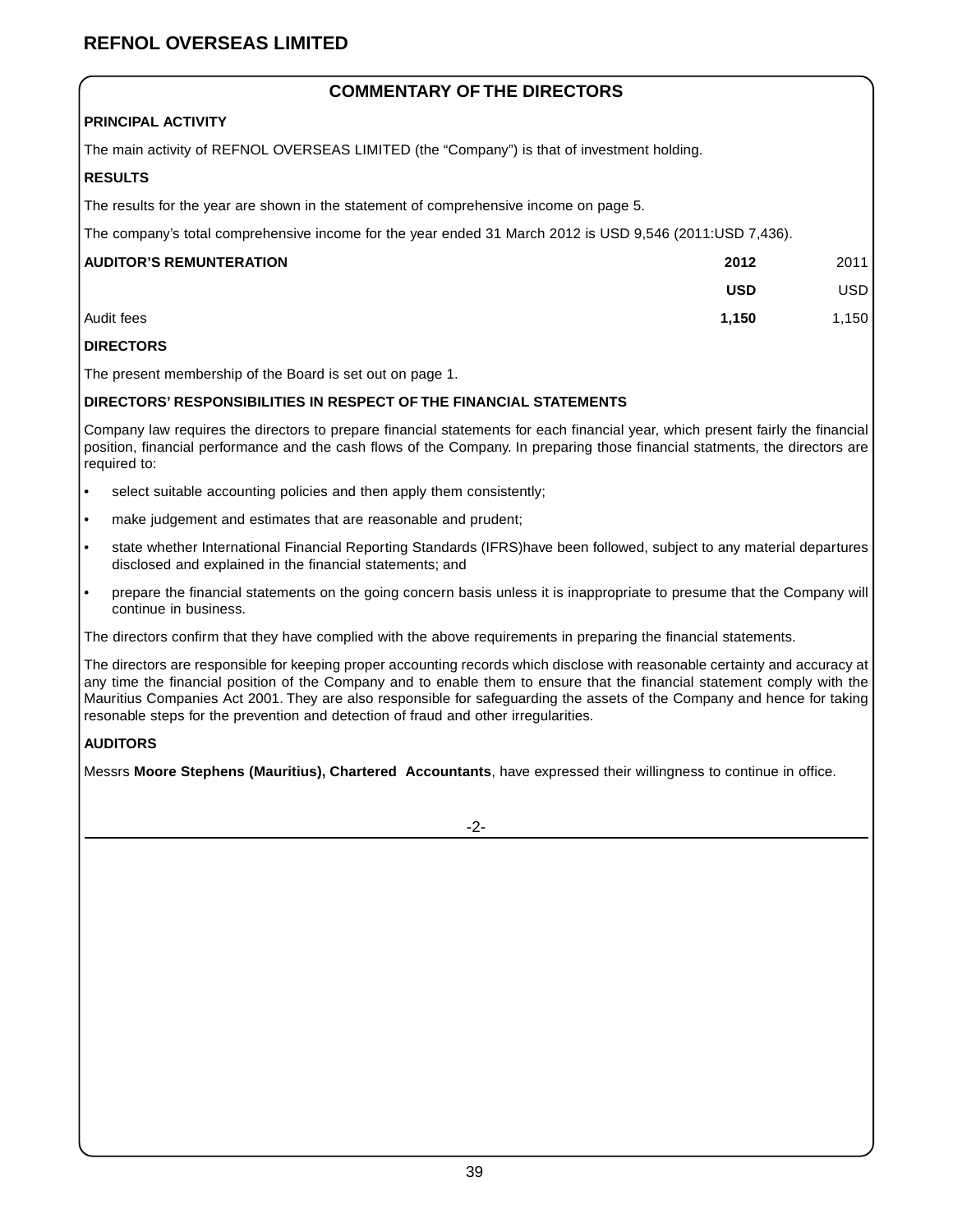### **INDEPENDENT AUDITORS' REPORT TO THE MEMBERES OF REFONAL OVERSEAS LIMITED**

This report is made solely to the members of REFNOL OVERSEAS LIMITED (the "Company") as a body, in accordance with Section 205 of the Mauritius Companies Act 2001. Our audit work has been undertaken so that we might state to the Company's members those matters we are required to state to them in an auditor's report and for no other purpose. To the fullest extent permitted by law, we do not accept or assume responsibility to anyone other than the Company and the Company's member as a body, for our audit work, for the report, or for the opinions we have formed.

### **Report on the Financial Statements**

We have audited the financial statements of REFNOL OVERSEAS LIMITED (the "Company"), set out on pages 4 to 15, which comprise the statement of financial position as at 31 March 2012, the statement of comprehensive income, statement of changes in equity, statement of cash flows for the year then ended and a summary of significant accounting policies and other explanatory notes.

### **Directors' responsibility for the Financial Statements**

The Directors are responsible for the preparation and fair presentation of these financial statements in accordance with International Financial Reporting Standards and in compliance with the requirements of the Mauritius Companies Act 2001. This responsiblity includes: designing, implementing and maintaining internal control relevant to the preparatin and fair representation of financial statements that are free from material misstatement, whether due to fraud or error; selecting and applying appropriate accounting policies; and making accounting estimates that are reasonable in the circumstances.

### **Auditors' Responsibility**

Our responsibility is to express an opinion on these financial statements based on our audit. We conducted our audit in accordance with International Standards on Auditing. Those standards require that we comply with ethical requirements and plan and perform the audit to obtain reasonable assurance whether the financial statements are free from material misstatement.

An audit involves performing procedures to obtain audit evidence about the amounts and disclosures in the financial statements. The procedures selected depend on the auditors' judgement, including the assessment of the risks of material misstatement of the financial statements, whether due to fraud or error. In making those risk assessments, the auditors consider internal control relevant to the Company's preparation and fair presentation of the financial statements in order to design audit procedures that are appropriate in the circumstances, but not for the purpose of expressing an opinion on the effectiveness of the Company's internal control. An audit also includes evaluating the appropriateness of accounting policies used and the reasonableness of accounting estimates made by the directors, as well as evaluting the overall presentation of the financial statements.

We believe that the audit evidence we have obtained is sufficient and appropriate to provide a basis for our audit opinion.

### **Opinion**

In our opinion, the financial statements on pages 4 to 15 give a true and fair view of the financial position of the Company at 31 March 2012 and of its financial perfomance and its cash flows for the year then ended in accordance with International Financial Reporting Standards and comply with Mauritius Companies Act 2001.

### **Report on other legal and regulatory requirements**

We have no relationship with or interests in the Company other than in our capacities as auditors.

We have obtained all the information and explanations we have required.

In our opinion, proper accounting records have been kept by the Company as far as it appears from our examination of those records.

Chartered Accountants<br>
PORT LOUIS. REPUBLIC OF MAURITIUS<br>
PORT LOUIS. REPUBLIC OF MAURITIUS PORT LOUIS, REPUBLIC OF MAURITIUS

**MOORE STEPHENS RAVINDRA RAMPHUL, FCCA** DATE : 07 MAY 2012

-3a-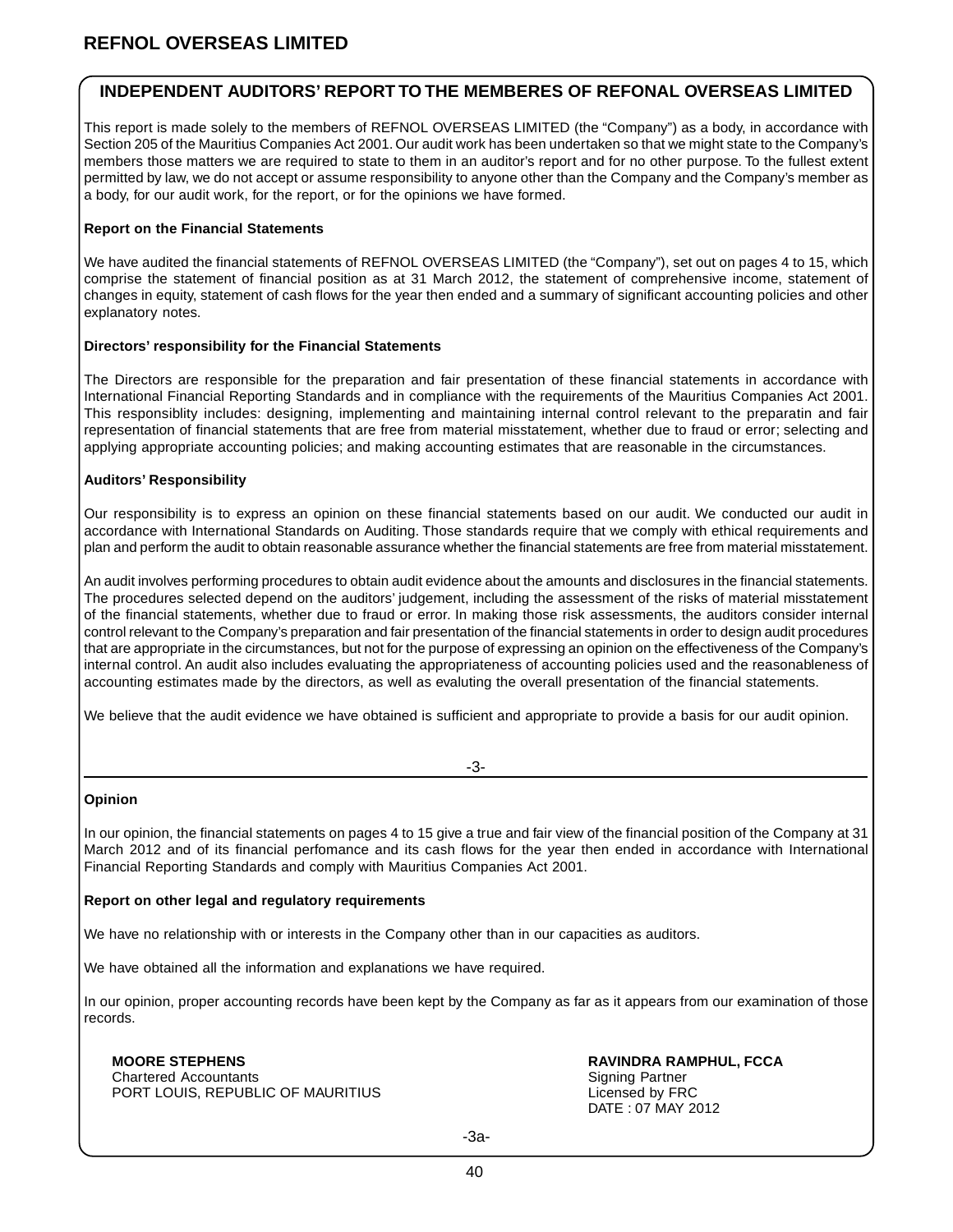|  | STATEMENT OF FINANCIAL POSITION AS AT 31 MARCH 2012 |
|--|-----------------------------------------------------|
|--|-----------------------------------------------------|

|                                                                                 |              | 2012                                    | 2011       |
|---------------------------------------------------------------------------------|--------------|-----------------------------------------|------------|
|                                                                                 | <b>NOTES</b> | <b>USD</b>                              | <b>USD</b> |
| <b>ASSETS</b>                                                                   |              |                                         |            |
| <b>Non-current assets</b>                                                       |              |                                         |            |
| Investment in subsidiary                                                        | 5            | 41,013                                  | 41,013     |
| Non current receivable                                                          | 6            | 1,78,238                                | 178,238    |
|                                                                                 |              | 219,251                                 | 219,251    |
| <b>Current assets</b>                                                           |              |                                         |            |
| Accounts receivable                                                             | 7            | 92,710                                  | 82,869     |
| Cash and cash equivalents                                                       | 8            | 387                                     | 691        |
|                                                                                 |              | 93,097                                  | 83,560     |
| <b>TOTAL ASSETS</b>                                                             |              | 312,348                                 | 302,811    |
| <b>EQUITY &amp; LIABILITIES</b>                                                 |              |                                         |            |
| <b>Capital and reserves</b>                                                     |              |                                         |            |
| Stated capital                                                                  | 9            | 240,000                                 | 240,000    |
| Retained earnings                                                               | 10           | 70,437                                  | 60,891     |
|                                                                                 |              | 310,437                                 | 300,891    |
| <b>Current liabilities</b>                                                      |              |                                         |            |
| Accounts payable                                                                | 11           | 1,911                                   | 1,920      |
| <b>Total equity and liabilities</b>                                             |              | 312,348                                 | 302,811    |
| Approved by the Board of Diectors on 07 May 2012                                |              |                                         |            |
| (Director)                                                                      |              | (Director)                              |            |
| For and on Behalf of Blueaphere Limited                                         |              | For and on Behalf of Blueaphere Limited |            |
| The notes on pages 8 to 15 from an integral part of these financial Statements. |              |                                         |            |
| -4-                                                                             |              |                                         |            |

### **STATEMENT OF COMPRESENSIVE INCOME FOR THE YEAR ENDED 31 MARCH 2012**

|                                                                                 | <b>NOTES</b> | 2012       | 2011       |
|---------------------------------------------------------------------------------|--------------|------------|------------|
|                                                                                 |              | <b>USD</b> | <b>USD</b> |
| <b>INCOME</b>                                                                   |              |            |            |
| Interest income                                                                 | 3            | 16,041     | 16,041     |
| <b>EXPENSES</b>                                                                 |              |            |            |
| Administration fees and disbursements                                           |              | 3,893      | 3,912      |
| Audit fees                                                                      |              | 1,150      | 1,150      |
| Underprovision of audit fees                                                    |              |            | 150        |
| Bank charges                                                                    |              | 152        | 2,152      |
| Directors fees                                                                  |              | 1,000      | 1,000      |
| Licence and Registration fees                                                   |              | 300        | 241        |
|                                                                                 |              | 6,495      | 8,605      |
| <b>Profit before taxation</b>                                                   | 12           | 9,546      | 7,436      |
| Taxation                                                                        | 13           |            |            |
| Total comperhensive income for the year                                         |              | 9,546      | 7,436      |
| The notes on pages 8 to 15 from an integral part of these financial Statements. |              |            |            |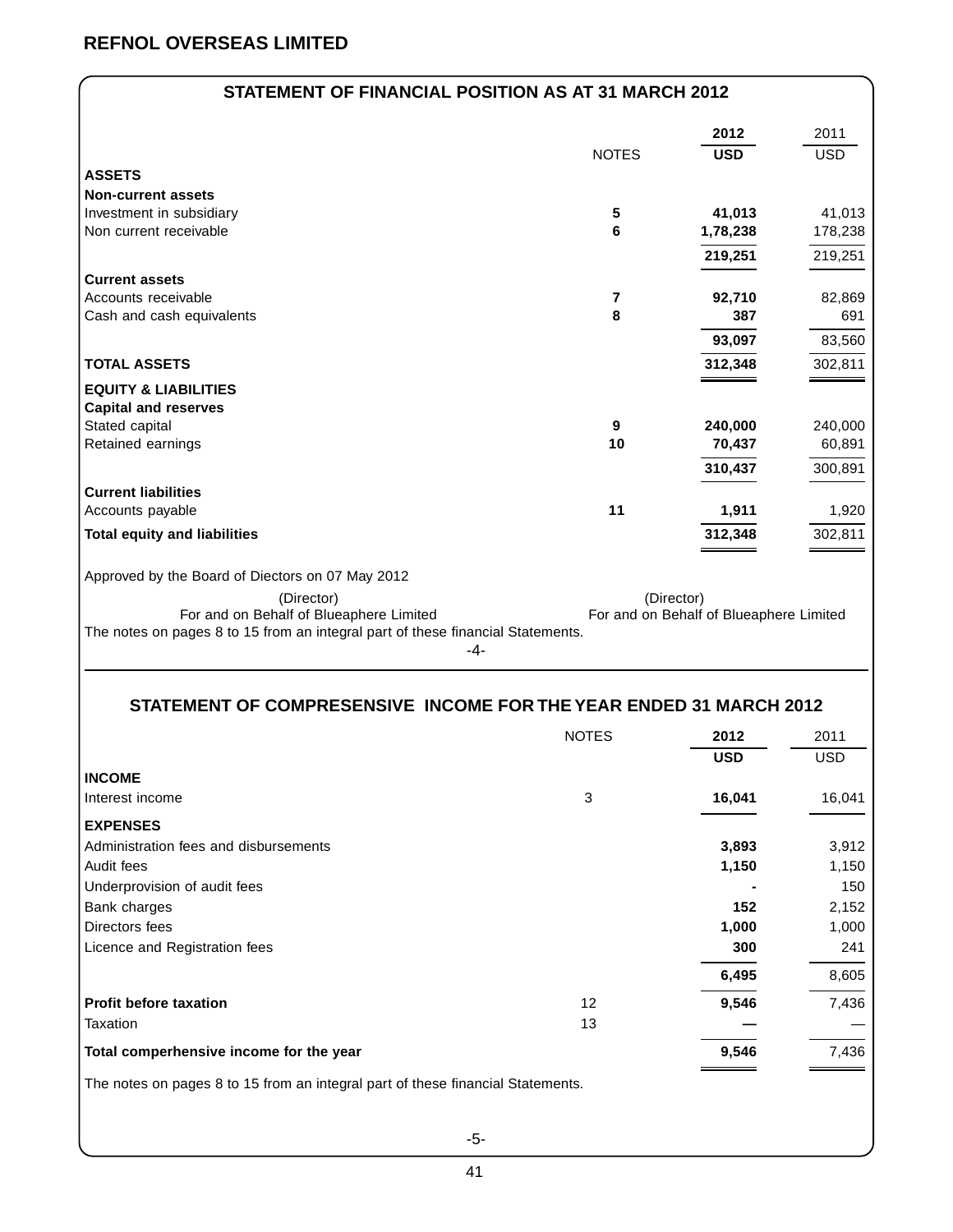### **STATEMENT OF CHANGES IN EQUITY AS AT 31 MARCH 2012**

|                                         | <b>Stated</b><br>capital | <b>Retained</b><br>earnings | <b>Total</b> |
|-----------------------------------------|--------------------------|-----------------------------|--------------|
|                                         | <b>USD</b>               | <b>USD</b>                  | <b>USD</b>   |
| As at 1st April, 2010                   | 240,000                  | 53,455                      | 293,455      |
| Total comprehensive income for the year |                          | 7,436                       | 7,436        |
| As at 31st March 2011                   | 240,000                  | 60,891                      | 300,891      |
| Total comprehensive income for the year |                          | 9,546                       | 9,546        |
| l As at 31st March 2012                 | 240,000                  | 70,437                      | 310,437      |

The notes on pages 8 to 15 from an integral part of these financial Statements.

-6-

### **STATEMENT OF CASH FLOW FOR THE YEAR ENDED 31 MARCH 2012**

|                                                        | 2012       | 2011       |
|--------------------------------------------------------|------------|------------|
|                                                        | <b>USD</b> | <b>USD</b> |
| Cash flows from operating activities                   |            |            |
| Profit before taxation                                 | 9.546      | 7,436      |
| Adjustments for:                                       |            |            |
| Interest income                                        | (16, 041)  | (16, 041)  |
| Operating loss before working capital changes          | (6, 495)   | (8,605)    |
| Increase in accounts receivable                        | (9,841)    | (7, 100)   |
| (Decrease) / Increase in accounts payable              | (9)        | 80         |
| Cash used in operating activities                      | (16, 345)  | (15, 625)  |
| Cash flows from investing activities                   |            |            |
| Interest received                                      | 16,041     | 16,041     |
| Net (decrease) / Increase in cash and cash equivalents | (304)      | 416        |
| Movements in cash and cash equivalents                 |            |            |
| Cash and cash equivalents at beginning of the year     | 691        | 275        |
| Cash and cash equivalents at end of the year           | 387        | 691        |
| Net (decrease) / Increase in cash and cash equivalents | (304)      | 416        |

The notes on pages 8 to 15 from an integral part of these financial Statements.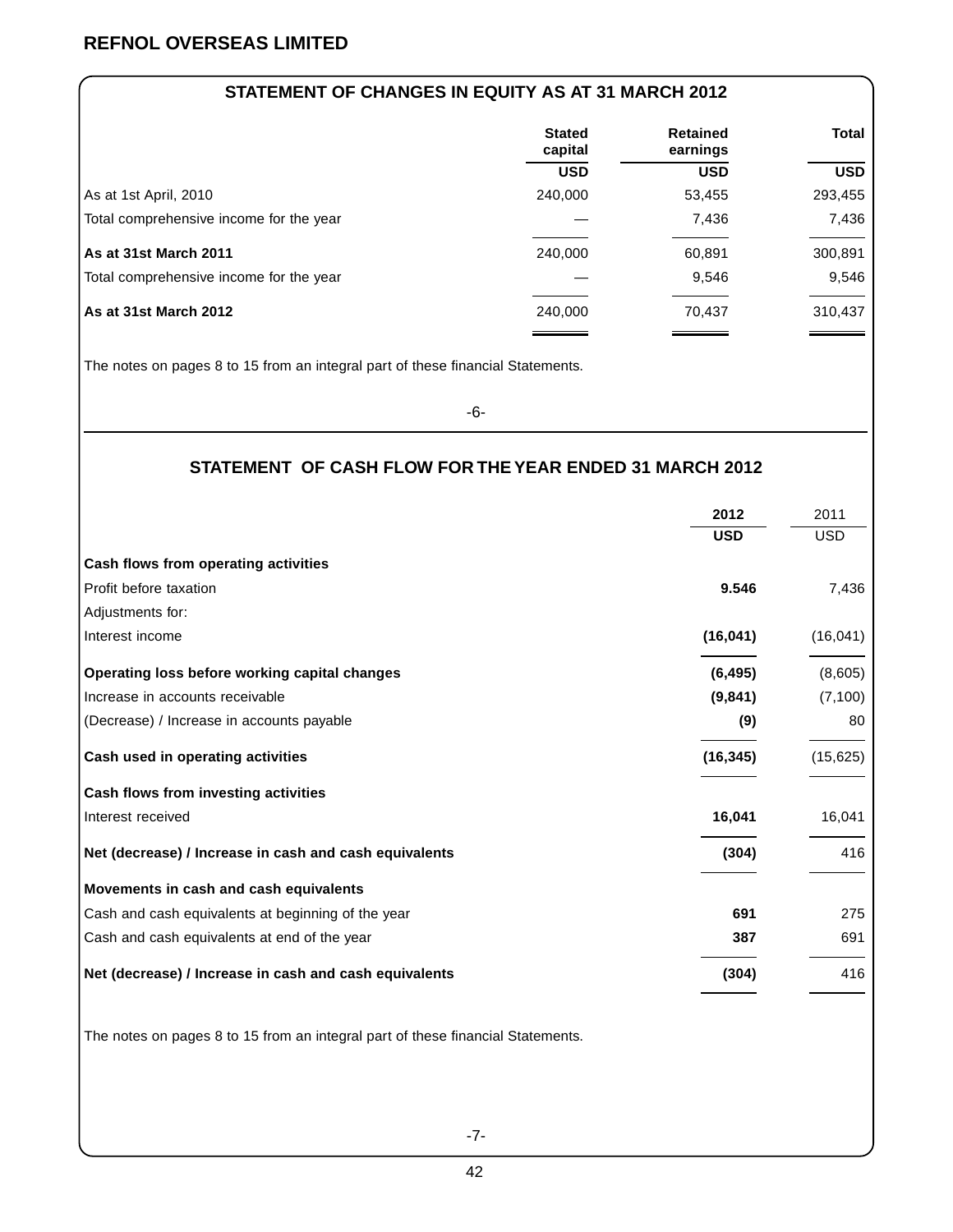### **NOTES TO THE FINANCIAL STATEMENTS FOR THE YEAR ENDED 31 MARCH 2012**

### **1. INCORPORATION**

REFNOL OVERSEAS LIMITED (the "Company") was incorporated on 10 August 1994 and is limited by shares. The Company holds a Category 2 Global Business License issued under the financial Services Act 2007. The principal activity of the Company is that of investment holding. The registered office is at C/o Trident Trust Company (Mauritius) Limited. 5th Floor, Barkly Wharf le Caudan Waterfront, Port Louise, Republic of Mauritius.

### **2.1. ADOPTION OF NEW AND REVISED INTERNATIONAL FINANCIAL REPORTING STANDARDS (IFRSs)**

**2.2 New and Revised IFRSs affecting amounts reported in the current year (and/ or prior years)**

There are no IFRSs or IFRIC interpretations that are effective for the first time for the financial year beginning on or after 1 January 2011 that would be expected to have a material impact on the Company.

### **New and revised IFRSs in issue but not yet effective**

The Company has not applied the following new and revised IFRSs that have been issued but are not yet effective:

- Amendments to IFRS 7 Disclosures Transfer of Financial Assets IFRS 9 Financial instruments IFRS 12 Disclosures of Interest in other Entities Amendments to IAS 12 Deferred Tax – Recovery of Underlying Assets Amendments to IAS 24 Related Party Transactions
- IAS 27 (as revised on 2011) Separate Financial Statements

IAS 28 (as revised in 2011) Investment in Associates and Joint Ventures

Key requirements of the above standards are described below.

The Amendments to IFRS 7, 'Disclosures – Transfer of Financial Assets', increase the disclosure requirement for the transactions involving transfer of financial assets. These amendments are intended to provide greater transparency around risk exposures when a financial assets is transferred but the transferor retains some level of continuing exposure in the assets. These amendments also require disclosures where transfers of financial assets are not evenly distributed throughout the period. The directors do not anticipate that these amendments to IFRS will have significant effect on the Company's financial statements. Amendments to IFRS 7 is effective for annual periods beginning on or after 1 July 2011.

IFRS 9, ' Financial instruments,' addresses the classifications, measurements and recognition of financial assets and financial liabilities. IFRS 9 was issued in November 2009 and October 2010. It replaces the parts of IAS 39 that relate to the classification and measurement of financial instruments. IFRS 9 requires financial assets to be classified into two measurement categories: those measured as at fair value and those measured at amortised cost. The determination is made at initial recognition.

-8-

### **2.2 New and revised IFRSs in issue but not yet effective (Continued)**

The Classification depends on the entity's business model for managing its financial instruments and the contractual cash flow characteristics of the instrument. For financial liabilities, the standard retains most of the IAS 39 requirements. The main change is that, in cases where the fair value option is taken for financial liabilities, the part of a fair value change due to an entity's own credit risk is recorded in other comprehensive income rather than the income statement, unless this creates an accounting mismatch. IFRS 9 is effective for annual periods beginning on or after 1 January 2013. The Company is yet to assess IFRS 9's full impact and intends to adopt IFRS 9 no later than the accounting period beginning on or after 1 January 2013.

IFRS 12, 'Disclosures of Interests in other entities' includes the disclosures requirements for all forms of interest in other entities, including joint arrangements, associates, special purpose vehicles and other off balance sheet vehicles. IFRS 12 is effective for annual periods beginning on or after 1 January 2013 with earlier application permitted and the Company is yet to assess IFRS 12's full impact and intends to adopt IFRS 12 no later than the accounting period beginning on or after 1 January 2013.

The amendments to IAS 12 provide an exception to the general principles contained in IAS 12 that the measurement of deferred tax assets and deferred tax liabilities should reflect the tax consequences, that would follow from the manner in the entity experts to recover the carrying amount of an asset. Specifically, under the amendments, Investment Property are presumed to be recovered through sale for the purpose of measuring deferred tax, unless the presumption is rebutted in certain circumstances.

The amendments to IAS 12 are effective for annual periods beginning on or after 1 January 2012. The directors anticipate that the application of the amendments to IAS 12 in future accounting periods will have no effect on the Company's financial statements since it does not have any investment property.

The amendments IAS 24,' Related Party Transaction' is twofold. The amendments clarified the definition of a related party, however , without changing the fundamental approach to related party disclosures. It emphasises a symmetrical view on related Party relationship and clarifies how a person or key management personnel impacts related party relationship of an entity. Furthermore, the amendments provides for an exemption to related party disclosures for government related entities. The amendments is effective for financial years beginning on or after 1 January 2011.

While the adoption of the amendments to IAS 24, 'Related Party Transaction' did not have any current impact on the financial position or performance or disclosures of the Company, as all required information is currently being appropriately captured and disclosed, it is relevant to the application of the Company's accounting policy in identifying future potential related party relationships.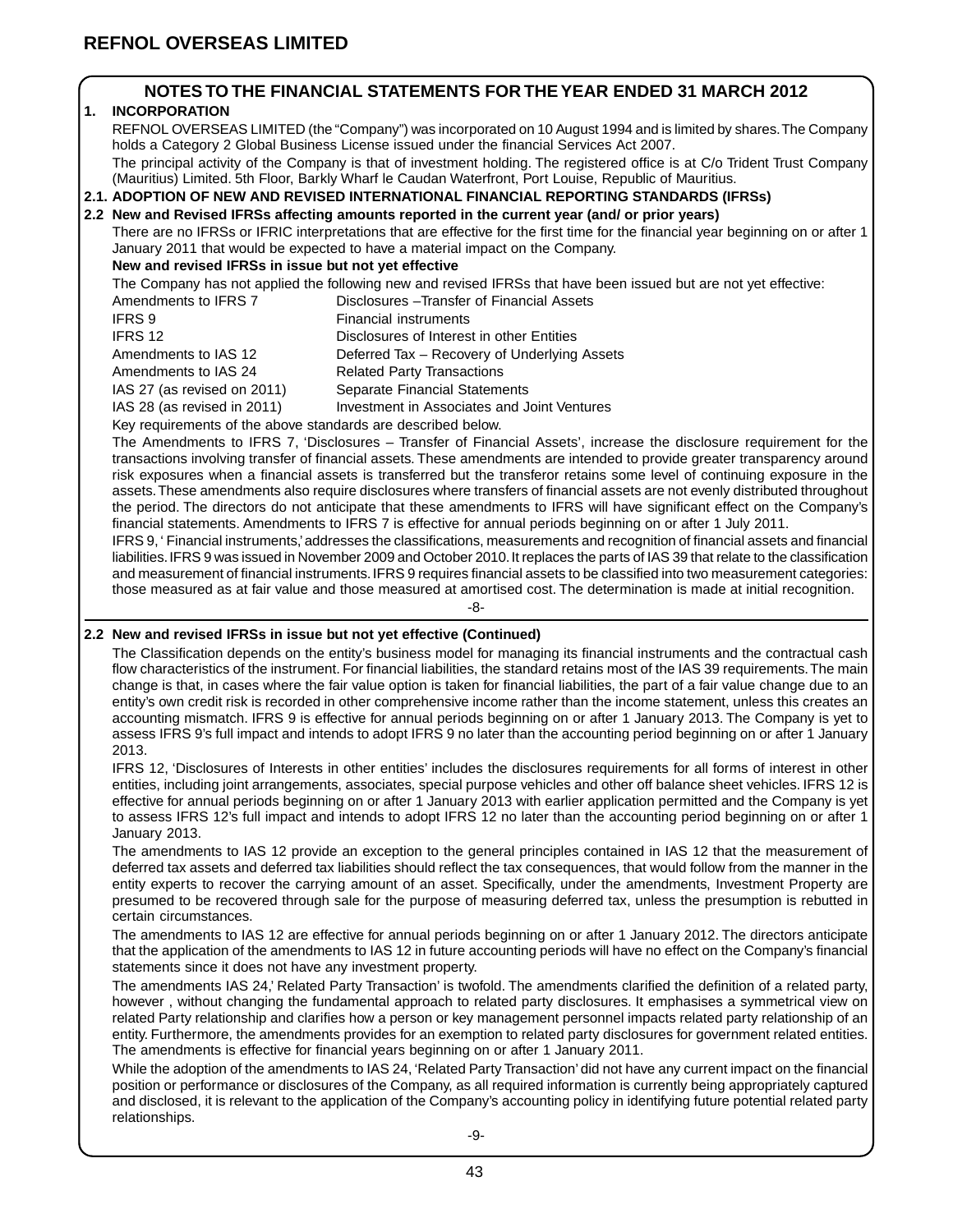### **3. SIGNIFICANT ACCOUNTING POLICIES**

- (a) Statement of compliance
- The financial statements have been prepared in accordance with International Financial Reporting Standards.
- (b) Basis of preparation

The financial statements have been prepared on the historical cost basis except for the revaluation of certain noncurrent assets and financial instruments. Historical cost is generally based on the fair value of the consideration given in exchange for assets.

(c) Revenue Recognition Interest income

Interest income is accounted for on a time proportion basis.

(d) Expense Recognition

Expenses are accounted for on a time proportion basis.

- (e) Functional and presentation currency
	- (i) Reporting currency

The financial statements are presented in United States dollar (USD), which is the Company's functional and presentation currency and represents the currency of the primary economic environment in which the entity operates. (ii) Transactions and balances

Foreign currency transactions are accounted for at the exchange rates prevailing at the dates of the transactions. Gains and losses resulting from the settlement of such transactions and from the translation of monetary assets and liabilities in foreign currencies at year end exchange rates are recognised in the statement of comprehensive income.

(f) Cash and cash equivalents

Cash comprises cash at bank and in hand, demand deposits and bank overdrafts. Cash equivalents short-term highly liquid investments that are readily convertible to known amounts of cash and which are subject to an insignificant risk of change in value.

(g) Investment in subsidiary

The investment in Texcare Middle East LLC the subsidiary, has been stated at cost (which includes transaction costs) in the financial statements of the Company. When indication of impairment exists, the recoverable amount of the investment is assessed. Where the recoverable amount of an investment is less than its carrying amount, the investment is written down immediately to its recoverable amount and the impairment loss is recognised as an expense in the statement of comprehensive income.

On disposal of an investment, the difference between the net disposal proceeds and the carrying amount is charged or credited to the statement of comprehensive income.

-10-

### **3. SIGNIFICANT ACCOUNTING POLICIES (Continued)**

(h) Stated capital

Ordinary shares are classified as equity. **Related parties** 

Related parties are considered to be related if one party has ability to control the other party or exercise significant influence over the other party in making financial operating decisions.

(j) Financial instruments

Financial instruments carried on the statement of financial position include investment in subsidiary, non current receivable, accounts receivables, cash and cash equivalents and accounts payable. The particular recognition methods adopted are disclosed in the individual accounting policy statements associated with each item.

(k) Borrowing costs

Borrowing costs are recognised as an expense in the year in which they are incurred.

(l) Accounts receivable

Accounts receivable are stated at their nominal values as reduced by appropriate allowances for estimated in irrecovarable amounts.

(m) Accounts payable

Accounts payable are stated at their nominal values.

(n) Provisions

Provisions are recognised when the Company has a present or constructive obligation as a result of past events which it is probable will result in an outflow of economic benefits that can be reasonably estimated.

(o) impairment of Assets

At the end of each reporting period, the Company reviews the carrying amounts of its tangible and intangibles assets to determine whether there is any indication of impairment. If such indication exists, the recoverable amount of the asset is estimated in order to determine the extent of the impairment loss. An impairment loss is recognised for the amount by which the carrying amount of the asset exceeds its recoverable amount which is the higher of an asset's net selling price and value in use.

(p) Consolidated financial statements

The Company owns 100% of the share capital of Texcare Middle East L.LC. International Accounting Standard (lAS 27) - Consolidated and Separate Financial Statements require the Company to prepare consolidated financial statements which include the financial statements of the subsidiary.

Since the Company is a wholly owned subsidiary of Refnol Resins and Chemicals Limited, having its registered office at Plot 23, Phase Ill, G.I.D.C Industrial Estate, Naroda - 382 330, Ahmedabad, India which prepares consolidated financial statements under IFRS including those of the Company and its subsidiary the Company is therefore exempt according to lAS 27 to prepare financial statments.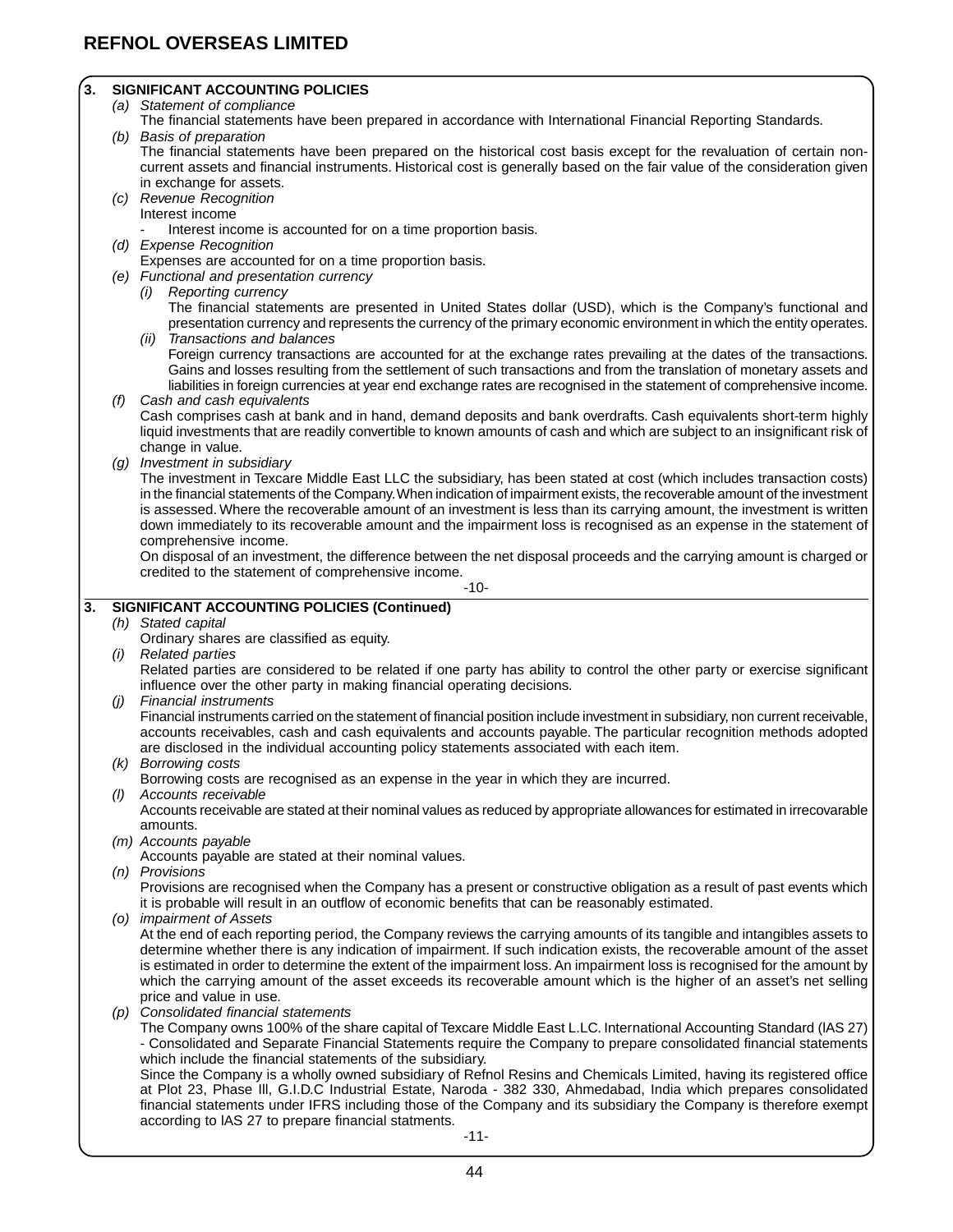### **4. CRITICAL ACCOUNTING JUDGEMENTS AND KEY SOURCES OF ESTIMATION UNCERTAINTY**

In the application of the Company's accounting policies, which are described in note 3, the directors are required to make judgements, estimates and assumptions about the carrying amounts of assets and liabilities that are not readily apparent from other sources. The estimates and associated assumptions are based on historical experience and other factors that are considered to be relevant. Actual results may differ from these estimates.

The estimates and underlying assumptions are reviewed on an ongoing basis. Revisions to accounting estimates are recognised in the year in which the estimate is revised if the revision affects only that year, or in the year of the revision and future periods if the revision affects both current and future periods.

Where applicable, the notes to the financial statements set out areas where management has applied a higher degree of judgment that have a significant effect on the amounts recognised in the financial statements or estimations and assumptions that have a significant risk of causing a material adjustment to the carrying amounts of assets and liabilities within the next financial year.

### 4.1 Key sources of estimation uncertainty

With regards to the nature of the Company's business there were no key assumptions concerning the future, and other key sources of estimation uncertainty at the end of the reporting period, that may have a significant risk of causing a material adjustment to the carrying amounts of assets and liabilities within the next financial year.

|                                                                                                                                                                               | $-12-$                   |               |           |            |            |
|-------------------------------------------------------------------------------------------------------------------------------------------------------------------------------|--------------------------|---------------|-----------|------------|------------|
| 5.<br><b>INVESTMENT IN SUBSIDIARY</b>                                                                                                                                         |                          |               |           |            |            |
|                                                                                                                                                                               |                          |               |           | 2012       | 2011       |
|                                                                                                                                                                               |                          |               |           | <b>USD</b> | <b>USD</b> |
| Unquoted Investment at cost                                                                                                                                                   |                          |               |           | 41,013     | 41,013     |
| Details of the investment in the subsidiary company are as follows:                                                                                                           |                          |               |           |            |            |
| Investee Company                                                                                                                                                              | Country of Incorporation | No. of shares | % Holding |            |            |
| Texcare Middle East L.L.C.                                                                                                                                                    | Sharjah, U.A.E.          | 300           | 100       |            |            |
| The principal activity of Texcare Middle East L.L.C. is the manufacturing of textile and garment wash chemicals, textile sizing<br>chemicals and laundry & cleaing chemicals. |                          |               |           |            |            |
| <b>NON CURRENT RECEIVABLE</b><br>6.                                                                                                                                           |                          |               |           |            |            |
| Loan receivable from Texcare Middle East L.L.C.                                                                                                                               |                          |               |           | 178,238    | 178,238    |
| The loan receivable from Texcare Middle East L.L.C. is unsecured, bears interest at the rate of 9% per annum and is<br>repayable after more than one year.                    |                          |               |           |            |            |
| <b>ACCOUNTS RECEIVABLES</b><br>7.                                                                                                                                             |                          |               |           |            |            |
| Interest receivable on loan to Texcare Middle East L.L.C.                                                                                                                     |                          |               |           | 71,040     | 61,199     |
| Other receivable                                                                                                                                                              |                          |               |           | 20,000     | 20,000     |
| Prepayments                                                                                                                                                                   |                          |               |           | 1,670      | 1,670      |
|                                                                                                                                                                               |                          |               |           | 92,710     | 82,869     |
| 8.<br><b>CASH AND CASH EQUIVALENTS</b>                                                                                                                                        |                          |               |           |            |            |
| Cash at Bank                                                                                                                                                                  |                          |               |           | 387        | 691        |
| <b>STATED CAPITAL</b><br>9.                                                                                                                                                   |                          |               |           |            |            |
| <b>Issued and fully paid</b>                                                                                                                                                  |                          |               |           |            |            |
| 240,000 Ordinary shares of USD 1 each                                                                                                                                         |                          |               |           | 240,000    | 240,000    |
| Note: All the above Shares are at par value.                                                                                                                                  |                          |               |           |            |            |
|                                                                                                                                                                               | $-13-$                   |               |           |            |            |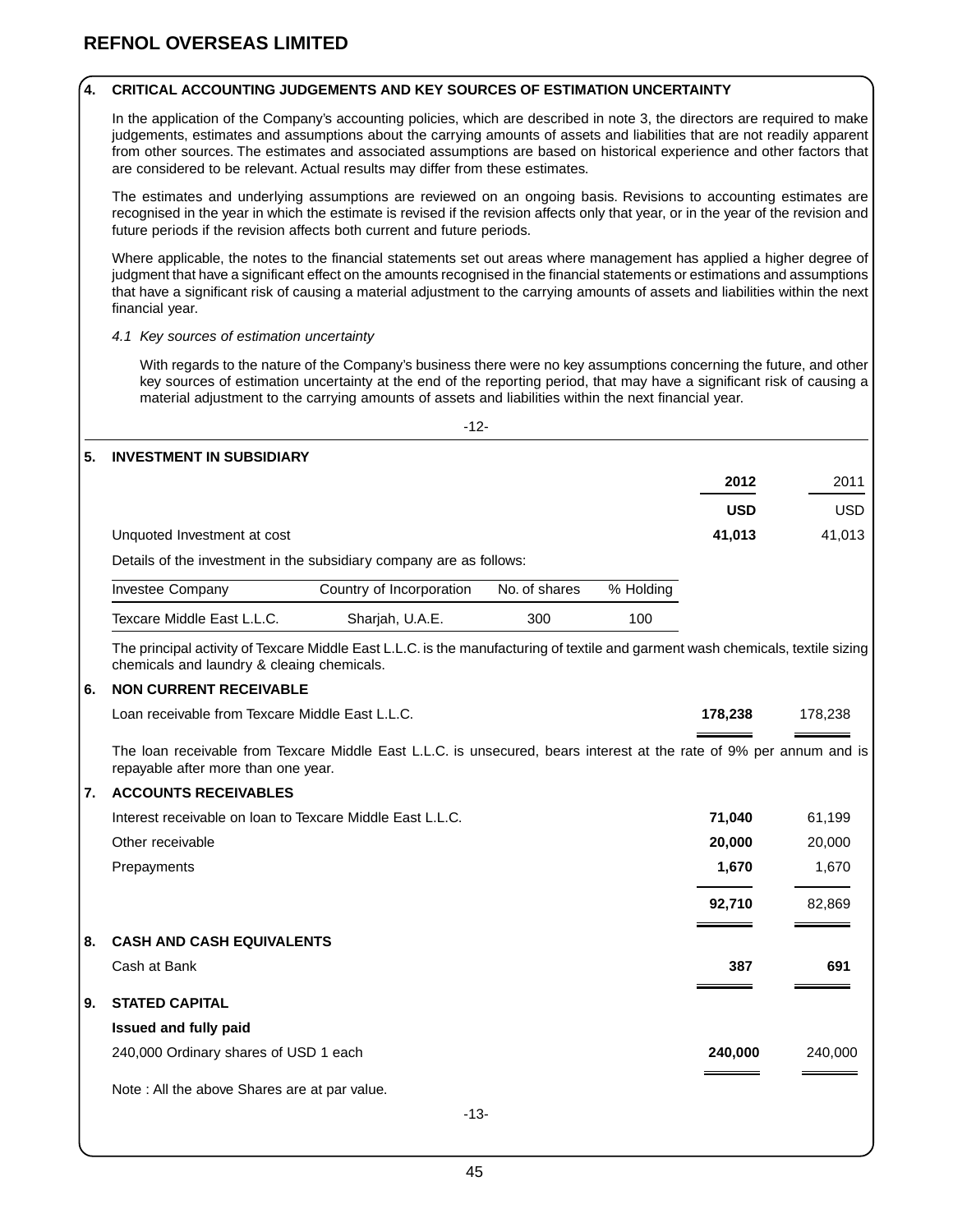### **REFNOL OVERSEAS LIMITED**

| 10. RETAINED EARNINGS                                                      |            |            |
|----------------------------------------------------------------------------|------------|------------|
|                                                                            | 2012       | 2011       |
|                                                                            | <b>USD</b> | <b>USD</b> |
| At 1 April                                                                 | 60.891     | 53,455     |
| Total comperehensive income for the year                                   | 9,546      | 7,436      |
| At 31 March                                                                | 70,437     | 60,891     |
| <b>11. ACCOUNTS PAYABLE</b>                                                |            |            |
| Accruals                                                                   | 1,911      | 1,920      |
| <b>12. PROFIT BEFORE TAXATION</b>                                          |            |            |
| Profit before taxation is arrived at after charging the following items :- |            |            |
| Auditors' Remuneration                                                     | 1,150      | 1,150      |
| Director's Remuneration                                                    | 1,000      | 1,000      |
| <b>Staff Costs</b>                                                         |            |            |
| Number of Employees                                                        |            |            |
| <b>13. TAXATION</b>                                                        |            |            |

The Company holds a Category 2 Global Licence and is not resident in Mauritius for tax purposes and therefore is exempt for income tax purposes.

### **14. RISK MANAGEMENT**

#### capital risk management

The Company manages its capital to ensure that it will be able to continue as a going concern while maximising the return to shareholder through the optimisation of the debt and equity balance. The capital structure of the Company consists of stated capital and retained earnings.

The Company's activities expose it to a variety of financial risks: market risk (including foreign exchange risk, cash flow interest rate risk), liquidity risk and credit risk.

#### **(a) Market risk**

(i) Foreign exchange risk

The Company did not engage in activities which would require foreign currency exposure hedging. However the Company invested in shares denominated in Arab Emirates dirham (AED). Consequently, the Company is exposed to the risk that the exchange rate of the USD relative to the AED may change in a manner which has a material effect on the reported values of the Company's investment denominated in AED.

| ۰, |  |  |
|----|--|--|
|----|--|--|

### **14. RISK MANAGEMENT (CONTD...)**

(i) Foreign exchange risk (contd...)

Foreign currency risk management

The currency profile of the Company's Financial assets and liabilities at the end of the reporting period is summarized as follows:

|                             | <b>Financial</b> | <b>Financial</b>   | Financial  | Financial   |
|-----------------------------|------------------|--------------------|------------|-------------|
|                             | assets           | <b>liabilities</b> | assets     | liabilities |
|                             | 2012             | 2012               | 2011       | 2011        |
|                             | <b>USD</b>       | <b>USD</b>         | <b>USD</b> | <b>USD</b>  |
| Arab Emirates dirham (AED)  | 41.013           |                    | 41.013     |             |
| United States dollars (USD) | 269,665          | 1.911              | 260,128    | 1.920       |
|                             | 310,678          | 1.911              | 301,141    | 1,920       |

Prepayments amounting to USD 1,670 (2011:USD 1,670) are excluded from financial assets.

(ii) Liquidity risk

Liquidity risk is the risk that the Company is unable to meet its payment obligations, associated with its financial liabilities, when they fall due.

Prudent liquidity risk management implies maintaining sufficient cash. In addition, the Company has access to its shareholder for its financing needs.

(iii) Interest rate risk management

The Company's exposure to interest rate risk is limited as its only interest bearing financial instruments are the loan receivable from its subsidiary bearing fixed interest rate per annum (note 6) and cash at bank.

#### (iv) Credit risk Credit risk is the risk of financial loss to the Company if a customer or a counterparty defaults on it contractual obligations.

The Company has no significant concentration of credit risk.

(v) Fair value of financial assets and liabilities

The directors consider that the carrying amounts of the Company's financial assets and liabilities recognised in the financial statements approximate their face values.

### **15. EVENTS AFTER REPORTING DATE**

There are no events after the reporting period which may have a material effect on financial statements at 31 March, 2012. **16. HOLDING COMPANY**

The directors regard Refnol Resins and Chemicals Limited, a company incorporated in India as the Company's immediate and ultimate holding company.

-15-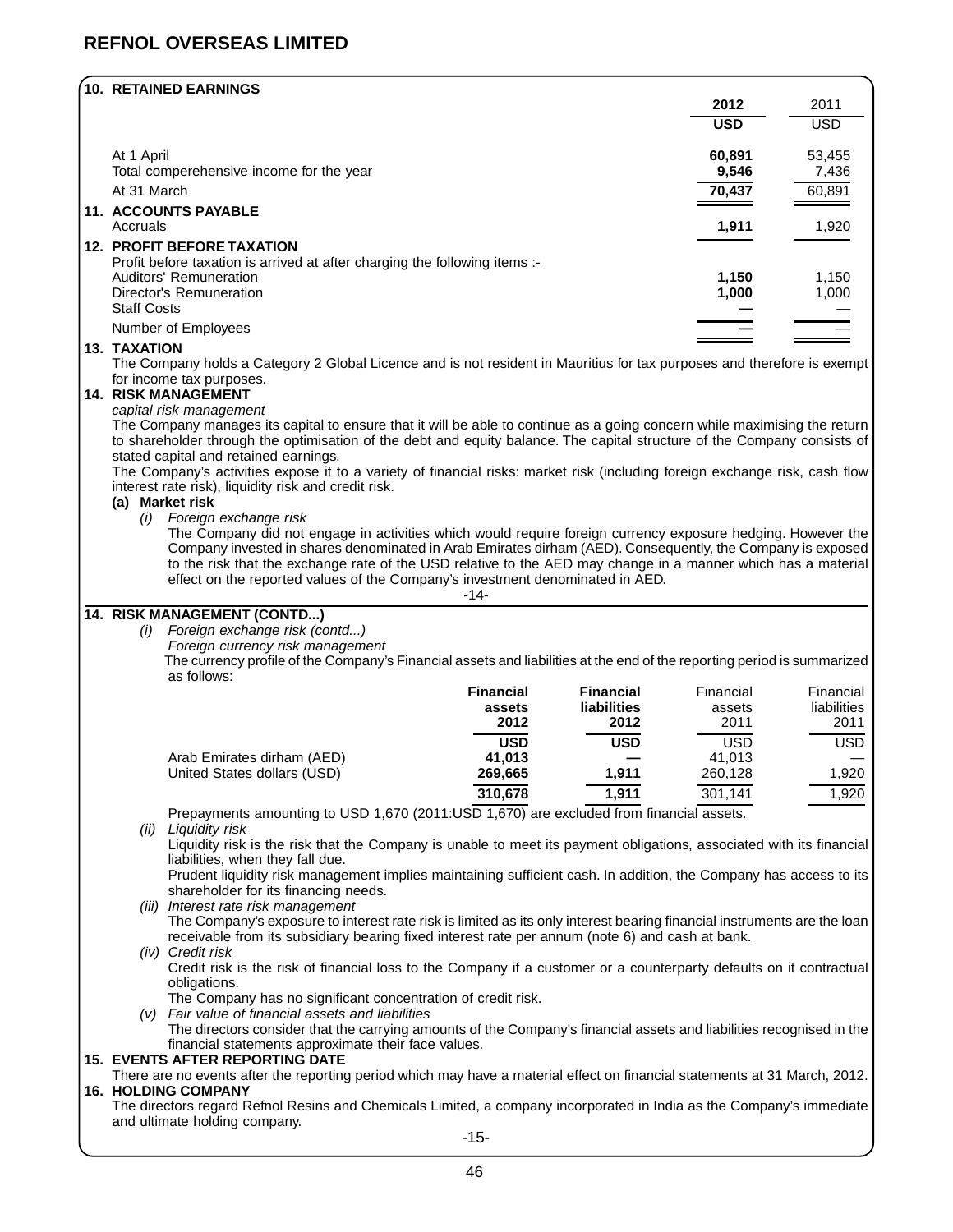

|             |                                                                                        |                             | <b>REFNOL RESINS AND CHEMICALS LIMITED</b>                      |                                                                                                                                                                                                                                                                                                                                |       |
|-------------|----------------------------------------------------------------------------------------|-----------------------------|-----------------------------------------------------------------|--------------------------------------------------------------------------------------------------------------------------------------------------------------------------------------------------------------------------------------------------------------------------------------------------------------------------------|-------|
|             |                                                                                        |                             |                                                                 | Regd. Office: 410/411, Khatau House, Mogul Lane, Mahim (West), Mumbai - 400016.                                                                                                                                                                                                                                                |       |
|             |                                                                                        |                             | <b>ATTENDANCE SLIP</b>                                          |                                                                                                                                                                                                                                                                                                                                |       |
|             | 12:00 noon at Plot No. 410/411, Khatau House, Mogul Lane, Mahim (West), Mumbai-400 016 |                             |                                                                 | I hereby record my presence at the Thirty First Annual General Meeting to be held on 6th September, 2012 at                                                                                                                                                                                                                    |       |
| Folio No.   |                                                                                        |                             |                                                                 | <b>Status</b>                                                                                                                                                                                                                                                                                                                  |       |
| Name:       |                                                                                        |                             |                                                                 |                                                                                                                                                                                                                                                                                                                                |       |
|             | No. of Shares Held                                                                     |                             |                                                                 |                                                                                                                                                                                                                                                                                                                                |       |
|             | Venue: Mumbai.                                                                         |                             |                                                                 |                                                                                                                                                                                                                                                                                                                                |       |
|             | Time : 12:00 noon                                                                      |                             |                                                                 |                                                                                                                                                                                                                                                                                                                                |       |
|             | Signature of the Attending Member/Proxy:                                               |                             |                                                                 |                                                                                                                                                                                                                                                                                                                                |       |
|             |                                                                                        |                             |                                                                 |                                                                                                                                                                                                                                                                                                                                |       |
|             |                                                                                        |                             | <b>REFNOL RESINS AND CHEMICALS LIMITED</b><br><b>PROXY FORM</b> | Regd. Office: 410/411, Khatau House, Mogul Lane, Mahim (West), Mumbai - 400016.                                                                                                                                                                                                                                                |       |
|             |                                                                                        |                             |                                                                 |                                                                                                                                                                                                                                                                                                                                |       |
|             | $I/We$ $\qquad \qquad$                                                                 |                             |                                                                 | of $\overline{\phantom{a}}$                                                                                                                                                                                                                                                                                                    |       |
|             |                                                                                        |                             |                                                                 | being a Member / Members of REFNOL RESINS AND CHEMICALS LIMITED, hereby appoint                                                                                                                                                                                                                                                |       |
|             |                                                                                        |                             | of                                                              |                                                                                                                                                                                                                                                                                                                                |       |
|             |                                                                                        |                             |                                                                 |                                                                                                                                                                                                                                                                                                                                |       |
|             | or failing him of                                                                      |                             | of                                                              |                                                                                                                                                                                                                                                                                                                                |       |
|             |                                                                                        |                             |                                                                 | as my/our proxy in my/our absence to attend and vote for me/us and on my/our behalf at the Thirty First Annual General Meeting                                                                                                                                                                                                 |       |
|             | of the Company to be held on 6th September, 2012 or at any adjournment thereof.        |                             |                                                                 |                                                                                                                                                                                                                                                                                                                                |       |
|             |                                                                                        |                             |                                                                 |                                                                                                                                                                                                                                                                                                                                | 2012. |
| Signed this |                                                                                        |                             |                                                                 | day of the contract of the contract of the contract of the contract of the contract of the contract of the contract of the contract of the contract of the contract of the contract of the contract of the contract of the con                                                                                                 |       |
|             | Signature                                                                              | Affix<br>1 Rupee<br>Revenue |                                                                 |                                                                                                                                                                                                                                                                                                                                |       |
|             |                                                                                        | Stamp                       |                                                                 |                                                                                                                                                                                                                                                                                                                                |       |
|             | * Strike out whichever is not applicable.                                              |                             |                                                                 |                                                                                                                                                                                                                                                                                                                                |       |
| Note        | at the entrance duly signed.                                                           |                             |                                                                 | : Shareholders/proxy holder wishing to attend the meeting must bring the Attendance Slip to the meeting and hand over                                                                                                                                                                                                          |       |
|             | the meeting.                                                                           |                             |                                                                 | Shareholders/proxy holder desiring to attend the meeting should bring his/her copy of Annual Report for reference at                                                                                                                                                                                                           |       |
|             |                                                                                        |                             |                                                                 | The Proxy form must be deposited at the Registered Office of the Company at 410/411, Khatau House, Mogul Lane,<br>Mahim (west), Mumbai - 400016 not less than 48 hours before the commencement of the meeting. i.e. latest by 12:00<br>noon on Tuesday the 4th September, 2012. The Proxy need not be a member of the Company. |       |